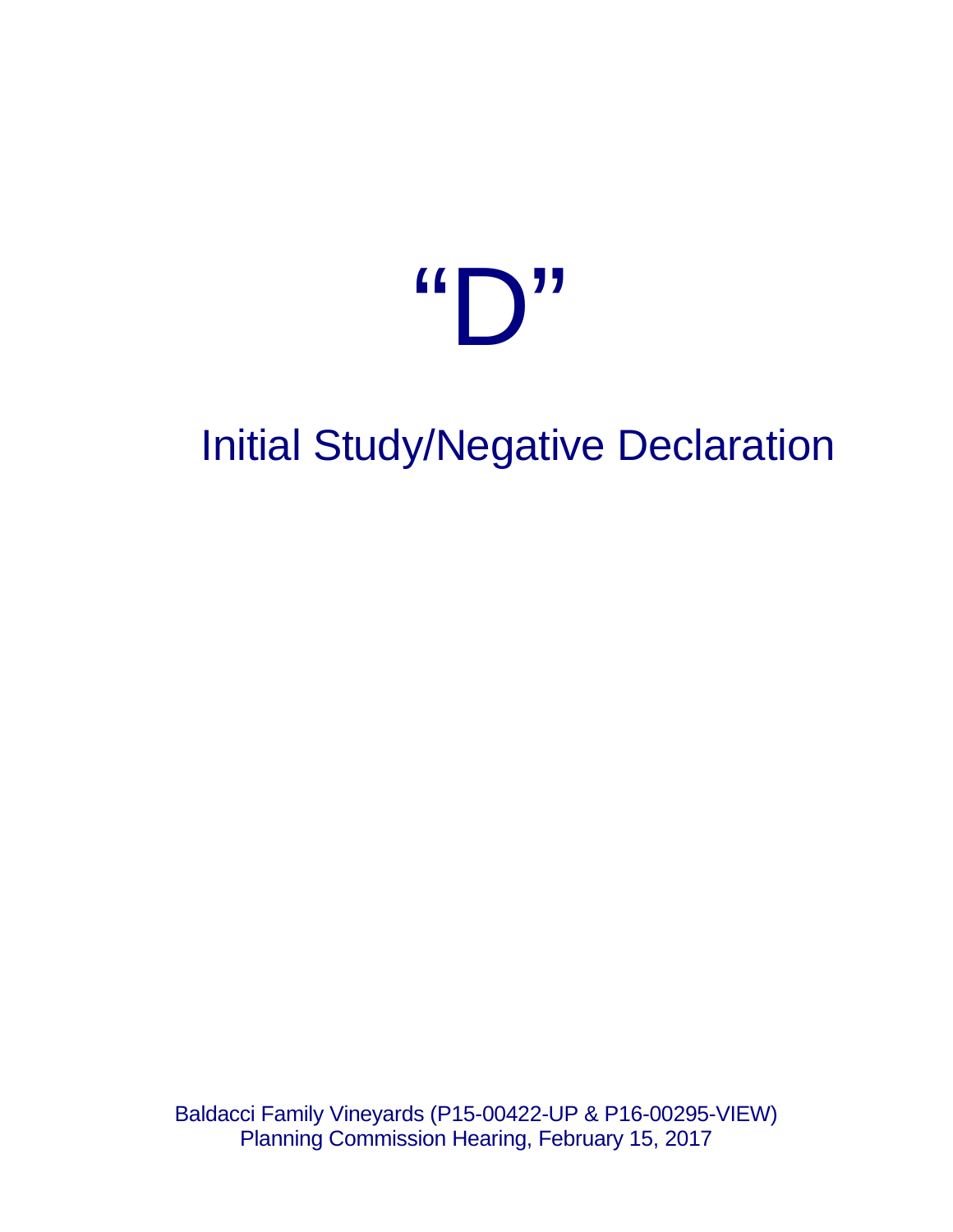### **COUNTY OF NAPA PLANNING, BUILDING AND ENVIRONMENTAL SERVICES DEPARTMENT 1195 THIRD ST., SUITE 210 NAPA, CA 94559 (707) 253-4416**

### **Initial Study Checklist (form updated October 2016)**

- 1. **Project Title:** Baldacci Family Vineyards, Use Permit P15-00422 and Viewshed P16-00295
- 2. **Property Owner/Project Sponsor Name and Address:** Archangel Investment, LLC (Thomas Baldacci); 12885 Alcosta Blvd., Suite A, San Ramon, CA 94583
- 3. **Representative Name and Address**: Douglas Thornley; 95 Brady St., San Francisco, CA 94103
- 4. **County Contact Person, Phone Number, and Email:** Sean Trippi**;** (707) 299-1353; sean.trippi@countyofnapa.org
- 5. **Project Location and APN:** The winery is located on a 28.7 acre parcel on the west side of Silverado Trail, approximately ½-mile south of the Silverado Trail/Yountville Cross Road intersection. A new driveway is proposed on an adjoining 2.0 acre parcel under the same ownership. 6236 Silverado Trail (winery) & 6171 Silverado Trail (driveway), Napa, CA 94558. APN's: 031-230-006 (winery) & 031-220- 015 (driveway).
- 6. **General Plan Description:** Agricultural Resource (AR)
- 7. **Zoning:** Agricultural Preserve (AP)
- 8. **Background/Project History:**

*The use permit entitlement request evaluated in this Initial Study pertains to an existing winery that has previously conducted tours and tastings activities with as many as 54 visitors (based on point of sales/tastings appointment information) and constructed improvements without required County approvals at the time the application was filed. The winery has generally ceased said activities subsequent to submittal of this use permit request. Property owners with code violations have the right to request retroactive approval of developments/uses implemented without required permits. This Initial Study/Negative Declaration evaluates the potential for new environmental impacts resulting from the applicant's request. This document is not an endorsement by County staff of the applicant's proposal. It is intended solely as a public disclosure document to inform all interested parties in advance of a decision being rendered by the Napa County Planning Commission.* 

*Approximately seven days prior to the Planning Commission's scheduled February 15, 2107 hearing, Planning Division staff will issue a Staff Report analyzing project components and outlining decision making options for the Commission, including making a recommendation on one of the options. The Staff Report for the February 15, 2017 hearing will be issued no later than Friday, February 10, 2017.*

The Baldacci Family Vineyards (formerly Chateau DeClercq) received a Small Winery Exemption Certificate in 1986, which at that time was a standard process for small, production only, wineries located at sites with no constraints. "A Small Winery does not conduct public tours, provide wine tastings, sell wine-related items or hold social events of a public nature (Ord. No. 629, §18.08.600)." Small Winery Exemptions are not use permits and therefore, if the owner wants to conduct tours and tastings and marketing activities plan, a use permit must be obtained. The Small Winery Exemption Certificate process was taken out of County Code in 1990 with the adoption of the Winery Definition Ordinance (Ordinance No. 947). Such certificates remained legal entitlements, but since 1990, expansion of these facilities has triggered conversion of the entitlement to a use permit.

**November 2, 1983** – An application for a Small Winery Use Permit Exemption was submitted for Chateau DeClercq by Robert Egan. However, it appears that a determination that the proposed winery qualified for a small winery exemption was not made. The required setback from the centerline of Silverado Trail was 400-feet at the time of this application. The application indicated that the proposed winery would be setback 150-feet. Additional annotation indicates that an existing barn was setback 150-feet from Silverado Trail and a house was setback 100-feet.

The following details were provided on the application form:

Production: Initial or Current - 4,000 gal/year. Proposed – 20,000 gal/year.

Floor area: Existing Structures – 2,375 sq. ft. New Construction - no new construction.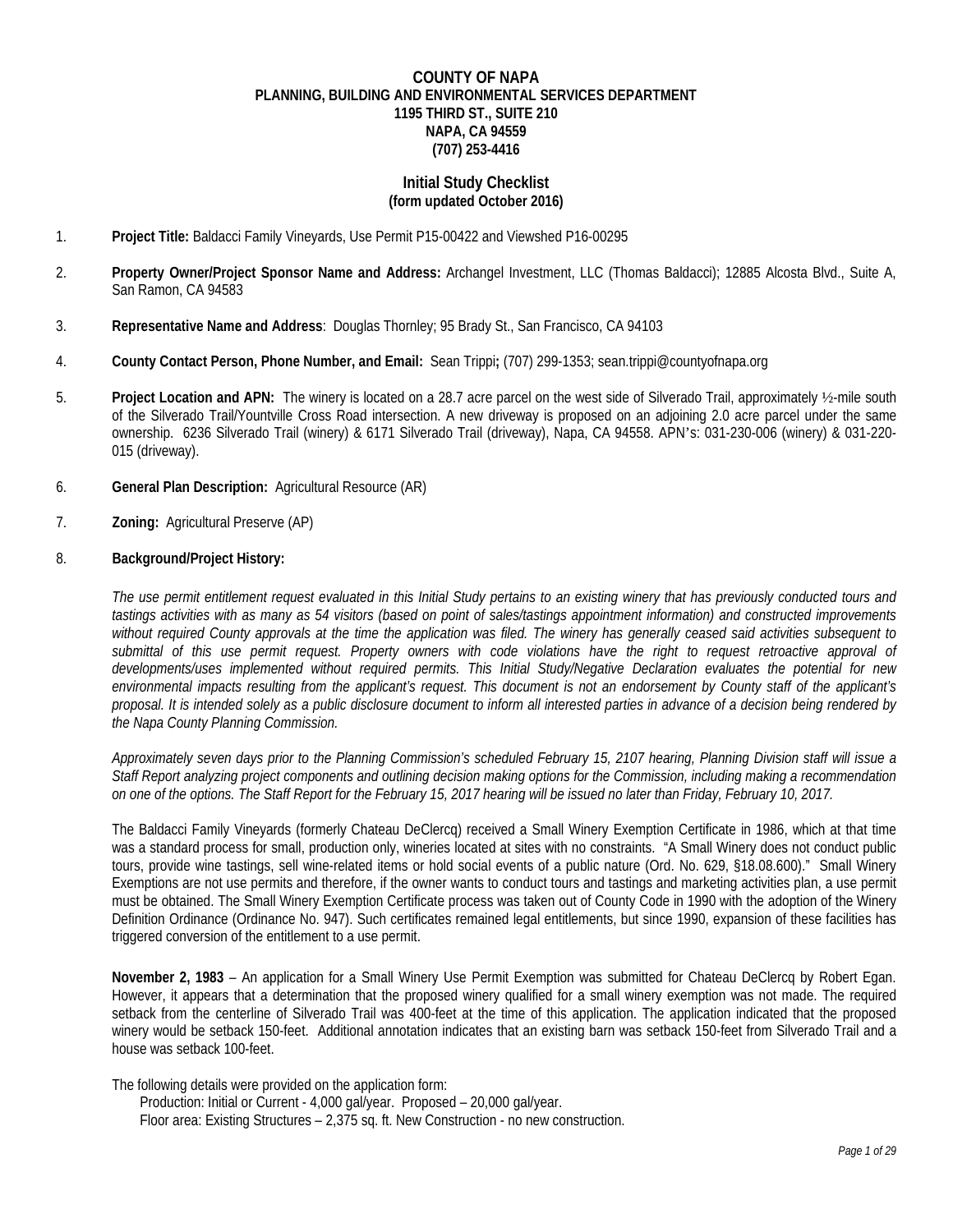Site area: 28.72 acres (minimum lot size 6 acres per Ordinance 629) Hours: 8 A.M to 5 P.M., 5 days per week. Employees: One part-time. Parking: 7 spaces existing. No new spaces proposed.

Operating features: crushing; fermentation; storage/aging; bottling/racking; shipping via truck; and administrative. No tours/public tastings (emphasis included on application form.)

**April 21, 1986** – A new application for a Small Winery Use Permit Exemption was submitted for Chateau DeClercq by Robert Egan. The application indicated that the proposed winery would occupy an existing barn that was setback 250-feet from the centerline of Silverado Trail. On May 21, 1986 a determination that the proposed winery did not qualify for a small winery exemption was made. The request was denied because the proposed winery did not meet the 400-foot setback from the centerline of Silverado Trail.

The following details were provided on the application form:

Production: Initial or Current - 3,000 gal/year. Proposed – 20,000 gal/year. Floor area: Existing Structures – 576 sq. ft. New Construction - no new construction. Site area: 28.72 acres Hours: 8 A.M to 5 P.M., 5 days per week. Employees: One part-time. Parking: 6 spaces existing. 6 spaces proposed.

Operating features: crushing; fermentation; storage/aging; bottling/racking; shipping via truck; and administrative. No tours/public tastings (emphasis included on application form.)

As noted above, a Small Winery does not conduct public tours, provide wine tastings, sell wine-related items or hold social events of a public nature.

**May 16, 1986** – Robert Egan filed an appeal of the denial of the Small Winery Use Permit Exemption. The appeal was placed on the Board of Supervisor's (BOS) agenda on June 3, June 17, July 15, and July 22, 1986. On July 22, 1986 the BOS's decided not to hear the appeal.

However, at the July 22, 1986 meeting the BOS did amend the required setback from Silverado Trail for existing structures proposed to be used as a winery from 400 to 200 feet (Resolution No. 86-55, noted on file jacket). The result of the Board's action meant that the structure for the winery would meet all the small winery criteria.

December 11, 1986 - Building Permit #39149 issued to convert barn to winery (noted on file jacket). December 8, 1989 – Property owner indicated that building has been signed off (noted on file jacket).

**December 20, 1989** – The Planning Commission approved a Use Permit (#U-89-16) for a farm worker housing unit. The approved farm worker unit was to occupy the upper 1,500 sq. ft. existing residential portion of a 3,000 sq. ft. structure. The 1,500 sq. ft. lower portion was to be an office and storage. The application indicated that there were 5 parking spaces on site. This permit expired.

**December 7, 1999** – The Zoning Administrator approved a Farmworker Housing Use Permit (#99136-FLD). The approved farm worker unit occupied 1,200 sq. ft. portion of the 1,500 sq. ft. upper story of a 3,000 sq. ft. structure. The 1,500 sq. ft. lower portion was to be an office and wine storage; the type of office was not specified. Two parking spaces were required for the unit.

**August 1, 2003** – Hand written note in file indicating that Carol Garrett (with attached business card - President of Baldacci Family Vineyards) will send use permit showing that they have approval for tours and tastings. Small Winery Permit application shows 0 visitors per day & per week. Wanted sign permit to say "T & T by apt only." (located in file for the above – there is no documentation from Ms. Garrett substantiating that tours and tastings by appointment were allowed).

### **June 8, 2004 – Small Winery Exemption Use Permit Modification (#03502-MOD) was approved administratively.**

The approval included construction of a 1,000 sq. ft. canopy over an existing tank pad and use of an existing approximate 9,240 sq. ft. cave for barrel storage only (Type 1 cave). (Note: the cave was constructed prior to the County requiring building permits for cave portals and grading permits for cave spoils. The information submitted with this use permit application indicates that the cave has approximately 7,613 sq. ft. of floor area based on as-built drawings.)

According to the Fire Department memo, the cave was classified as Type I based on the use and occupancy of the cave as described in the use permit application. A Type I wine cave is used for the storage and/or processing of wine and is constructed and furnished solely of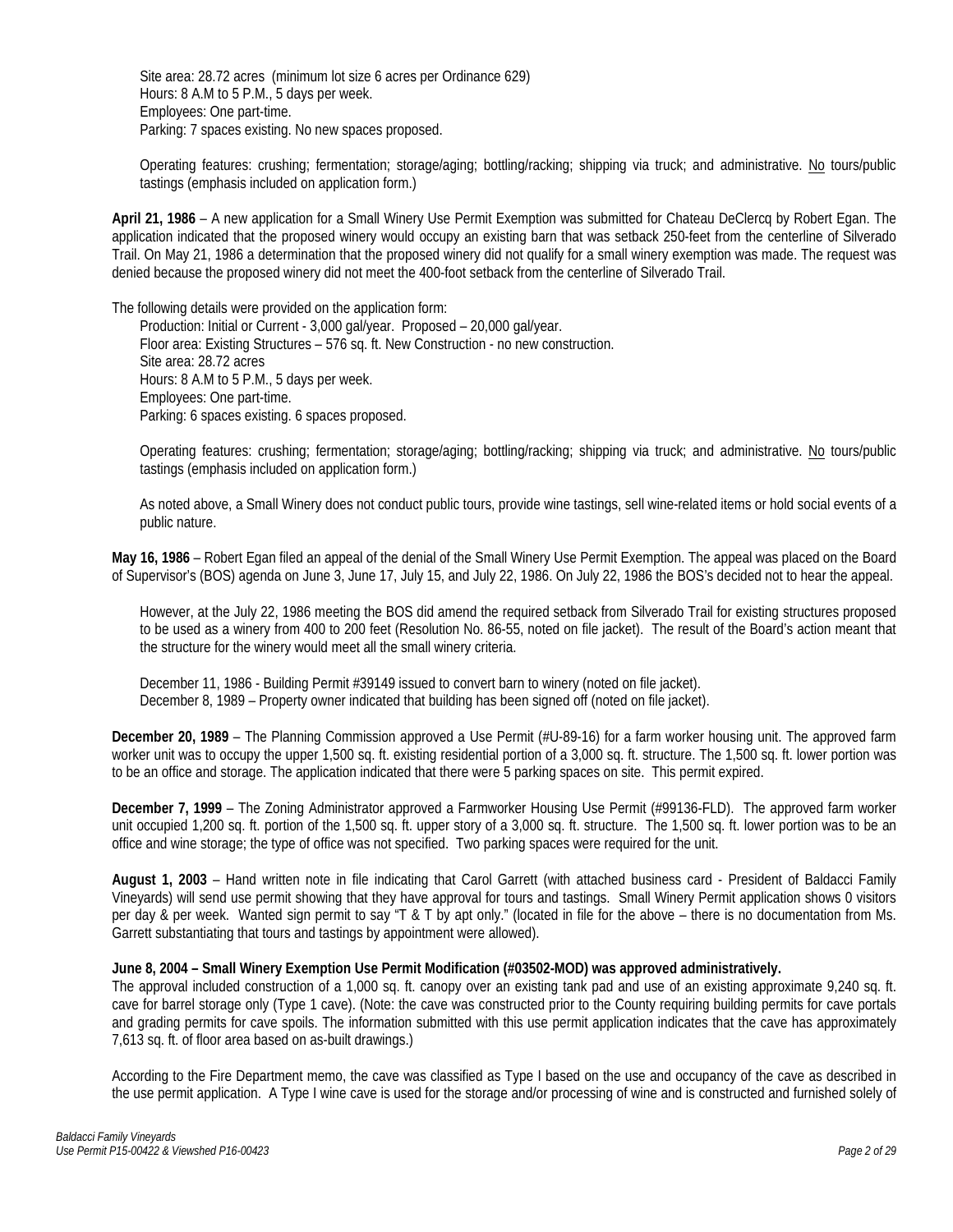non-combustible materials and does not allow public access. Type I wine caves are not allowed to contain combustible contents and hosted events are never allowed in Type I caves.

### **May 31, 2011 – Code violation (CE-11-00120)**

Code case opened to address tours conducted within the cave. The cave was approved for storage only and constructed to Type I requirements. Cave would need to meet Type III construction requirements in order to conduct tours or allow access to the cave by the public.Tours and tastings activities within the cave ceased.

### **September 24, 2015 – Code violation (CE-15-00344)**

Code case opened to address installation of utilities in cave without receiving permits. This will be resolved pending outcome of subject use permit application.

### **October 13, 2015 – Code violation (CE-15-00357)**

Code case opened to address unpermitted tours and tastings, unpermitted alterations to the farmworker housing unit, and an unpermitted structure being used as a tasting room. Tours and tastings have been discontinued pending the outcome of this use permit application.

- 9. **Description of Project:** Approval of a use permit to allow an increase of the production capacity of the existing winery from 20,000 gallons to 40,000 gallons per year with the following characteristics:
	- a) construction of a new 2,619 sq. ft. production building with an enclosed crush pad area, bottling to be handled by a mobile bottling service on an as needed basis within the enclosed crush pad area;
	- b) conversion of the existing 1,345 sq. ft. winery building to an administrative building and the construction of a 3,510 sq. ft. addition for hospitality use;
	- c) construction of an 11,031 sq. ft. addition to the existing 7,613 sq. ft. cave area;
	- d) on-premises consumption of wines produced on site in the tasting room and outdoor hospitality area in accordance with Business and Professions Code Sections 23358, 23390 and 23396.5;
	- e) increase previously approved on-site parking from 6 to 16 spaces;
	- f) relocation of two (2) existing water storage tanks;
	- g) relocation of the entrance to the winery through an adjoining property at 6171 Silverado Trail (APN 031-220-015) with a new driveway connection to the winery;
	- h) tours and tastings by appointment only for 100 persons per day;
	- i) establishing a marketing program with catered food to host two events per month for up to 30 persons, four events per year for up to 100 persons, and six events per year for up to 50 persons;
	- j) up to 10 full and part time employees (currently approved for one part-time employee);
	- k) hours of operation seven days a week: production 7:00 AM to 3:30 PM (non-harvest), 7:00 AM to 6:00 PM (harvest) and visitation 10:00 AM to 4:00 PM (existing winery has approved hours 8 A.M to 5 P.M., 5 days per week); and
	- l) installation of wastewater treatment systems.

The request also includes a viewshed application to address construction of the production building on slopes of 15% or greater.

The existing winery building that would be converted to administrative uses is clad in light tan, vertical grooved wood siding with composition shingle roofing. The exterior siding of the existing building would be replaced with horizontal grooved wood siding and a standing seam metal roof. The addition to the existing winery building would have board and batten siding and corrugated metal roofing. The new production building would have siding and roofing to match the administrative building. New building finishes would be gray/beige for the administrative and production buildings and white finish for the hospitality building. Roofing would be silver/gray.

### 10. **Describe the environmental setting and surrounding land uses:**

The 28.7 acre winery parcel is located on the west side of Silverado Trail, approximately ½-mile south of the Silverado Trail/Yountville Cross Road intersection. The property is currently accessed from two private driveways that only serve the property. A new driveway is proposed on an adjoining 2.0 acre parcel south of the winery under the same ownership. In addition to the existing winery, development on-site includes a residence, farmworker dwelling with a detached garage, water storage tanks, and approximately 17.6 acres of vineyards. The existing driveway located south of the existing winery building and farmworker dwelling will be used for only right-in, right-out access. The existing driveway located north of the existing winery and farmworker dwelling will primarily provide access to the farmworker dwelling and main residence.

The property is relatively flat along the southwestern portion of the property which is planted in vines, ranging from approximately 105 feet above mean sea level (msl) to approximately 125 feet above msl at the area of the existing winery and farmworker dwelling  $(\pm 0.5\%$  slope). The property then steadily rises in elevation to a peak of approximately 300 feet above msl at the northwestern portion of the property where the main residence sits  $(\pm 15-30\%$  or greater slopes). The production building is proposed at the base of the hill that rises up to the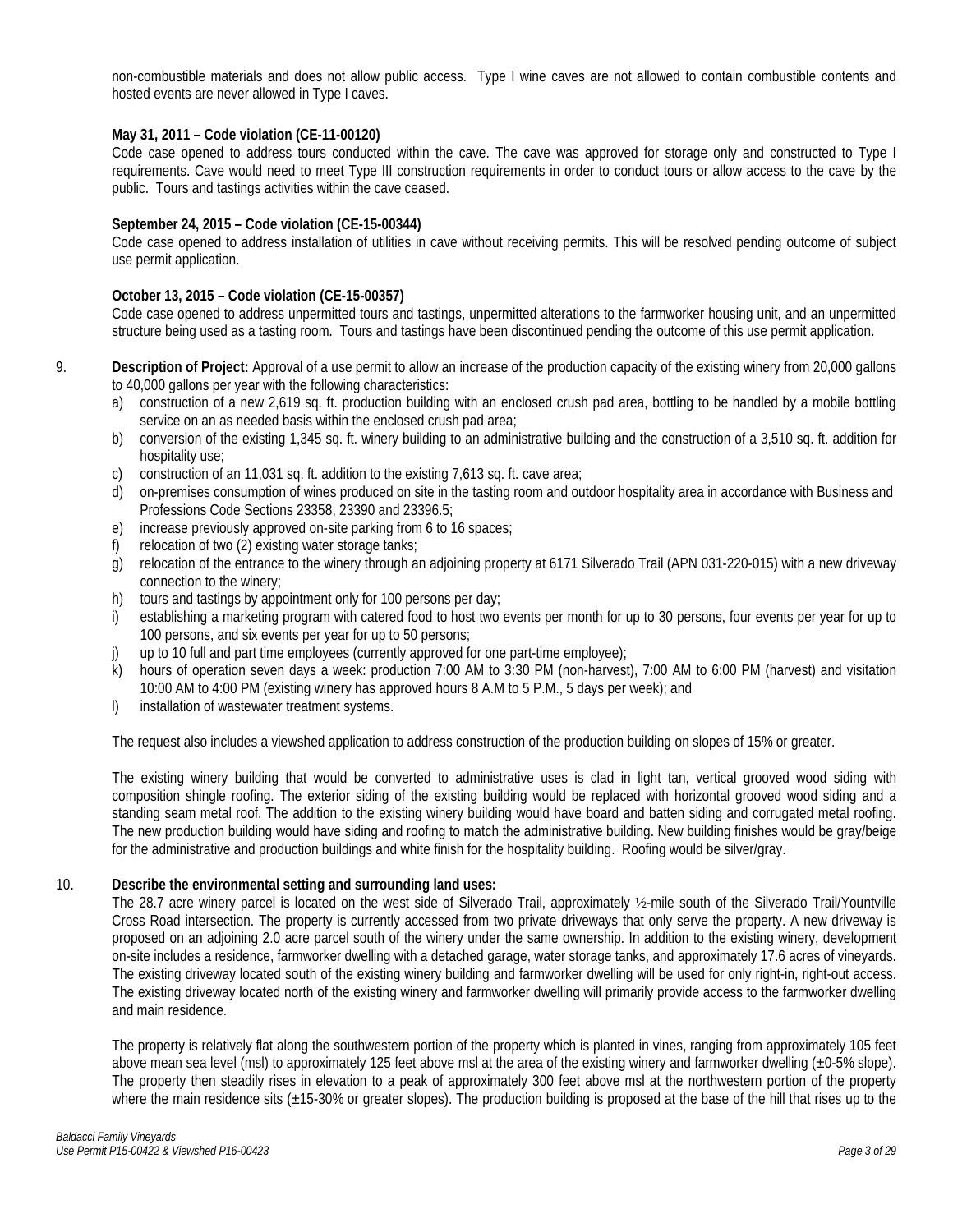main residence with elevations between approximately 120 to 150 msl (± 20% slopes). There are no blue line streams or drainage channels. The site is not located within a flood plain. Surrounding land uses include rural residential properties, agriculture, vineyards, and wineries. The nearest offsite residence is located across Silverado Trail, approximately 750 feet to the east of the existing winery building.

### Other agencies whose approval is required (e.g., permits, financing approval, or participation agreement). 11.

Discretionary approvals required by the County consist of a use permit. The project would also require various ministerial approvals by the County, including but not limited to building permits, grading permits, and waste disposal permits. Permits may also be required by the Department of Alcoholic Beverage Control and Bureau of Alcohol, Tobacco, & Firearms.

Responsible (R) and Trustee (T) Agencies None Required.

**Other Agencies Contacted** ABC. TTB

Tribal Cultural Resources. Have California Native American tribes traditionally and culturally affiliated with the project area  $12.$ requested consultation pursuant to Public Resources Code section 21080.3.1? If so, has consultation begun?

Pursuant to Public Resources Code section 21080.3.1, invitation for tribal consultation was completed. One response was received from the Yocha Dehe Wintun Nation dated August 21, 2016, indicating that the project site is located within the aboriginal territories Yocha Dehe Wintun Nation. The letter indicates that while the Yocha Dehe Wintun Nation is not aware of any known cultural resources, they would like to be notified should any resources be found.

Note: Conducting consultation early in the CEQA process allows tribal governments, lead agencies, and project proponents to discuss the level of environmental review, identify and address potential adverse impacts to tribal cultural resources, and reduce the potential for delay and conflict in the environmental review process. (See Public Resources Code section 21083.3.2.) Information may also be available from the California Native American Heritage Commission's Sacred Lands File per Public Resources Code section 5097.96 and the California Historical Resources Information System administered by the California Office of Historic Preservation. Please also note that Public Resources Code section 21082.3(c) contains provisions specific to confidentiality.

### **ENVIRONMENTAL IMPACTS AND BASIS OF CONCLUSIONS:**

The conclusions and recommendations contained herein are professional opinions derived in accordance with current standards of professional practice. They are based on a review of the Napa County Environmental Resource Maps, the other sources of information listed in the file, and the comments received, conversations with knowledgeable individuals; the preparer's personal knowledge of the area; and, where necessary, a visit to the site. For further information, see the environmental background information contained in the permanent file on this project.

On the basis of this initial evaluation:

- I find that the proposed project COULD NOT have a significant effect on the environment, and a NEGATIVE DECLARATION will be ⊠ prepared.
- I find that although the proposed project could have a significant effect on the environment, there will not be a significant effect in this case П because revisions in the project have been made by or agreed to by the project proponent. A MITIGATED NEGATIVE DECLARATION will be prepared.

I find that the proposed project MAY have a significant effect on the environment, and an ENVIRONMENTAL IMPACT REPORT is required.

- I find that the proposed project MAY have a "potentially significant impact" or "potentially significant unless mitigated" impact on the environment, but at least one effect 1) has been adequately analyzed in an earlier document pursuant to applicable legal standards, and 2) has been addressed by mitigation measures based on the earlier analysis as described on attached sheets. An ENVIRONMENTAL IMPACT REPORT is required, but it must analyze only the effects that remain to be addressed.
- I find that although the proposed project could have a significant effect on the environment, because all potentially significant effects (a) have  $\Box$ been analyzed adequately in an earlier EIR or NEGATIVE DECLARATION pursuant to applicable standards, and (b) have been avoided or mitigated pursuant to that earlier EIR or NEGATIVE DECLARATION, including revisions or mitigation measures that are imposed upon the proposed project, nothing further is required.

 $1 - 20 - 2017$ 

Sean Trippi, Principal Planner County of Napa Planning, Building and Environmental Services Department

Date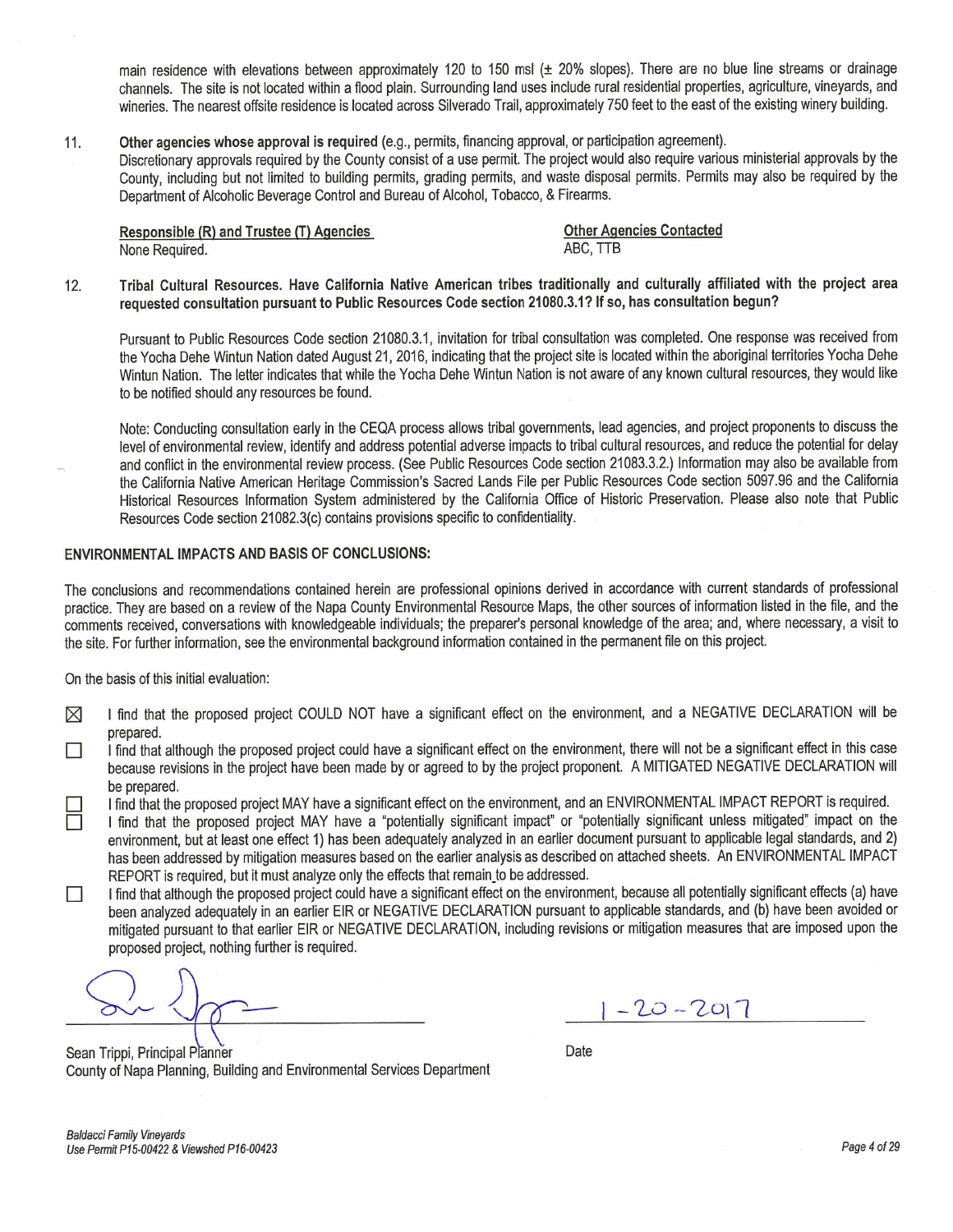| I. |    | <b>AESTHETICS.</b> Would the project:                                                                                                                    | Potentially<br>Significant Impact | Less Than<br>Significant<br><b>With Mitigation</b><br>Incorporation | Less Than<br>Significant<br>Impact | No Impact |
|----|----|----------------------------------------------------------------------------------------------------------------------------------------------------------|-----------------------------------|---------------------------------------------------------------------|------------------------------------|-----------|
|    | a) | Have a substantial adverse effect on a scenic vista?                                                                                                     |                                   |                                                                     | $\boxtimes$                        |           |
|    | b) | Substantially damage scenic resources, including, but not limited to, trees,<br>rock outcroppings, and historic buildings within a state scenic highway? |                                   |                                                                     | $\boxtimes$                        |           |
|    | C) | Substantially degrade the existing visual character or quality of the site and its<br>surroundings?                                                      |                                   |                                                                     | $\boxtimes$                        |           |
|    | d) | Create a new source of substantial light or glare which would adversely affect<br>day or nighttime views in the area?                                    |                                   |                                                                     | M                                  |           |

Visual resources are those physical features that make up the environment, including landforms, geological features, water, trees and other plants, and elements of the human cultural landscape. A scenic vista, then, would be a publicly accessible vantage point such as a road, park, trail, or scenic overlook from which distant or landscape-scale views of a beautiful or otherwise important assembly of visual resources can be taken in. As generally described in the **Environmental Setting and Surrounding Land Uses** section above, the surrounding land uses include rural residential, agriculture, vineyards, and wineries. The nearest offsite residence is located approximately 750 feet east (across Silverado Trail) of the existing winery building.

The project site is currently developed with a winery, residence, farmworker dwelling, water storage tanks, and accessory buildings. Approximately 17.6 acres are planted in vineyards.

a-c. The project proposes converting the existing winery to administrative uses with an addition for hospitality uses. The proposed winery production building would be set back approximately 600 feet from Silverado Trail at the base of the hillside on slopes greater than 15%.

Construction of new buildings on slopes of 15% or greater, major or minor ridgelines, or on flat areas that are otherwise surrounded by slopes of 15% or greater are subject to the County's Viewshed Protection Program when they are visible from scenic roadway candidates identified in the Community Character Element of the Napa County General Plan and/or a designated area under the Viewshed Protection Program (Chapter 18.106 of the Napa County Code) which includes Silverado Trail. Although visible from Silverado Trail, conversion of the existing winery building to administrative uses and the construction of an addition to the existing building for hospitality uses are on slopes less than 15% and are therefore not subject to the Viewshed Protection Program. The existing water storage tanks are proposed to be relocated behind the administrative/hospitality building and will be screened by existing vegetation. The new winery production building, however, is proposed at the toe of the slope and extends up the hill toward the main residence on slopes that just exceed 15%. The Community Character Element includes a policy that new development projects located within view of a scenic corridor shall be subject to site and design review to ensure that such development does not destroy the scenic quality of the corridor. In conformance with this policy, the County's Viewshed Protection Program provides for review of projects in locations such as the project site, and establishes standards that must be met prior to project approval.

Structures are required to be located and/or screened from view such that visual impacts are reduced. Use of existing natural vegetation, new landscaping, topographical siting, architectural design, and colortone are mentioned in the Viewshed Protection Program as viable ways to reduce the visual impact, and either these techniques must be applied to effectively "screen the predominant portion" (including architectural features likely to be silhouetted against the sky) of the proposed structures, or the applicant must seek an exception pursuant to Code Section 18.106.070. Whether or not an exception is needed, the proposed project cannot be approved unless the County finds it to be in conformance with the Viewshed Protection Program, which is expressly designed to protect the scenic quality of the County and to promote architecture and designs that are compatible with hillside terrain and minimize visual impacts (See Code Section 18.106.010). For this reason, the project that is ultimately approved for this site must be one which has addressed potentially significant visual impacts. And by definition, such a project -- while noticeable from surrounding areas --- would not substantially degrade scenic views or visual quality pursuant to the California Environmental Quality Act (CEQA). In addition, prior to the issuance of a building permit, the property owner shall be required to execute and record in the County recorder's office a use restriction, in a form approved by county counsel, requiring building exteriors, and existing and proposed covering vegetation, as well as any equivalent level of replacement vegetation, to be maintained by the owner or the owner's successors so as to maintain conformance with County Code, Chapter 18.106.050(B).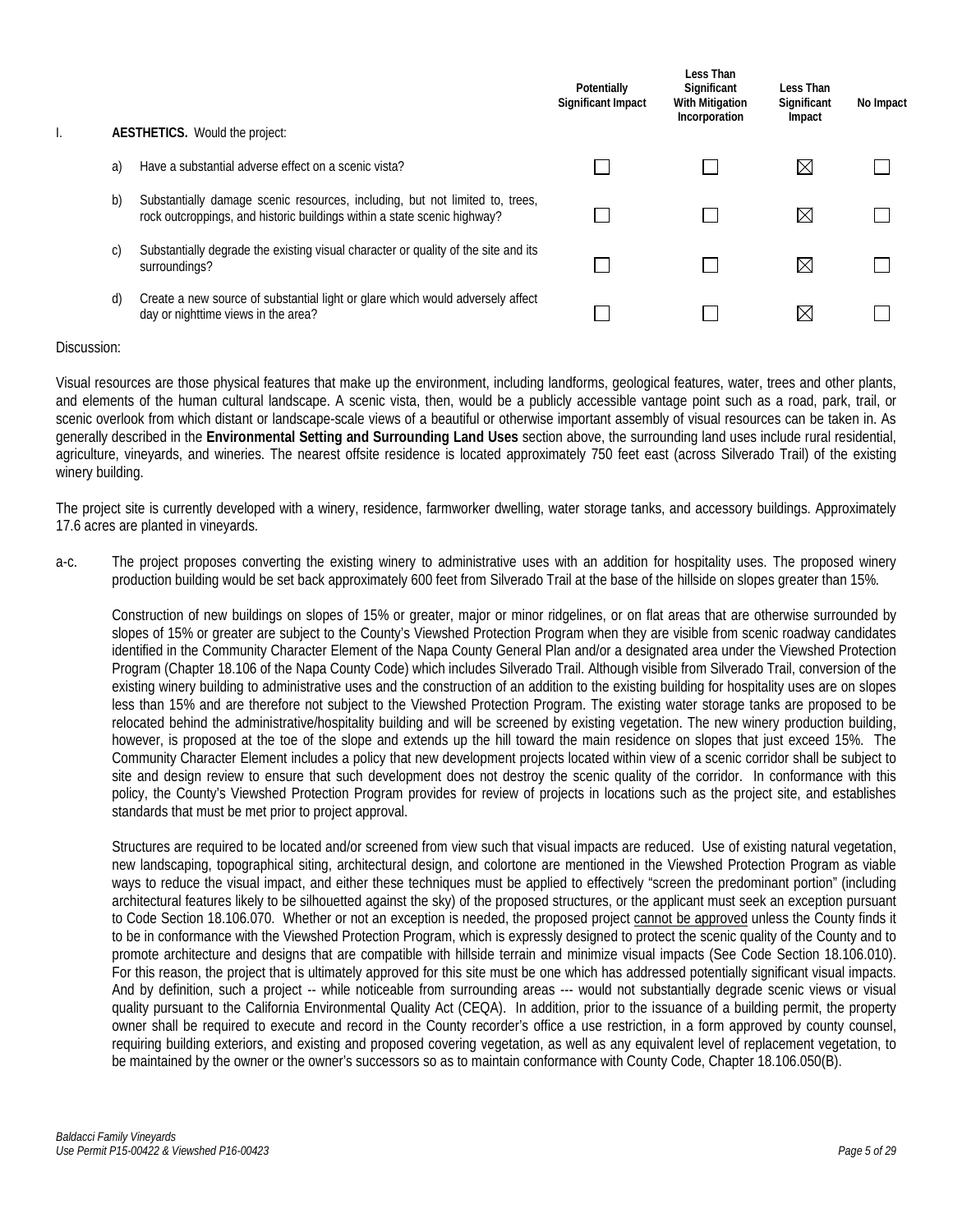As noted above, the new winery production building is proposed at the base of the hill on the property and extends up on slopes that are just over 15%. The pad will be cut into the hillside to reduce the massing. A minimum of four 24-inch box Olive trees are proposed to screen the predominant portion of the new building and to comply with the screening requirements of the Viewshed Protection Program. The trees proposed to screen the building will be evergreen species. There is also significant existing natural vegetation behind the winery at its proposed location near the bottom of the hill such that it will not be silhouetted against the sky.

The new winery building would be viewed from an identified scenic roadway candidate and would be potentially significant. Given screening by proposed landscaping, and neutral exterior colors, the project, while noticeable from surrounding areas, would not substantially degrade scenic views or the visual quality of the site.

d. The site is currently developed with an existing winery, residence, farmworker dwelling, outbuildings, and vineyards. The proposed project would increase the size (building footprint) of the existing winery, add a new winery building, expand operations and remain a potential source of nighttime lighting. Existing approved hours of operation are 8:00 A.M to 5:00 P.M., five days per week). The proposed winery hours of operations are 7:00 AM to 3:30 PM (non-harvest production), 7:00 AM to 6:00 PM (harvest production) and 10:00 AM to 4:00 PM (visitation) seven days a week; therefore nighttime lighting associated with the daily winery operations and visitation would be limited. Occasional evening marketing events (24 events per year) are proposed to occur between the hours of 6 pm and 10 pm. The proposed project may result in the installation of additional lighting that may have the potential to impact nighttime views.

Although the project is in an area that has a certain amount of existing nighttime lighting, the installation of new sources of lights, if they were to remain on past daylight hours, may affect nighttime views. Pursuant to standard Napa County conditions of approval for wineries, outdoor lighting will be required to be shielded and directed downwards, with only low-level lighting allowed in parking areas. As designed, and as subject to the standard condition of approval, below, the project will not have a significant impact resulting from new sources of outside lighting.

*All exterior lighting, including landscape lighting, shall be shielded and directed downward, shall be located as low to the ground as possible, shall be the minimum necessary for security, safety, or operations, shall be on timers, and shall incorporate the use of motion detection sensors to the greatest extent practical. No flood-lighting or sodium lighting of the building is permitted, including architectural highlighting and spotting. Low-level lighting shall be utilized in parking areas as opposed to elevated high-intensity light standards. Lighting utilized during harvest activities is not subject to this requirement.* 

*Prior to issuance of any building permit pursuant to this approval, two (2) copies of a detailed lighting plan showing the location and specifications for all lighting fixtures to be installed on the property shall be submitted for Planning Division review and approval. All lighting shall comply with the California Building Code.* 

|    |                                                                                                                                                                                                                                                          | Potentially<br>Significant Impact | Less Than<br>Significant<br><b>With Mitigation</b><br>Incorporation | Less Than<br>Significant<br>Impact | No Impact |
|----|----------------------------------------------------------------------------------------------------------------------------------------------------------------------------------------------------------------------------------------------------------|-----------------------------------|---------------------------------------------------------------------|------------------------------------|-----------|
| Ш. | AGRICULTURE AND FOREST RESOURCES. <sup>1</sup> Would the project:                                                                                                                                                                                        |                                   |                                                                     |                                    |           |
|    | Convert Prime Farmland, Unique Farmland, or Farmland of Statewide<br>a)<br>Important (Farmland) as shown on the maps prepared pursuant to the<br>Farmland Mapping and Monitoring Program of the California Resources<br>Agency, to non-agricultural use? |                                   |                                                                     |                                    | ⋉         |

<span id="page-6-0"></span> $\mathbf 1$ <sup>1</sup> "Forest land" is defined by the State as "land that can support 10-percent native tree cover of any species, including hardwoods, under natural conditions, and that allows for management of one or more forest resources, including timber, aesthetics, fish and wildlife, biodiversity, water quality, recreation, and other public benefits." (Public Resources Code Section 12220(g)) The Napa County General Plan anticipates and does not preclude conversion of some "forest land" to agricultural use, and the program-level EIR for the 2008 General Plan Update analyzed the impacts of up to 12,500 acres of vineyard development between 2005 and 2030, with the assumption that some of this development would occur on "forest land." In that analysis specifically, and in the County's view generally, the conversion of forest land to agricultural use would constitute a potentially significant impact only if there were resulting significant impacts to sensitive species, biodiversity, wildlife movement, sensitive biotic communities listed by the California Department of Fish and Wildlife, water quality, or other environmental resources addressed in this checklist.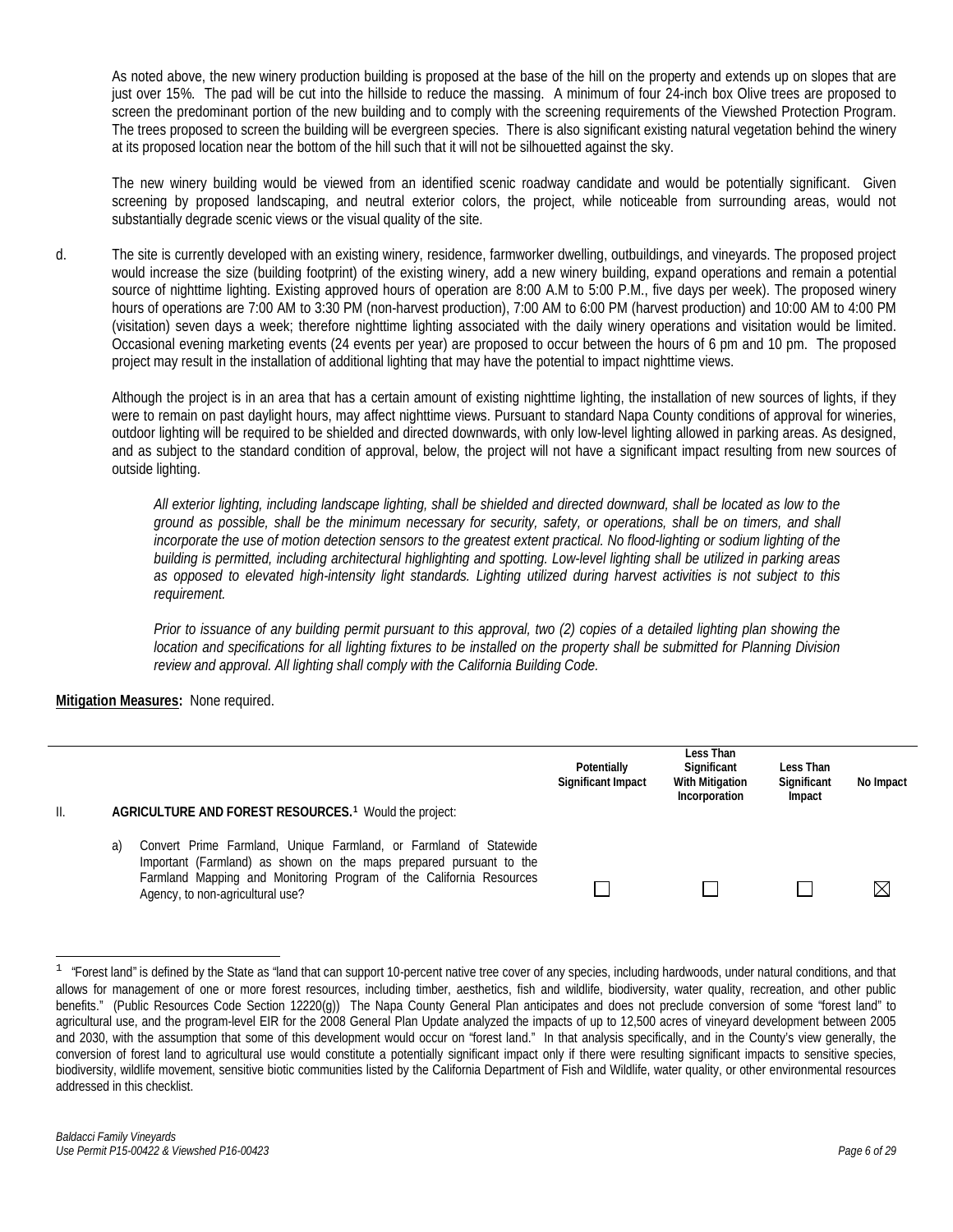| b)            | Conflict with existing zoning for agricultural use, or a Williamson Act contract?                                                                                                                                                                                                          | Potentially<br><b>Significant Impact</b> | Less Than<br>Significant<br>With Mitigation<br>Incorporation | Less Than<br>Significant<br>Impact | No Impact<br>⋉ |
|---------------|--------------------------------------------------------------------------------------------------------------------------------------------------------------------------------------------------------------------------------------------------------------------------------------------|------------------------------------------|--------------------------------------------------------------|------------------------------------|----------------|
| C)            | Conflict with existing zoning for, or cause rezoning of, forest land as defined in<br>Public Resources Code Section 12220(q), timberland as defined in Public<br>Resources Code Section 4526, or timberland zoned Timberland Production as<br>defined in Government Code Section 51104(g)? |                                          |                                                              |                                    |                |
| d)            | Result in the loss of forest land or conversion of forest land to non-forest use<br>in a manner that will significantly affect timber, aesthetics, fish and wildlife,<br>biodiversity, water quality, recreation, or other public benefits?                                                |                                          |                                                              |                                    |                |
| e)<br>iccion: | Involve other changes in the existing environment which, due to their location<br>or nature, could result in conversion of Farmland to non-agricultural use?                                                                                                                               |                                          |                                                              |                                    |                |

The project site is zoned Agricultural Preserve (AP), which allows wineries upon grant of a use permit. The project site includes an existing winery, residence, farmworker dwelling, and associated accessory buildings. Approximately 17.6 acres are planted in vineyards.

a/b/e. The majority of the vineyards have a designation of Prime Farmland with the vineyards near the base of the hill on the site designated as Unique Farmland (based on GIS layer FMMP Farmlands (2012)). The portion of the property containing the existing development and the hillside to the northwest are designated Other Land (based on GIS layer FMMP Farmlands (2012)). The proposed project would result in the removal of approximately one acre of vineyards.

The proposed project would not conflict with existing zoning for agricultural uses. General Plan Agricultural Preservation and Land Use policies AG/LU-2 and AG/LU-13 recognize wineries, and any use consistent with the Winery Definition Ordinance and clearly accessory to a winery, as agriculture. The subject parcel is currently under a Williamson Act contract which allows wineries. No aspect of this proposal would conflict with the adopted contract. As noted above, approximately one acre of vines will be removed to facilitate construction of the winery expansion. There are no other changes included in this proposal that would result in the conversion of Farmland.

c/d. The proposed project will not conflict with existing zoning for or cause rezoning of forest land, timberland, or timberland zoned Timberland Production. According to the Napa County Environmental resource maps (based on the following layers – Sensitive Biotic Oak Woodlands, Riparian Woodland Forest and Coniferous Forest) the project site does not contain Coniferous Forest- Ponderosa Pine and Douglas Fir species. Based on the Vegetation – Ice layer, the hillside area of the project site contains mixed Oak woodlands. However, no development is proposed within this area. Therefore, the proposed project would not conflict with existing zoning for, or cause rezoning of forest land, timberland, or timberland zoned Timberland Production.

|      |    |                                                                                                                                                                                                                                                 | Potentially<br>Significant Impact | Less Than<br>Significant<br><b>With Mitigation</b><br>Incorporation | Less Than<br>Significant<br>Impact | No Impact |
|------|----|-------------------------------------------------------------------------------------------------------------------------------------------------------------------------------------------------------------------------------------------------|-----------------------------------|---------------------------------------------------------------------|------------------------------------|-----------|
| III. |    | AIR QUALITY. Where available, the significance criteria established by the applicable air quality management or air pollution control district may be relied<br>upon to make the following determinations. Would the project:                   |                                   |                                                                     |                                    |           |
|      | a) | Conflict with or obstruct implementation of the applicable air quality plan?                                                                                                                                                                    |                                   |                                                                     | IX                                 |           |
|      | b) | Violate any air quality standard or contribute substantially to an existing or<br>projected air quality violation?                                                                                                                              |                                   |                                                                     | $\boxtimes$                        |           |
|      | C) | Result in a cumulatively considerable net increase of any criteria pollutant for<br>which the project region is non-attainment under an applicable federal or state<br>ambient air quality standard (including releasing emissions which exceed |                                   |                                                                     |                                    |           |
|      |    | quantitative thresholds for ozone precursors)?                                                                                                                                                                                                  |                                   |                                                                     | X                                  |           |
|      | d) | Expose sensitive receptors to substantial pollutant concentrations?                                                                                                                                                                             |                                   |                                                                     | ⋉                                  |           |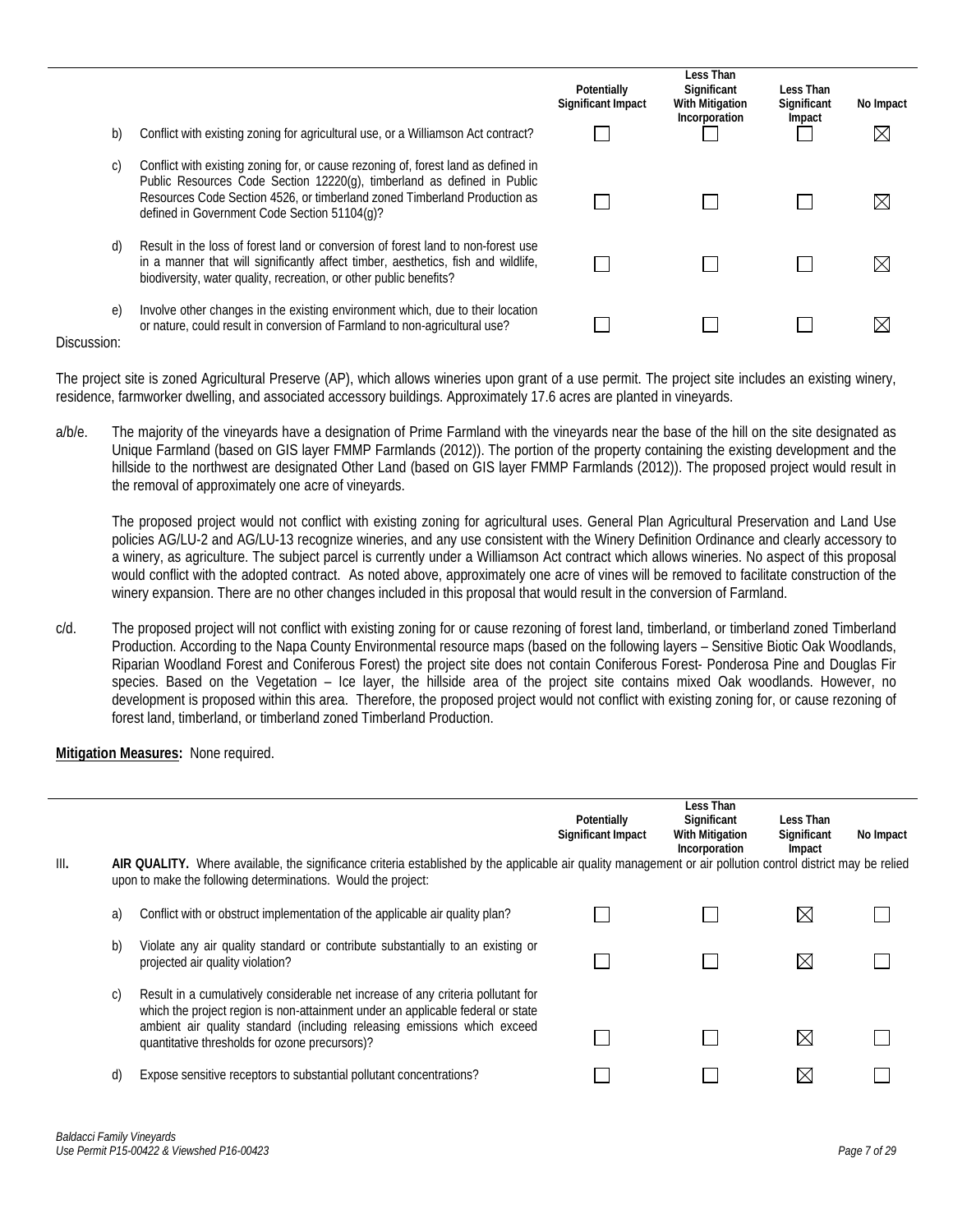|                                                                            |                    | Less Than              |             |           |
|----------------------------------------------------------------------------|--------------------|------------------------|-------------|-----------|
|                                                                            | <b>Potentially</b> | Significant            | Less Than   |           |
|                                                                            | Significant Impact | <b>With Mitigation</b> | Significant | No Impact |
|                                                                            |                    | Incorporation          | Impact      |           |
| Create objectionable odors affecting a substantial number of people?<br>e) |                    |                        | $\bowtie$   |           |

a-c. The project site lies within the Napa Valley, which forms one of the climatologically distinct sub-regions (Napa County Sub region) within the San Francisco Bay Area Air Basin. The topographical and meteorological features of the Valley create a relatively high potential for air pollution. On June 2, 2010, the Bay Area Air Quality Management District's Board of Directors unanimously adopted thresholds of significance to assist in the review of projects under the California Environmental Quality Act (CEQA). These thresholds were designed to establish the level at which the District believed air pollution emissions would cause significant environmental impacts under CEQA and were posted on the Air District's website and included in the Air District's May 2011 updated CEQA Guidelines.

On March 5, 2012 the Alameda County Superior Court issued a judgment finding that the Air District had failed to comply with CEQA when it adopted the Thresholds. The court did not determine whether the Thresholds were valid on the merits, but found that the adoption of the Thresholds was a project under CEQA. The court issued a writ of mandate ordering the District to set aside the Thresholds and cease dissemination of them until the Air District had complied with CEQA. The Air District has appealed the Alameda County Superior Court's decision. The Court of Appeal of the State of California, First Appellate District, reversed the trial court's decision. The Court of Appeal's decision was appealed to the California Supreme Court, which granted limited review, and the matter is currently pending there.

In view of the trial court's order which remains in place pending final resolution of the case, the Air District is no longer recommending that the Thresholds be used as a generally applicable measure of a project's significant air quality impacts. Lead agencies will need to determine appropriate air quality thresholds of significance based on substantial evidence in the record. Although lead agencies may rely on the Air District's updated CEQA Guidelines (updated May 2012) for assistance in calculating air pollution emissions, obtaining information regarding the health impacts of air pollutants, and identifying potential mitigation measures, the Air District has been ordered to set aside the Thresholds and is no longer recommending that these Thresholds be used as a general measure of project's significant air quality impacts. Lead agencies may continue to rely on the Air District's 1999 Thresholds of Significance and they may continue to make determinations regarding the significance of an individual project's air quality impacts based on the substantial evidence in the record for that project.

Over the long term, emissions resulting from the proposed project would consist primarily of mobile sources, including production-related deliveries and visitor and employee vehicles traveling to and from the winery. The Air District's 1999 CEQA Guidelines (p.24) states that projects that do not exceed a threshold of 2,000 vehicle trips per day will not impact air quality and do not require further study. The Traffic Impact Report prepared by Abrams Associates, dated November 7, 2016, for the project calculates the proposed conditions for a typical weekday at approximately 111 total daily trips and 40 PM peak hour trips. Proposed conditions for a typical Saturday are calculated at 105 total trips and 52 PM peak hour trips.

Vehicle trips generated are significantly below BAAQMD's recommended threshold of 2,000 vehicle trips/day for purposes of performing a detailed air quality analysis. Given the relatively small number of vehicle trips generated by this project, compared to the size of the air basin, project related vehicle trips would contribute an insignificant amount of air pollution and would not result in a conflict or obstruction of an air quality plan. There are no projected or existing air quality violations in this area to which this project would contribute, nor would it result in any violations of any applicable air quality standards. The proposed project would not result in a cumulatively considerable net increase in any criteria pollutant for which the project region is in non-attainment under an applicable federal or state ambient air quality standard.

d. In the short term, potential air quality impacts are most likely to result from earthmoving and construction activities required for project construction. Earthmoving and construction emissions would have a temporary effect; consisting mainly of dust generated during grading and other construction activities, exhaust emissions from construction related equipment and vehicles, and relatively minor emissions from paints and other architectural coatings. Site grading quantities are estimated at approximately up to 1,160 cubic yards to be disposed of on-site, spread over existing vineyard roads, or hauled off-site to a location pre-approved by Napa County. Based on an average commercial dump truck carrying approximately 10 to 14 cubic yards of dirt, the total of 1,160 cubic yards of spoils would result in approximately 83 to 116 trips over the construction period if all the project spoils were disposed off-site. However, these potential construction impacts would be temporary in nature and subject to standard conditions of approval from the Engineering and Conservation Division as part of the grading permit or building permit review process.

The Air District recommends incorporating feasible control measures as a means of addressing construction impacts. If the proposed project adheres to these relevant best management practices identified by the Air District and the County's standard conditions of project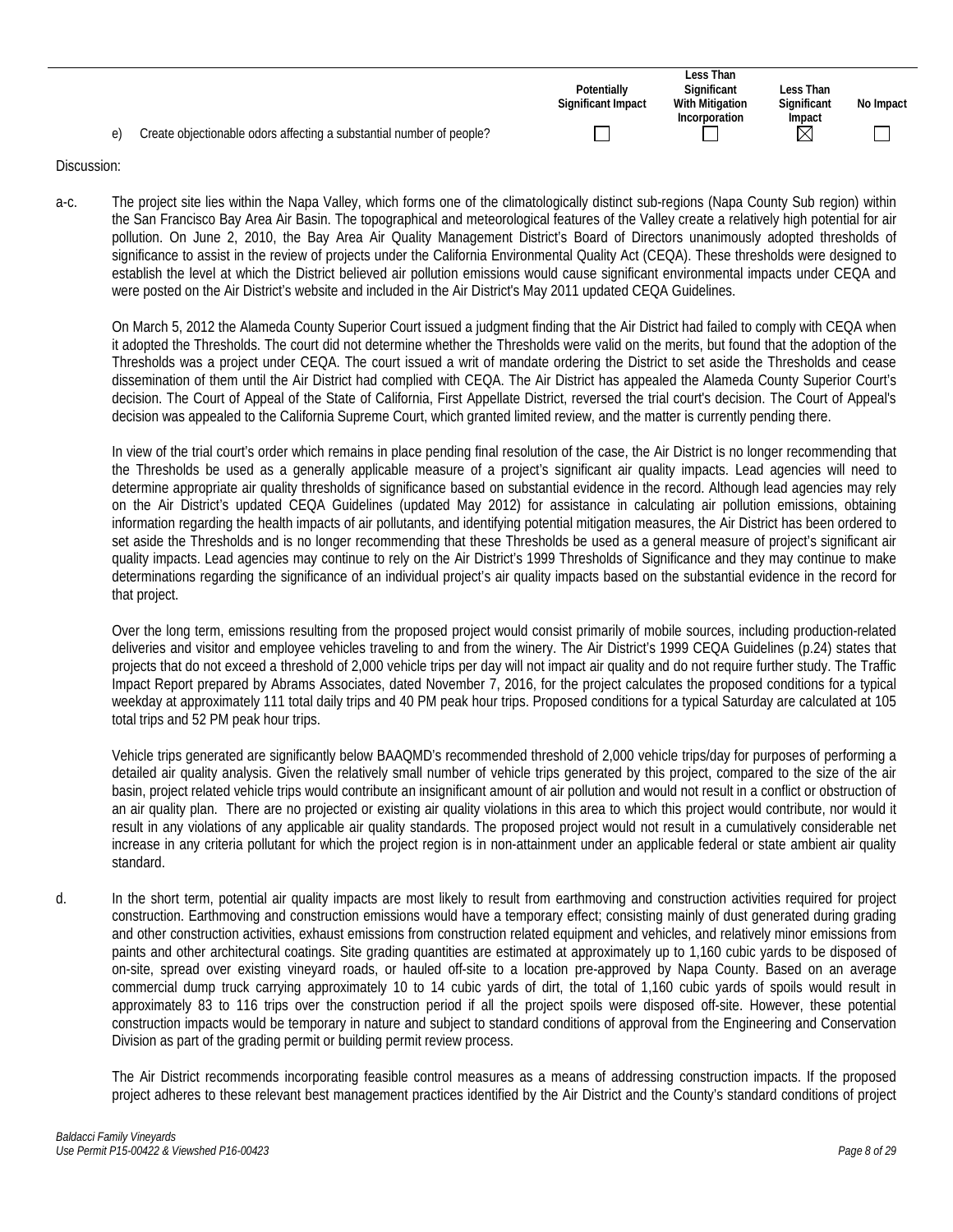approval, construction-related impacts will not expose sensitive receptors to substantial pollutant concentrations and are considered less than significant:

*During all construction activities the permittee shall comply with the Bay Area Air Quality Management District Basic Best Management Practices, as provided in Table 8, May 2011 Updated CEQA Guidelines.* 

- *a. Post a publicly visible sign with the telephone number and person to contact at the lead agency regarding dust complaints. The Air District's phone number shall also be visible.*
- *b. All exposed surfaces (e.g. parking areas, staging areas, soil piles, grading areas, and unpaved access (road) shall be watered two times per day.*
- *c. All haul trucks transporting soil, sand, or other loose material off-site shall be covered.*
- *d. All visible mud or dirt tracked out onto adjacent public roads shall be removed using wet power vacuum street sweepers at least once per day. The use of dry power sweeping is prohibited.*
- *e. All vehicle speeds on unpaved roads shall be limited to 15 mph.*
- *f. All roadways, driveways, and sidewalks to be paved shall be completed as soon as possible. Building pads shall be laid as soon as possible after grading unless seeding or soil binders are used.*
- *g. Idling times shall be minimized either by shutting equipment off when not in use or reducing the maximum idling time to 5 minutes (as required by the California airborne toxics control measure Title 13, Section 2485 of California Code of Regulations [CCR]). Clear signage shall be provided for construction workers at all access points.*
- *h. All construction equipment shall be maintained and properly tuned in accordance with manufacturer's specifications. All equipment shall be checked by a certified visible emissions evaluator.*

Furthermore, while earthmoving and construction on the site will generate dust particulates in the short-term, the impact would be less than significant with dust control measures as specified in Napa County's standard condition of approval relating to dust:

*Water and/or dust palliatives shall be applied in sufficient quantities during grading and other ground disturbing activities on-site to minimize the amount of dust produced. Outdoor construction activities shall not occur when average wind speeds exceed 20 miles per hour.*

e. While the Air District defines public exposure to offensive odors as a potentially significant impact, wineries are not known operational producers of pollutants capable of causing substantial negative impacts to sensitive receptors. Construction-phase pollutants will be reduced to a less than significant level by the above-noted standard condition of approval. The nearest offsite residence is located across Silverado Trail, approximately 750 feet to the east of the existing winery building. The project will not create pollutant concentrations or objectionable odors affecting a substantial number of people. The impact would be less than significant.

| IV. |    | <b>BIOLOGICAL RESOURCES.</b> Would the project:                                                                                                                                                                                                                                                                        | Potentially<br>Significant Impact | Less Than<br>Significant<br><b>With Mitigation</b><br>Incorporation | Less Than<br>Significant<br>Impact | No Impact |
|-----|----|------------------------------------------------------------------------------------------------------------------------------------------------------------------------------------------------------------------------------------------------------------------------------------------------------------------------|-----------------------------------|---------------------------------------------------------------------|------------------------------------|-----------|
|     | a) | Have a substantial adverse effect, either directly or through habitat<br>modifications, on any species identified as a candidate, sensitive, or special<br>status species in local or regional plans, policies, or regulations, or by the<br>California Department of Fish and Game or U.S. Fish and Wildlife Service? |                                   |                                                                     |                                    |           |
|     | b) | Have a substantial adverse effect on any riparian habitat or other sensitive<br>natural community identified in local or regional plans, policies, regulations or<br>by the California Department of Fish and Game or US Fish and Wildlife Service?                                                                    |                                   |                                                                     | ⋉                                  |           |
|     | C) | Have a substantial adverse effect on federally protected wetlands as defined<br>by Section 404 of the Clean Water Act (including, but not limited to, marsh,<br>vernal pool, Coastal, etc.) through direct removal, filling, hydrological<br>interruption, or other means?                                             |                                   |                                                                     |                                    |           |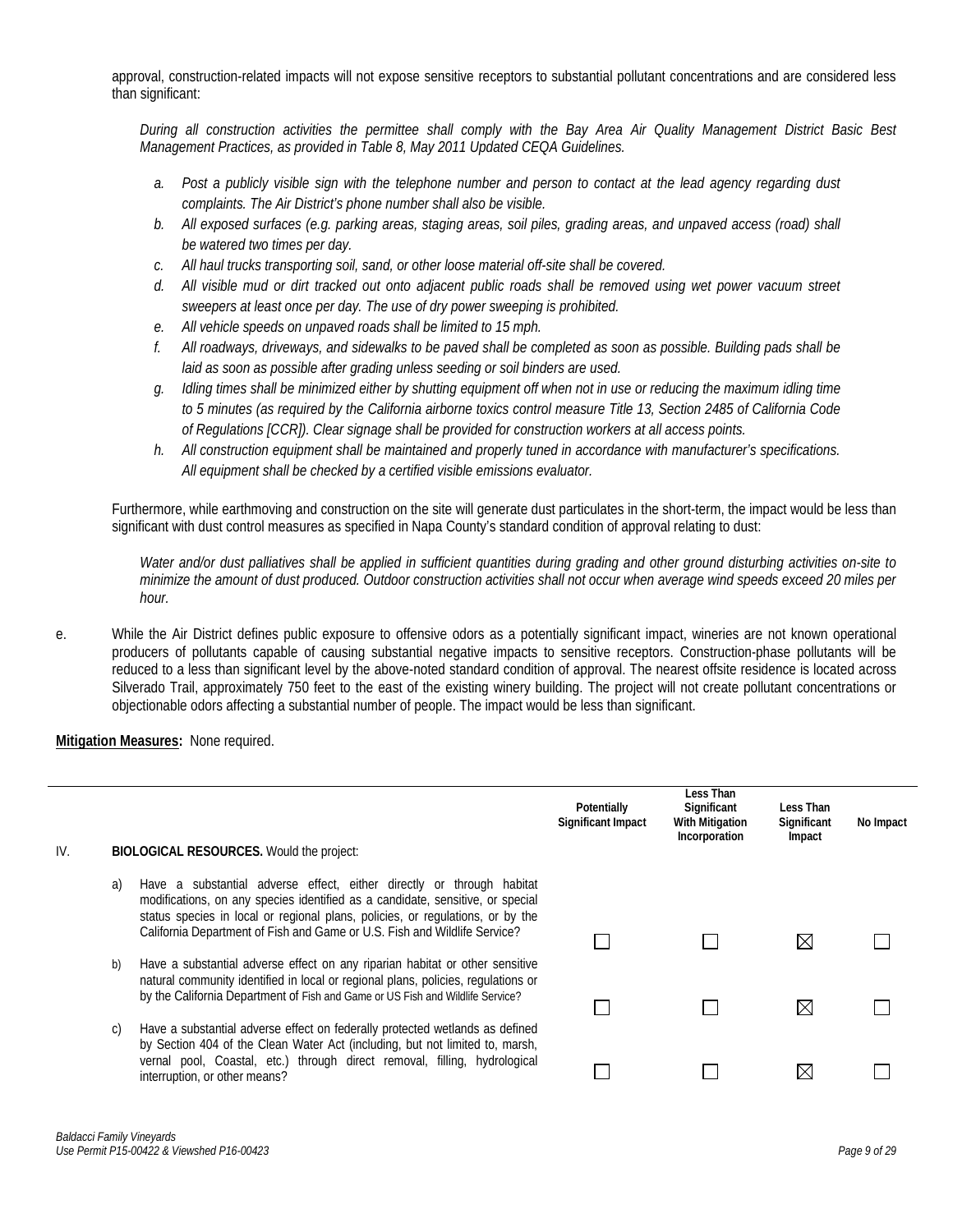|    |                                                                                                                                                                                                                                       | Potentially<br><b>Significant Impact</b> | Less Than<br>Significant<br>With Mitigation<br>Incorporation | Less Than<br>Significant<br>Impact | No Impact   |
|----|---------------------------------------------------------------------------------------------------------------------------------------------------------------------------------------------------------------------------------------|------------------------------------------|--------------------------------------------------------------|------------------------------------|-------------|
| d) | Interfere substantially with the movement of any native resident or migratory<br>fish or wildlife species or with established native resident or migratory wildlife<br>corridors, or impede the use of native wildlife nursery sites? |                                          |                                                              |                                    |             |
|    |                                                                                                                                                                                                                                       |                                          |                                                              |                                    | $\boxtimes$ |
| e) | Conflict with any local policies or ordinances protecting biological resources,<br>such as a tree preservation policy or ordinance?                                                                                                   |                                          |                                                              |                                    | $\boxtimes$ |
|    | Conflict with the provisions of an adopted Habitat Conservation Plan, Natural<br>Community Conservation Plan, or other approved local, regional, or state<br>habitat conservation plan?                                               |                                          |                                                              |                                    |             |

- a/b. According to the Napa County Environmental Resource Maps (based on the following layers Natural Diversity Database (CNDDB) and US Fish and Wildlife Critical Habitat) no known candidate, sensitive, or special status species have been identified as occurring within the project boundaries. The project would not have a substantial adverse effect on any special status species, or species of particular concern, as there are none identified in the project area. The project site is developed with a winery, residence and vineyards and has little to no natural habitat where the project improvements are proposed. The proposed improvements will not require the removal of any native vegetation and will generally occur in areas previously disturbed and developed. As noted in the Agricultural and Forest Resources section above, the hillside area of the project site contains mixed Oak woodlands. However, no development is proposed within this area. The potential for this project to have a significant impact on special status species is less than significant.
- c/d. According to the Napa County Environmental Resource Maps (based on the following layers wetlands & vernal pools) there are no wetlands on or near the property that would be affected by this project. The project activities will not interfere with the movement of any native resident or migratory fish or wildlife species or with their corridors or nursery sites, because no sensitive natural communities have been identified on the property. As mentioned above, the proposed winery expansion area is developed and exhibits little quality habitat.
- e/f. This project would not interfere with any ordinances protecting biological resources. There are no tree preservation ordinances in effect in the County. The proposed project would not conflict with the provisions of an adopted Habitat Conservation Plans, Natural Community Conservation Plans or other approved local, regional or state habitat conservation plans. The project does not conflict with any County ordinance or requirement to preserve existing trees, and therefore is considered as not having potential for a significant impact.

### **Mitigation Measures:** None required.

| V. |    | <b>CULTURAL RESOURCES.</b> Would the project:                                                                                | Potentially<br>Significant Impact | Less Than<br>Significant<br>With Mitigation<br>Incorporation | Less Than<br>Significant<br>Impact | No Impact   |
|----|----|------------------------------------------------------------------------------------------------------------------------------|-----------------------------------|--------------------------------------------------------------|------------------------------------|-------------|
|    | a) | Cause a substantial adverse change in the significance of a historical<br>resource as defined in CEQA Guidelines §15064.5?   |                                   |                                                              | $\boxtimes$                        |             |
|    | b) | Cause a substantial adverse change in the significance of an archaeological<br>resource pursuant to CEQA Guidelines§15064.5? |                                   |                                                              |                                    | $\boxtimes$ |
|    | C) | Directly or indirectly destroy a unique paleontological resource or site or<br>unique geological feature?                    |                                   |                                                              |                                    | $\boxtimes$ |
|    | d) | Disturb any human remains, including those interred outside of dedicated<br>cemeteries?                                      |                                   |                                                              |                                    | ⋉           |

### Discussion:

a-c. According to the Napa County Environmental Resource Maps (based on the following layers – Cultural Resources: Arch sensitive areas, Arch sites, Arch surveys, Historical sites, & Historic sites – lines) no historical or paleontological resources, sites or unique geological features, or archaeologic resources have been identified on the property. The proposed winery expansion area is located within areas of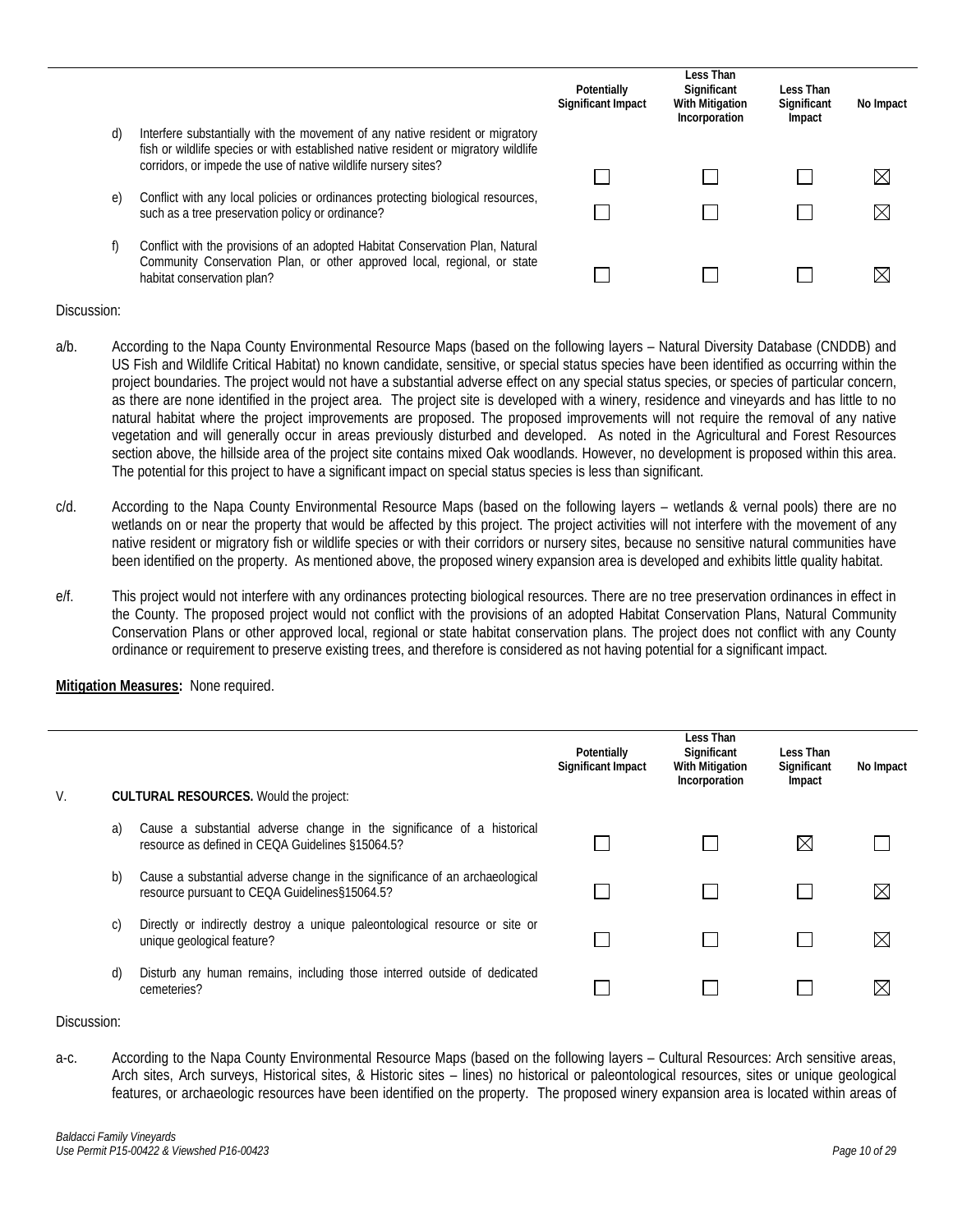the site that have previously been disturbed by the construction of the existing winery, tank pad, driveway and vineyards. Therefore it is unlikely that cultural resources would be present at the proposed site. Invitation for tribal consultation was completed pursuant to AB 52 and one response was received from the Yocha Dehe Wintun Nation Pursuant to Public Resources dated August 21, 2016, indicating that the project site is located within the aboriginal territories Yocha Dehe Wintun Nation. The letter indicates that while the Yocha Dehe Wintun Nation is not aware of any known cultural resources, they would like to be notified should any resources be found.

If resources are found during any earth disturbing activities associated with the project, construction of the project is required to cease, and a qualified archaeologist would be retained to investigate the site and a tribal representative would be contacted as applicable in accordance with the following standard condition of approval:

*"In the event that archeological artifacts or human remains are discovered during construction, work shall cease in a 50-foot radius surrounding the area of discovery. The permittee shall contact the PBES Department for further guidance, which will likely include the*  requirement for the permittee to hire a qualified professional to analyze the artifacts encountered and to determine if additional *measures are required.*

*If human remains are encountered during the development, all work in the vicinity must be, by law, halted, and the Napa County Coroner informed, so that the Coroner can determine if an investigation of the cause of death is required, and if the remains are of Native American origin. If the remains are of Native American origin, the nearest tribal relatives as determined by the State Native American Heritage Commission shall be contacted by the permittee to obtain recommendations for treating or removal of such remains, including grave goods, with appropriate dignity, as required under Public Resources Code Section 5097.98."*

d. No human remains have been encountered on the property during previous construction activities and no information has been encountered that would indicate that this project would encounter human remains. All construction activities would occur on previously disturbed portions of the site. However, if resources are found during project grading, construction of the project is required to cease, and a qualified archaeologist would be retained to investigate the site in accordance with standard condition of approval noted above. Impacts would be less than significant.

### **Less Than Potentially Significant Less Than Significant Impact With Mitigation Significant No Impact Incorporation Impact** VI**. GEOLOGY AND SOILS.** Would the project: a) Expose people or structures to potential substantial adverse effects, including the risk of loss, injury, or death involving: i) Rupture of a known earthquake fault, as delineated on the most recent Alquist-Priolo Earthquake Fault Zoning Map issued by the State Geologist for the area or based on other substantial evidence of a known П П  $\boxtimes$ П fault? Refer to Division of Mines and Geology Special Publication 42. ii) Strong seismic ground shaking?  $\Box$  $\Box$  $\boxtimes$  $\Box$ iii) Seismic-related ground failure, including liquefaction? П  $\boxtimes$  $\Box$ iv) Landslides?  $\boxtimes$  $\Box$  $\Box$ b) Result in substantial soil erosion or the loss of topsoil?  $\Box$  $\Box$  $\boxtimes$ П c) Be located on a geologic unit or soil that is unstable, or that would become  $\Box$  $\boxtimes$ П unstable as a result of the project, and potentially result in on- or off-site landslide, lateral spreading, subsidence, liquefaction or collapse? d) Be located on expansive soil creating substantial risks to life or property? П ⊠ П П Expansive soil is defined as soil having an expansive index greater than 20, as determined in accordance with ASTM (American Society of Testing and Materials) D 4829.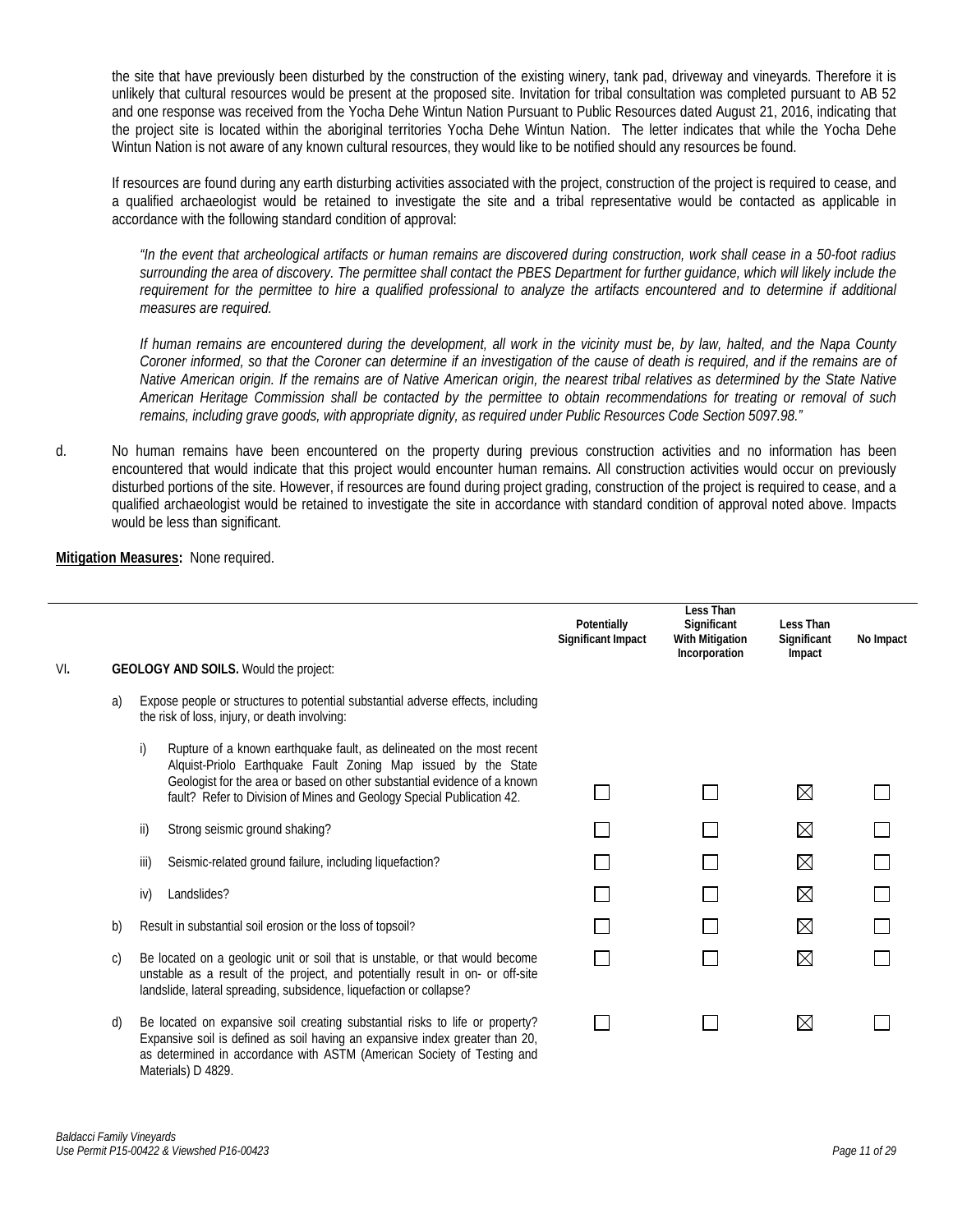| Have soils incapable of adequately supporting the use of septic tanks or<br>e)<br>alternative waste water disposal systems where sewers are not available for<br>the disposal of waste water? | Potentially<br>Significant Impact | Less Than<br>Significant<br><b>With Mitigation</b><br>Incorporation | Less Than<br>Significant<br>Impact<br>$\boxtimes$ | No Impact |
|-----------------------------------------------------------------------------------------------------------------------------------------------------------------------------------------------|-----------------------------------|---------------------------------------------------------------------|---------------------------------------------------|-----------|
|-----------------------------------------------------------------------------------------------------------------------------------------------------------------------------------------------|-----------------------------------|---------------------------------------------------------------------|---------------------------------------------------|-----------|

Existing development on the site includes a winery, main residence, farmworker dwelling with a detached garage, water storage tanks, and approximately 17.6 acres of vineyards. The property is relatively flat along the southwestern portion of the property which is planted in vines, ranging from approximately 105 feet above mean sea level (msl) to approximately 125 feet above msl at the area of the existing winery and farmworker dwelling (0-5% slope). The property then steadily rises in elevation to a peak of approximately 300 feet above msl at the northwestern portion of the property where the main residence sits (15-30% or greater slopes).

a.

- i.) There are no known faults on the project site as shown on the most recent Alquist-Priolo Earthquake Fault Zoning Map. As such, the proposed facility would result in a less than significant impact with regards to rupturing a known fault.
- ii.) All areas of the Bay Area are subject to strong seismic ground shaking. Construction of the project will be required to comply with all the latest building standards and codes, including the California Building Code that would reduce any potential impacts to a less than significant level.
- iii.) No subsurface conditions have been identified on the project site that indicated a susceptibility to seismic-related ground failure or liquefaction. According to the Napa County Environmental Resource Maps (based on the following layer – Liquefaction) the winery expansion area is in an area generally subject to a "very low" to "low" tendency to liquefy. All proposed improvements to the existing wienry and new construction will be required to comply with all the latest building standards and codes at the time of construction. Compliance with the latest editions of the California Building Code for seismic stability would reduce any potential impacts to the maximum extent possible, resulting in result in less than significant impacts.
- iv.) According to the Napa County Environmental Resource Maps (based on the following layer Landslides line, polygon, and geology layers) there are no landslide deposits on the property.
- b. The proposed winery hospitality building would be attached to the existing winery building, which would result in minimal grading for the winery building, with average slopes of 2-5%. The winery production building is proposed in an area with slopes of approximately 20%. Site grading quantities are estimated at approximately 1,160 cubic yards (net cut) to be disposed of on-site or hauled off-site to a location preapproved by Napa County. The proposed project will require incorporation of best management practices and will be subject to the Napa County Stormwater Ordinance, which addresses sediment and erosion control measures and dust control, as applicable. Potential impacts would be less than significant.
- c/d. According to the Napa County Environmental Resource Maps (based on the following layers Surficial Deposits, Geology), the majority of the property (vineyard areas and winery expansion areas) is underlain by undifferentiated Late Pleistocene-Holocene fan deposits. The remainder of the property is underlain by Pre-Quaternary deposits and bedrock encompassing the knoll, main residence and some vineyards and Holocene alluvium underlying the northeast portion of the property, including the farmworker dwelling and a small area of vines. Based on the Napa County Environmental Sensitivity Maps (layer – liquefaction) the property includes areas generally subject to a "low", "very low" and "high" tendency to liquefy, corresponding to the respective underlying surficial deposits identified above.

The property is made up of a combination of soils including clear lake clay drained, bale clay loam (2 to 5% slopes), bale clay loam (0 to 2% slopes), perkins gravelly loam (5 to 9% slopes), bressa-dibble complex (15 to 30% slopes), and bressa-dibble complex (50 to 75% slopes). The soils within the area of the existing winery building and proposed production building and caves are bale clay loam (2 to 5% slopes) and bressa-dibble complex (15 to 30% slopes), respectively. All proposed construction will be required to comply with all the latest building standards and codes at the time of construction. Compliance with the latest editions of the California Building Code for seismic stability would reduce any potential impacts to the maximum extent possible, resulting in less than significant impacts.

e. The Napa County Division of Environmental Health has reviewed this application and recommends approval based on the submitted wastewater feasibility report and septic improvement plans. Soils on the property have been determined to be adequate to support the proposed septic improvements including the winery's process waste as well as the proposed number of visitors to the winery.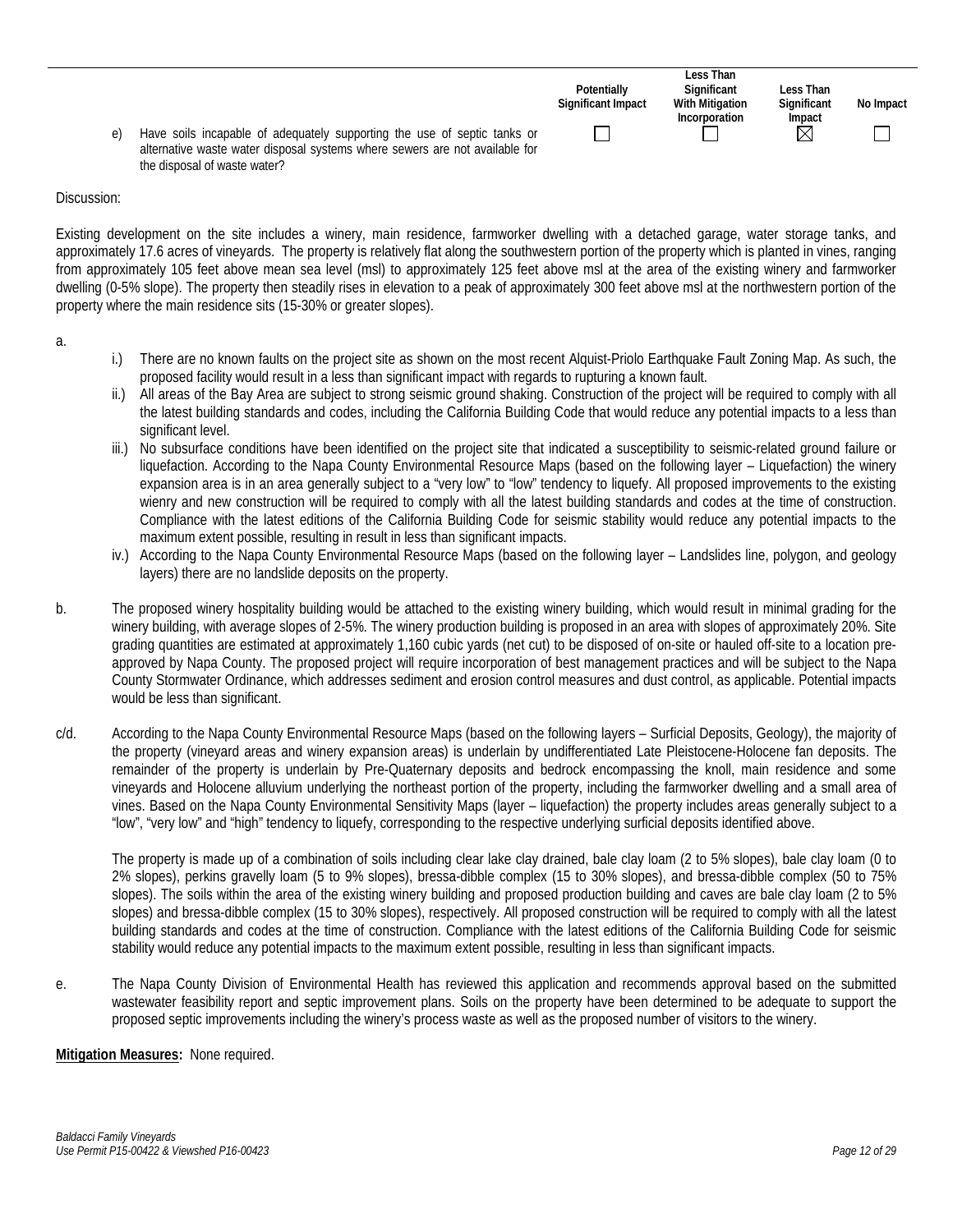|      |                                                                                                                                                                                                                                                       | Potentially<br><b>Significant Impact</b> | Less Than<br>Significant<br><b>With Mitigation</b><br>Incorporation | Less Than<br>Significant<br>Impact | No Impact |
|------|-------------------------------------------------------------------------------------------------------------------------------------------------------------------------------------------------------------------------------------------------------|------------------------------------------|---------------------------------------------------------------------|------------------------------------|-----------|
| VII. | <b>GREENHOUSE GAS EMISSIONS.</b> Would the project:                                                                                                                                                                                                   |                                          |                                                                     |                                    |           |
| a)   | Generate a net increase in greenhouse gas emissions in excess of<br>applicable thresholds adopted by the Bay Area Air Quality Management<br>District or the California Air Resources Board which may have a significant<br>impact on the environment? |                                          |                                                                     | ⋉                                  |           |
| b)   | Conflict with a county-adopted climate action plan or another applicable<br>plan, policy or regulation adopted for the purpose of reducing the emissions<br>of greenhouse gases?                                                                      |                                          |                                                                     | ⋉                                  |           |

Napa County has been working to develop a Climate Action Plan (CAP) for several years. In 2012 a Draft CAP**[2](#page-13-0)** (March 2012) was recommended using the emissions checklist in the Draft CAP, on a trial basis, to determine potential greenhouse gas (GHG) emissions associated with project development and operation. At the December 11, 2012, Napa County Board of Supervisors (BOS) hearing, the BOS considered adoption of the proposed CAP. In addition to reducing Napa County's GHG emissions, the proposed plan was intended to address compliance with CEQA for projects reviewed by the County and to lay the foundation for development of a local offset program. While the BOS acknowledged the plan's objectives, the BOS requested that the CAP be revised to better address transportation-related greenhouse gas, to acknowledge and credit past accomplishments and voluntary efforts, and to allow more time for establishment of a cost-effective local offset program. The Board also requested that best management practices be applied and considered when reviewing projects until a revised CAP is adopted to ensure that projects address the County's policy goal related to reducing GHG emissions.

In July 2015, the County re-commenced preparation of the CAP to: i) account for present day conditions and modeling assumptions (such as but not limited to methods, emission factors, and data sources), ii) address the concerns with the previous CAP effort as outlined above, iii) meet applicable State requirements, and iv) result in a functional and legally defensible CAP. On April 13, 2016 the County, as the part of the first phase of development and preparation of the CAP, released Final Technical Memorandum #1: *2014 Greenhouse Gas Emissions Inventory and Forecast, April 13, 2016[3](#page-13-1)*. This initial phase included: i) updating the unincorporated County's community-wide GHG emissions inventory to 2014, and ii) preparing new GHG emissions forecasts for the 2020, 2030, and 2050 horizons. Additional information on the County CAP can be obtained at the Napa County Department of Planning, Building and Environmental Services or [http://www.countyofnapa.org/CAP/.](http://www.countyofnapa.org/CAP/)

a/b. Overall increases in Greenhouse Gas (GHG) emissions in Napa County were assessed in the Environmental Impact Report (EIR) prepared for the Napa County General Plan Update and certified in June 2008. GHG emissions were found to be significant and unavoidable in that document, despite the adoption of mitigation measures incorporating specific policies and action items into the General Plan.

Consistent with these General Plan action items, Napa County participated in the development of a community-wide GHG emissions inventory and "emission reduction framework" for all local jurisdictions in the County in 2008-2009. This planning effort was completed by the Napa County Transportation and Planning Agency in December 2009, and served as the basis for development of a refined inventory and emission reduction plan for unincorporated Napa County.

In 2011, the Bay Area Air Quality Management District (BAAQMD) released California Environmental Quality Act (CEQA) Project Screening Criteria (Table 3-1 – Criteria Air Pollutants and Precursors & GHG Screening Level Sizes) and Significance of Thresholds [1,100 metric tons per year (MT) of carbon dioxide and carbon dioxide equivalents  $(CO<sub>2</sub>e)$ . This threshold of significance is appropriate for evaluating projects in Napa County.

During our ongoing planning effort, the County requires project applicants to consider methods to reduce GHG emissions consistent with Napa County General Plan Policy **CON-65(e)**. (Note: Pursuant to State CEQA Guidelines Section 15183, because this initial study assesses a project that is consistent with an adopted General Plan for which an environmental impact report (EIR) was prepared, it appropriately focuses on impacts which are "peculiar to the project," rather than the cumulative impacts previously assessed.)

 $\overline{a}$ **<sup>2</sup>** County of Napa, March 2012, Napa County Draft Climate Action Plan, Prepared by ICF International. Sacramento, CA

<span id="page-13-1"></span><span id="page-13-0"></span>**<sup>3</sup>** Supersedes February 2, 2016, version.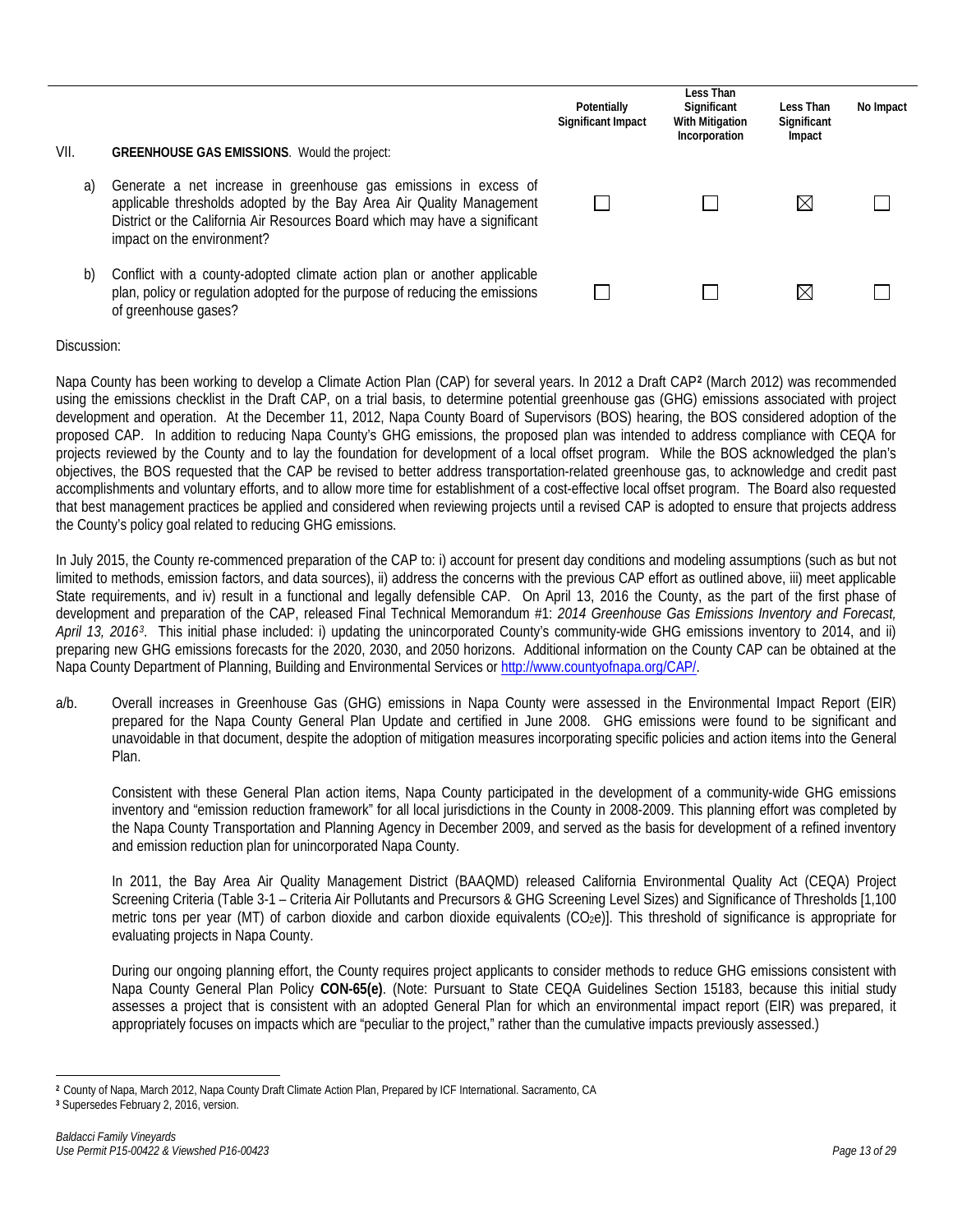For the purposes of this analysis potential GHG emissions associated with winery 'construction' and 'development' and with 'ongoing' winery operations have been discussed. GHGs are the atmospheric gases whose absorption of solar radiation is responsible for the greenhouse effect, including carbon dioxide, methane, ozone, and the fluorocarbons, that contribute to climate change (a widely accepted theory/science explain human effects on the atmosphere). Carbon Dioxide (CO2) gas, the principal greenhouse gas (GHG) being emitted by human activities, and whose concentration in the atmosphere is most affected by human activity, also serves as the reference gas to compare other greenhouse gases. Agricultural sources of carbon emissions include forest clearing, land-use changes, biomass burning, and farm equipment and management activity emissions (http://www.climatechange.ca.gov/glossary/letter\_c.html). Equivalent Carbon Dioxide (CO2e) is the most commonly reported type of GHG emission and a way to get one number that approximates total emissions from all the different gasses that contribute to GHG (BAAMD CEQA Air Quality Guidelines, May 2012). In this case, carbon dioxide (CO2) is used as the reference atom/compound to obtain atmospheric carbon CO2 effects of GHG. Carbon stocks are converted to carbon dioxide equivalents (CO2e) by multiplying the carbon total by 44/12 (or 3.67), which is the ratio of the atomic mass of a carbon dioxide molecule to the atomic mass of a carbon atom (http://www.nciasi2.org/COLE/index.html).

One time "Construction Emissions" associated with the winery development project includes: i) the carbon stocks that are lost (or released) when existing vegetation is removed and soil is ripped in preparation for the new winery structure and associated infrastructure; and ii) emissions associated with the energy used to develop and prepare the project area and construct the winery, including construction equipment and worker vehicle trips (hereinafter referred to as Equipment Emissions). These emissions also include underground carbon stocks (or Soil carbon) associated with the existing vegetation that is proposed to be removed.

In addition to the one time Construction Emissions, "Operational Emissions" of the winery are also considered and include: i) any reduction in the amount of carbon sequestered by existing vegetation that is removed as part of the project compared to a "no project" scenario (hereinafter referred to as Operational Sequestration Emissions); and ii) ongoing emissions from the energy used to maintain and operate the winery, including vehicle trips associated with employee and visitor trips (hereinafter referred to as Operational Emissions). Operational Emissions from the proposed winery would be the primary source of emissions over the long-term when compared to one time construction emissions.

The proposed project has been evaluated against the BAAQMD thresholds Table 3-1 (Operational GHG Screening Level Sizes). A high quality restaurant is considered comparable to a winery tasting room for purposes of evaluating air pollutant emissions, but grossly overstates emissions associated with other portions of a winery, such as office, barrel storage and production, which generate fewer vehicle trips. Therefore, a general light industry comparison has also been used for other such uses. Given the total project size of approximately 26,118 square feet, comprised of the approximately 3,510 square foot hospitality building, 2,619 square foot production building, 1,245 square foot administrative/office building and 18,644 square feet of caves, compared to the BAAQMD's GHG screening criteria of 121,000 square feet for general industrial and 9,000 square feet for high quality restaurant, the project was determined not to exceed the 1,100 MT of CO<sub>2</sub>e/year GHG threshold of significance established by the District, and further analysis (and quantification) of GHG emissions is not warranted.

Furthermore, the applicant has indicated that the project will incorporate the following voluntary best management practices: generation of on-site renewable energy; vehicle miles traveled reduction plan including priority parking for carpools, hybrids, etc., employee housing; building to CALGREEN Tier 1 standards; energy conserving lighting; installation of an energy star roof/living roof/cool roof; bicycle incentives; installation of water efficient fixtures; low impact development; water efficient landscaping; recycle 75% of all waste; compost 75% of food and garden material; electric vehicle charging station; optimize natural heating and cooling through site design and building orientation; and design the buildings to LEED standards. Additional items are included in the Voluntary Best Management Practices Checklist for Development Projects form included with the Use Permit Application.

Greenhouse Gas Emission reductions from local programs and project level actions, such as application of the Cal Green Building Code, vehicle fuel efficiency standards, and the project-specific on-site programs identified above would combine to further reduce emissions below BAAQMD thresholds.

As indicated above the County is currently preparing a CAP and as the part of the first phase of development and preparation of the CAP has released Final Technical Memorandum #1 (2014 Greenhouse Gas Emissions Inventory and Forecast, April 13, 2016). Table 1 of the Technical Memorandum indicates that 2% of the County's GHG emissions in 2014 were a result of land use change.

The increase in emissions anticipated as a result of the project would be minor and the project is in compliance with the County's efforts to reduce emissions as described above. Accordingly, the project's impacts would be less than significant.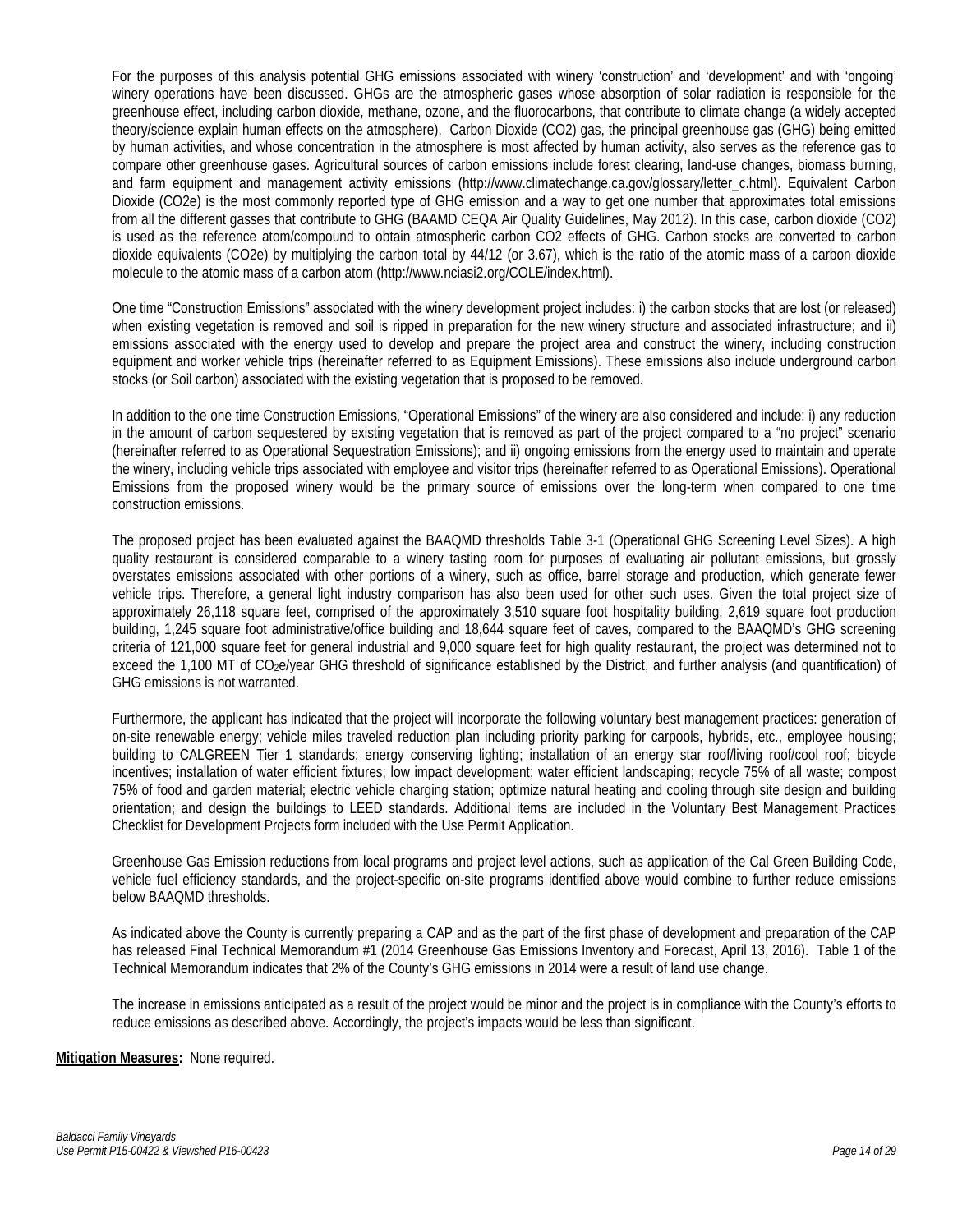|          |                                                                                                                                                                                                                                                                           | Potentially<br><b>Significant Impact</b> | Less Than<br>Significant<br>With Mitigation<br>Incorporation | Less Than<br>Significant<br>Impact | No Impact   |
|----------|---------------------------------------------------------------------------------------------------------------------------------------------------------------------------------------------------------------------------------------------------------------------------|------------------------------------------|--------------------------------------------------------------|------------------------------------|-------------|
| VIII.    | HAZARDS AND HAZARDOUS MATERIALS. Would the project:                                                                                                                                                                                                                       |                                          |                                                              |                                    |             |
| a)       | Create a significant hazard to the public or the environment through the<br>routine transport, use, or disposal of hazardous materials?                                                                                                                                   |                                          |                                                              | $\boxtimes$                        |             |
| b)       | Create a significant hazard to the public or the environment through<br>reasonable foreseeable upset and accident conditions involving the release of<br>hazardous materials into the environment?                                                                        |                                          |                                                              | $\boxtimes$                        |             |
| C)       | Emit hazardous emissions or handle hazardous or acutely hazardous<br>materials, substances, or waste within one-quarter mile of an existing or<br>proposed school?                                                                                                        |                                          |                                                              |                                    | $\boxtimes$ |
| d)       | Be located on a site which is included on a list of hazardous materials sites<br>compiled pursuant to Government Code Section 65962.5 and, as a result,<br>would it create a significant hazard to the public or the environment?                                         |                                          |                                                              |                                    | $\boxtimes$ |
| $\Theta$ | For a project located within an airport land use plan or, where such a plan has<br>not been adopted, within two miles of a public airport or public use airport,<br>would the project result in a safety hazard for people residing or working in the<br>project area?    |                                          |                                                              |                                    | X           |
| f)       | For a project within the vicinity of a private airstrip, or, where such a plan has<br>not been adopted, within two miles of a public airport or public use airport,<br>would the project result in a safety hazard for people residing or working in the<br>project area? |                                          |                                                              |                                    | $\boxtimes$ |
| g)       | Impair implementation of or physically interfere with an adopted emergency<br>response plan or emergency evacuation plan?                                                                                                                                                 |                                          |                                                              |                                    | $\boxtimes$ |
| h)       | Expose people or structures to a significant risk of loss, injury or death<br>involving wild-land fires, including where wild-lands are adjacent to urbanized<br>areas or where residences are intermixed with wild-lands?                                                |                                          |                                                              | ⋉                                  |             |

- a/b. The proposed project will not involve the transport of hazardous materials other than those small amounts normally used in winery operations. A Business Plan will be filed with the Environmental Health Division should the amount of hazardous materials reach reportable levels. However, in the event that the proposed use or a future use involves the use, storage, or transportation of greater the 55 gallons or 500 pounds of hazardous materials, a use permit and subsequent environmental assessment would be required in accordance with the Napa County Zoning Ordinance prior to the establishment of the use. During construction of the project some hazardous materials, such as building coatings/ adhesives/ etc., will be utilized. There are no foreseeable reasons the project would result in the release of hazardous materials into the environment. Given the quantities of hazardous materials and the limited duration, they will result in a less-than-significant impact.
- c. There are no schools located within one-quarter mile from the proposed project site. No impacts would occur.
- d. According to the Napa County Environmental Resource Maps (based on the layer Hazardous facilities (cortese list)) the project site is not on any known list of hazardous materials sites. No impacts would occur.
- e. The project site is not located within two miles of any public airport. No impacts would occur.
- f. The project site is not located within the vicinity of any private airports. No impacts would occur.
- g. The proposed project will not impair the implementation of or physically interfere with an adopted emergency response plan or evacuation plan. No impacts would occur.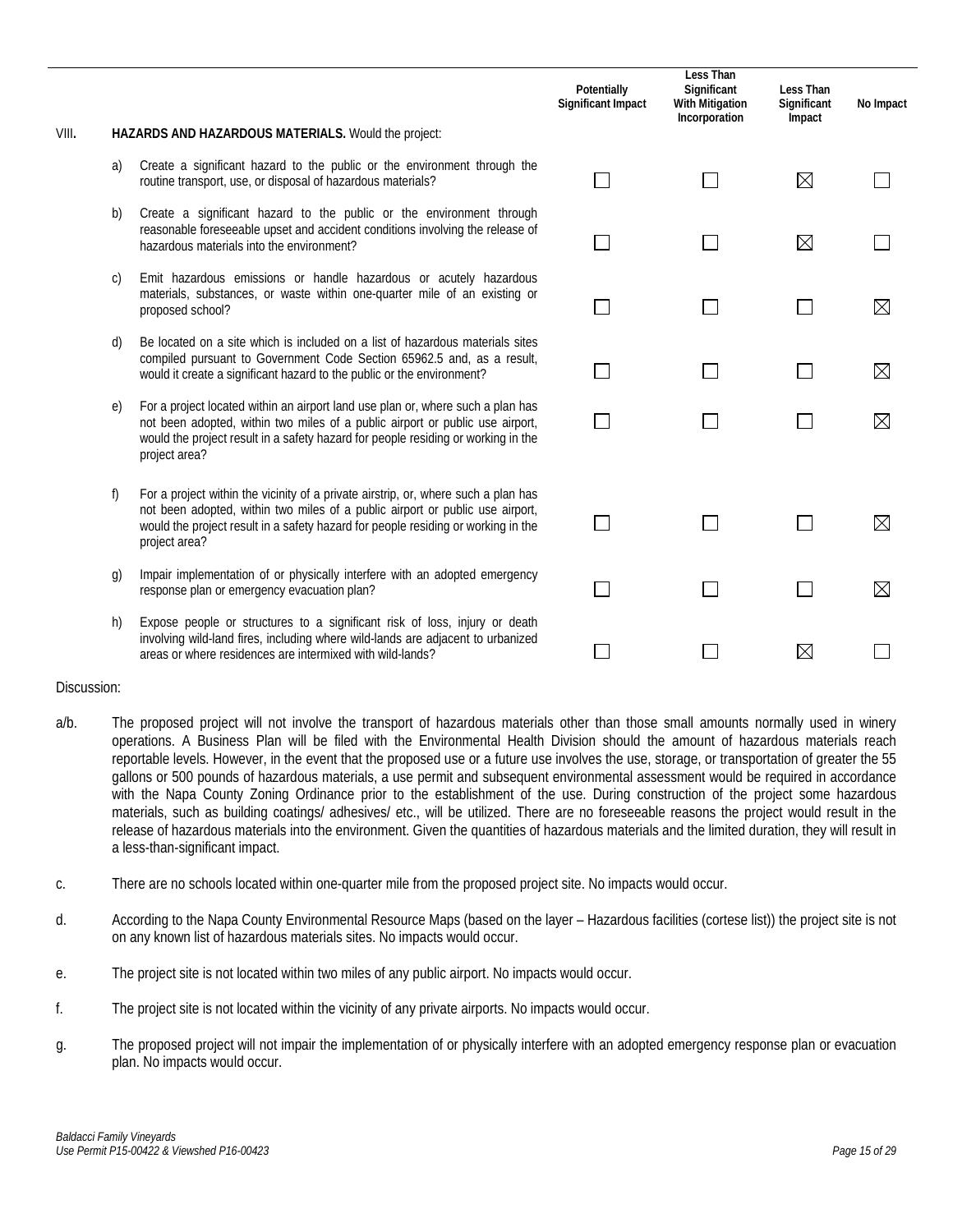h. According to the Napa County Environmental Resource Maps (based on the layer – Fire hazard severity zones) the project site is located within a moderate fire hazard severity area. There is existing development on the property and in the surrounding area. The project would comply with current California Department of Forestry and California Building Code requirements for fire safety. The project would not increase exposure of people and/or structures to a significant loss, injury or death involving wild land fires. Impacts would be less than significant.

### **Mitigation Measures:** None required.

|     |    |                                                                                                                                                                                                                                                                                                                                                                                                        | Potentially<br><b>Significant Impact</b> | Less Than<br>Significant<br><b>With Mitigation</b><br>Incorporation | Less Than<br>Significant<br>Impact | No Impact |
|-----|----|--------------------------------------------------------------------------------------------------------------------------------------------------------------------------------------------------------------------------------------------------------------------------------------------------------------------------------------------------------------------------------------------------------|------------------------------------------|---------------------------------------------------------------------|------------------------------------|-----------|
| IX. |    | HYDROLOGY AND WATER QUALITY. Would the project:                                                                                                                                                                                                                                                                                                                                                        |                                          |                                                                     |                                    |           |
|     | a) | Violate any water quality standards or waste discharge requirements?                                                                                                                                                                                                                                                                                                                                   |                                          |                                                                     | $\boxtimes$                        |           |
|     | b) | Substantially deplete groundwater supplies or interfere substantially with<br>groundwater recharge such that there would be a net deficit in aquifer volume<br>or a lowering of the local groundwater table level (e.g., the production rate of<br>pre-existing nearby wells would drop to a level which would not support<br>existing land uses or planned uses for which permits have been granted)? |                                          |                                                                     | $\boxtimes$                        |           |
|     | C) | Substantially alter the existing drainage pattern of the site or area, including<br>through the alteration of the course of a stream or river, in a manner which<br>would result in substantial erosion or siltation on- or off-site?                                                                                                                                                                  |                                          |                                                                     | $\boxtimes$                        |           |
|     | d) | Substantially alter the existing drainage pattern of the site or area, including<br>through the alteration of the course of a stream or river, or substantially<br>increase the rate or amount of surface runoff in a manner which would result<br>in flooding on- or off-site?                                                                                                                        |                                          |                                                                     | $\boxtimes$                        |           |
|     | e) | Create or contribute runoff water which would exceed the capacity of existing<br>or planned stormwater drainage systems or provide substantial additional<br>sources of polluted runoff?                                                                                                                                                                                                               |                                          |                                                                     | $\boxtimes$                        |           |
|     | f) | Otherwise substantially degrade water quality?                                                                                                                                                                                                                                                                                                                                                         |                                          |                                                                     | $\boxtimes$                        |           |
|     | g) | Place housing within a 100-year flood hazard area as mapped on a federal<br>Flood Hazard Boundary or Flood Insurance Rate Map or other flood hazard<br>delineation map?                                                                                                                                                                                                                                |                                          |                                                                     | $\boxtimes$                        |           |
|     | h) | Place within a 100-year flood hazard area structures which would impede or<br>redirect flood flows?                                                                                                                                                                                                                                                                                                    |                                          |                                                                     | $\boxtimes$                        |           |
|     | i) | Expose people or structures to a significant risk of loss, injury or death<br>involving flooding, including flooding as a result of the failure of a levee or<br>dam?                                                                                                                                                                                                                                  |                                          |                                                                     | $\boxtimes$                        |           |
|     | j) | Inundation by seiche, tsunami, or mudflow?                                                                                                                                                                                                                                                                                                                                                             |                                          |                                                                     |                                    |           |

### Discussion:

On January 14, 2014, Governor Jerry Brown declared a drought emergency in the state of California. That declaration was followed up on April 1, 2015, when the Governor directed the State Water Resources Control Board to implement mandatory water reductions in cities and town across California to reduce water usage by 25 percent. These water restrictions do not apply to agricultural users. At this time the County of Napa has not adopted or implemented any additional mandatory water use restrictions. The County requires all Use Permit applicants to complete necessary water analyses in order to document that sufficient water supplies are available for the proposed project.

On June 28, 2011, the Board of Supervisors approved creation of a Groundwater Resources Advisory Committee (GRAC). The GRAC's purpose was to assist County staff and technical consultants with recommendations regarding groundwater, including data collection, monitoring, well pump test protocols, management objectives, and community support. The County completed a county-wide assessment of groundwater resources (Napa County Groundwater Conditions and Groundwater Monitoring Recommendations Report (Feb. 2011) and developed a groundwater monitoring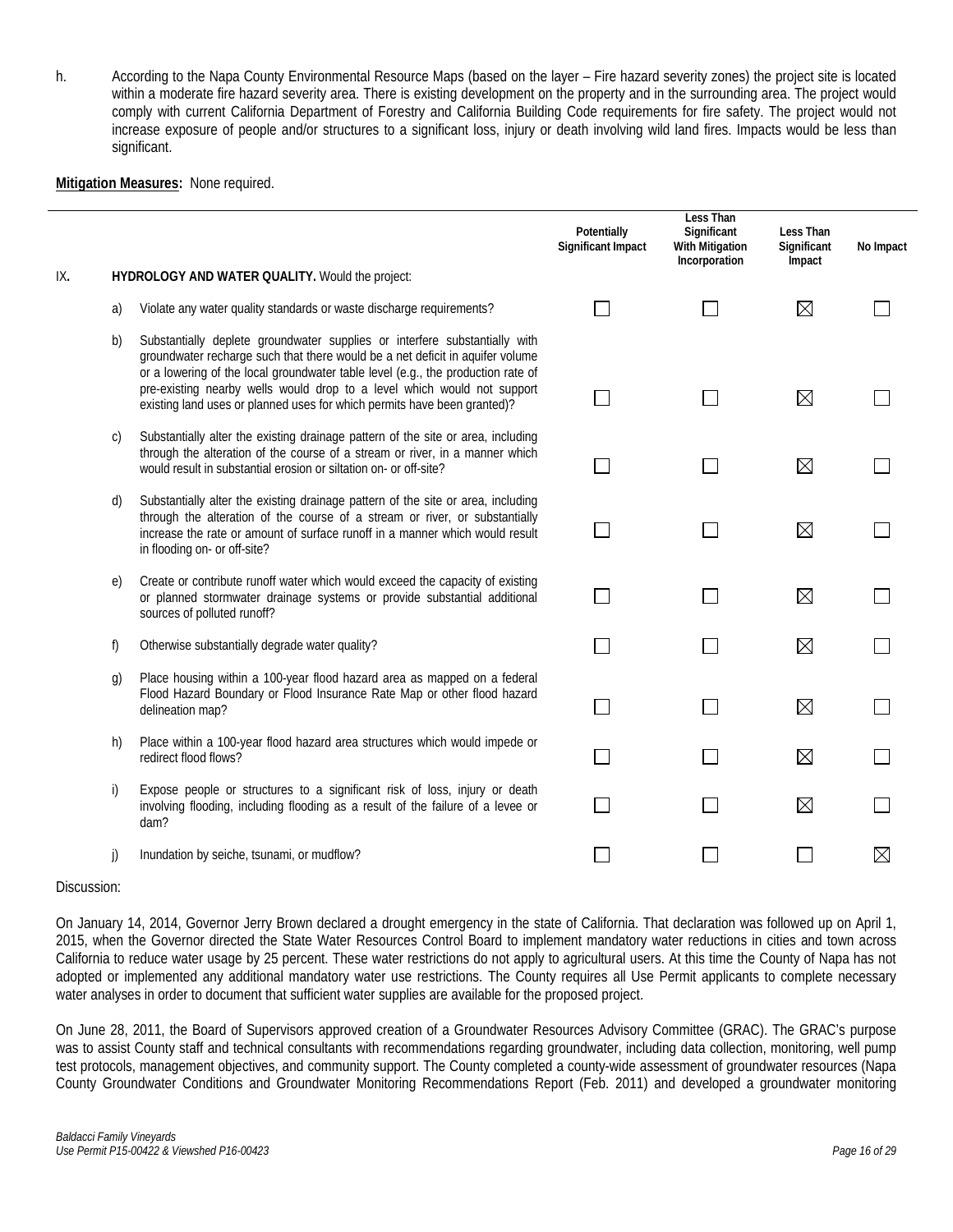program (Napa County Groundwater Monitoring Plan 2013 (Jan. 2013). The County also completed a 2013 Updated Hydrogeologic Conceptualization and Characterization of Groundwater Conditions (Jan. 2013).

In general, recent studies have found that groundwater levels in the Napa Valley Floor exhibit stable long-term trends with a shallow depth to water. Historical trends in the Milliken-Sarco-Tulucay (MST) area, however, have shown increasing depths to groundwater, but recent stabilization in many locations. Groundwater availability, recharge, storage and yield is not consistent across the County. More is known about the resource where historical data have been collected. Less is known in areas with limited data or unknown geology. In order to fill existing data gaps and to provide a better understanding of groundwater resources in the County, the Napa County Groundwater Monitoring Plan recommended 18 Areas of Interest for additional groundwater level and water quality monitoring. Through the well owner and public outreach efforts of the GRAC approximately 40 new wells have been added to the monitoring program within these areas. Groundwater Sustainability Objectives were recommended by the GRAC and adopted by the Board of Supervisors. The recommendations included the goal of developing sustainability objectives, provided a definition, explained the shared responsibility for Groundwater Sustainability and the important role monitoring as a means to achieving groundwater sustainability.

In 2009 Napa County began a comprehensive study of its groundwater resources to meet identified action items in the County's 2008 General Plan update. The study, by Luhdorff and Scalmanini Consulting Engineers (LSCE), emphasized developing a sound understanding of groundwater conditions and implementing an expanded groundwater monitoring and data management program as a foundation for integrated water resources planning and dissemination of water resources information. The 2011 baseline study by LSCE, which included over 600 wells and data going back over 50 years, concluded that "the groundwater levels in Napa County are stable, except for portions of the MST district". Most wells elsewhere within the Napa Valley Floor with a sufficient record indicate that groundwater levels are more affected by climatic conditions, are within historical levels, and seem to recover from dry periods during subsequent wet or normal periods. The LSCE Study also concluded that, on a regional scale, there appear to be no current groundwater quality issues except north of Calistoga (mostly naturally occurring boron and trace metals) and in the Carneros region (mostly salinity).

Minimum thresholds for water use have been established by the Napa County Department of Public Works, using reports by the United States Geological Survey (USGS) and the studies prepared by LSCE. These reports are the result of water resources investigations performed by the USGS in cooperation with the Napa County Flood Control and Water Conservation District. Any project which reduces water usage or any water usage which is at or below the established threshold is assumed not to have a significant effect on groundwater levels.

Approximately 16 acres of the subject property is located on the valley floor. The remaining 12.7 acres comprises the knoll or hillside that rises up from the valley floor in the northwest portion of the property. A Tier I Water Availability Analysis (WAA), dated June 13, 2015 (revised), was prepared by Summit Engineering, Inc., to determine the estimated water use of the existing development, the proposed project and water availability. There are six existing wells on the project site. One well will be destroyed, four wells are located on the valley floor and the other well is located near the base of the knoll. Two of the wells located on the valley floor will serve the winery, farmworker dwelling and main residence. The other three wells will be used for irrigation. Since the groundwater extraction for the winery and residences would be from two wells located on the Valley Floor area, the Valley Floor screening criteria of one acre-foot of water per acre of land will be used for the 16 acres of the property located on the valley floor; generating a water use availability of 16 acre-feet per year. The WAA considered the entire property in the analysis; however, in order to be conservative staff excluded water availability of the remaining 12.7 acres of the hillside.

- a. The proposed project is not expected to violate any water quality standards or waste discharge requirements. Summit Engineering, Inc. prepared a wastewater disposal feasibility study, dated June 13, 2016 (revised), to demonstrate the feasibility of installing onsite wastewater treatment systems. The study concludes that the proposed winery sanitary and process wastewater disposal needs can be accommodated onsite. The Napa County Environmental Health Division has reviewed the report and concurred with their conclusion. Full design calculations and construction plans will be prepared in accordance with Napa County standards at the time of building permit application submittal. No information has been encountered that would indicate a substantial impact to water quality. Any earth disturbing activities will be subject to the County's Stormwater Ordinance which complies with State requirements, would include measures to prevent erosion, sediment, and waste materials from entering waterways both during and after any construction activities. By following the above mentioned measures the project does not have the potential to significantly impact water quality and discharge standards. Potential impacts would be less than significant.
- b. A Water Availability Analysis (WAA) was prepared for the project by Summit Engineering, Inc., dated June 13, 2015 (revised), which details existing and proposed ground water use rates. The analysis is attached and incorporated into the Initial Study/Negative Declaration. Staff has also included water use calculations based on the originally entitled small winery exemption for comparison to what is purported to have been existing employee and visitation levels (which have been discontinued pending the outcome of the subject use permit application.) As noted above, the approved winery included an annual production capacity of 20,000 gallons, one part-time employee and no tours and tastings. Other uses on the property included a main residence, a farmworker dwelling and vineyards. The "existing" winery, according to the WAA only differs as to employees and tours and tastings visitors, 10 and 54, respectively. The analysis indicates that the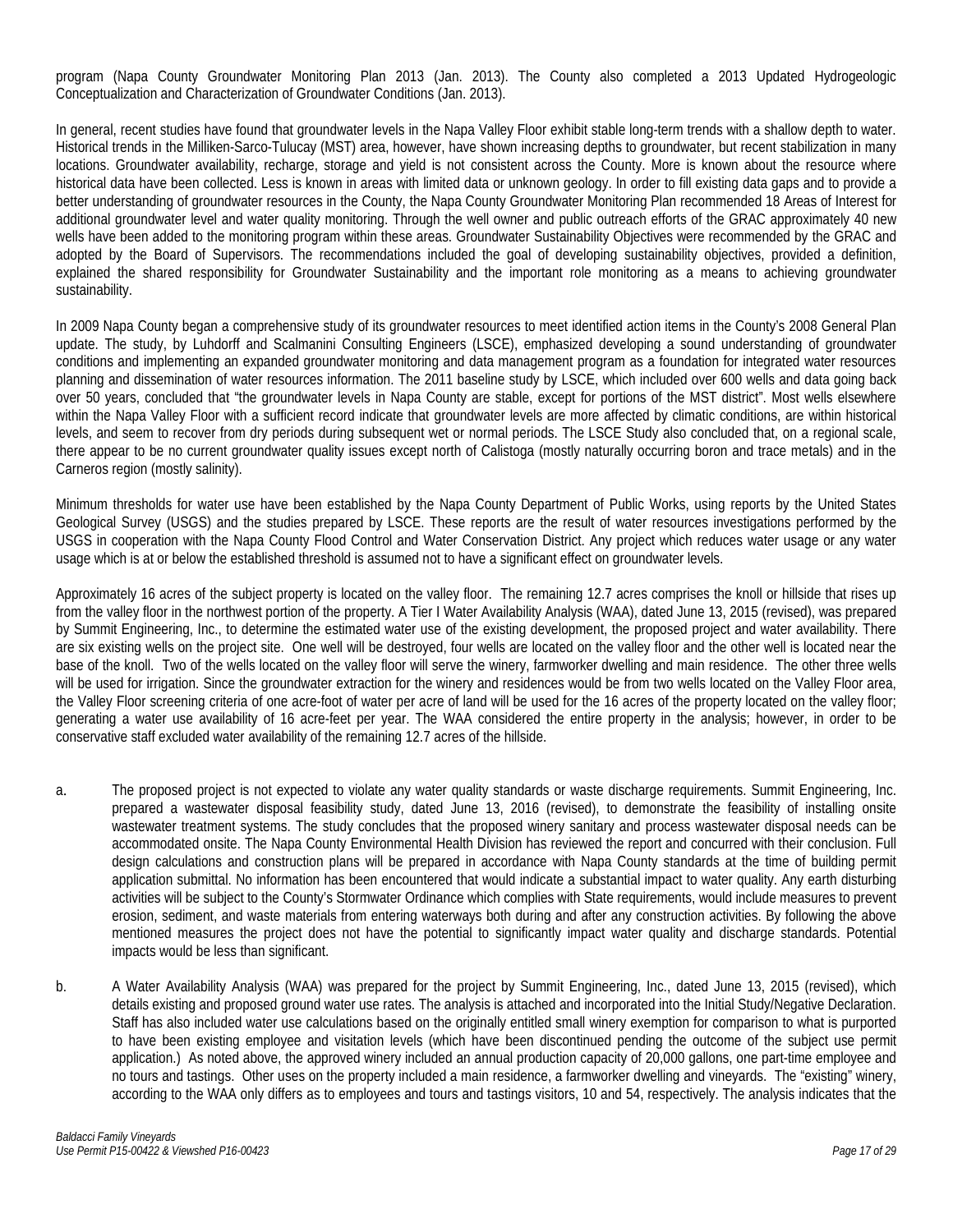originally approved winery with all other existing uses on the site would have a typical annual water demand of 2.59 acre feet per year (af/yr). Winery related water use under the originally approved use permit would account for .37 af/yr of the overall water use; vineyards account for 0.86 af/yr; the main dwelling and farmworker dwelling 1.25 af/yr; and, winery landscaping accounts for 0.09 af/yr. Current water use, accounting for visitation occurring beyond the scope of the use permit and more employees, raise overall winery water use to 2.84 af/yr. Existing or current water use compared to the original use permit entitlement represents an increase of 0.25 af/yr., or roughly 81,000 gallons annually. The proposed project which includes increases to production and visitation would result in an annual water demand of 3.49 af/yr. To be conservative, vineyard irrigation continues to be calculated with a water demand 0.86 af/yr although one acre of vines will be removed to facilitate construction of the project an does not take into account that recycled wastewater may be used for irrigation. In addition, the vineyards are dry farmed with irrigation generally occurring between June and October. No water is used for frost protection. According to the analysis, the winery would create an increase in annual water demand, from between 2.59 to 2.84 af/yr to 3.49 af/yr, totaling an approximate increase of 0.9 to 0.65 af/yr.

|                                                            | <b>Existing Property Water Demand</b> |                    |                    |  |  |
|------------------------------------------------------------|---------------------------------------|--------------------|--------------------|--|--|
| Use                                                        | Approved                              | Existing           | Proposed           |  |  |
|                                                            | Acre feet per Year                    | Acre feet per Year | Acre feet per Year |  |  |
| Residential*                                               | 1.25                                  | 1.25               | 1.25               |  |  |
| Vineyard                                                   | 0.86                                  | 0.86               | 0.86               |  |  |
| Winery process                                             | 0.37                                  | 0.37               | 0.74               |  |  |
| Winery employees                                           | 0.02                                  | 0.17               | 0.17               |  |  |
| Winery visitation                                          | $\overline{\phantom{a}}$              | 0.10               | 0.33               |  |  |
| Winery marketing                                           |                                       |                    | 0.05               |  |  |
| Winery landscaping                                         | 0.09                                  | 0.09               | 0.09               |  |  |
| Total                                                      | 2.59                                  | 2.84               | 3.49               |  |  |
| main residence and<br>*includes<br>farmworker<br>dwelling. |                                       |                    |                    |  |  |

Since the proposed water use of 3.49 af/yr is less than the calculated availability of 16 af/yr of the portion of the property located on the valley floor, the project complies with the Napa County Water Availability Analysis requirements. A Tier 2 and Tier 3 analysis are not required.

Consistent with current County practices, the project would be subject to the standard condition of approval limiting water use to the levels requested and analyzed with the use permit application (and accompanying CEQA document), and requiring well monitoring with the potential to modify or alter permitted used on site should groundwater resources become insufficient to supply the use.

In response to regional drought and the general statewide need to protect groundwater resources, the Governor enacted new legislation requiring local governments to monitor and management groundwater resources. Napa County's prior work on the Napa Valley Groundwater Management Plan provides a strong foundation for Napa County to comply with this State mandated monitoring and management objective. As a direct result, the project site is now subject to this new legislation requiring local agencies to monitor groundwater use. Assembly Bill - AB 1739 by Assembly member Roger Dickinson (D-Sacramento) and Senate Bills 1168 and 1319 by Senator Fran Pavley (D-Agoura Hills) establish a framework for sustainable, local groundwater management for the first time in California history. The legislation requires local agencies to tailor sustainable groundwater plans to their regional economic and environmental needs. The legislation prioritizes groundwater basin management Statewide, which includes the Napa Valley/Napa River Drainage Basin, and sets a timeline for implementation of the following:

- By 2017, local groundwater management agencies must be identified;
- By 2020, overdrafted groundwater basins must have sustainability plans;
- By 2022, other high and medium priority basins not currently in overdraft must have sustainability plans; and
- By 2040, all high and medium priority groundwater basins must achieve sustainability.

The State has classified the Napa River Drainage Basin as a medium priority resource. Additionally, the legislation provides measurable objectives and milestones to reach sustainability and a State role of limited intervention when local agencies are unable or unwilling to adopt sustainable management plans. Napa County supports this legislation and has begun the process of developing a local groundwater management agency which is anticipated to be in place and functioning within the timeline prescribed by the State.

The proposed project would not result in a substantial increase the demand of ground water supplies or interfere with groundwater recharge or lowering of the local groundwater level. According to Napa County environmental resource mapping (*Water Deficient*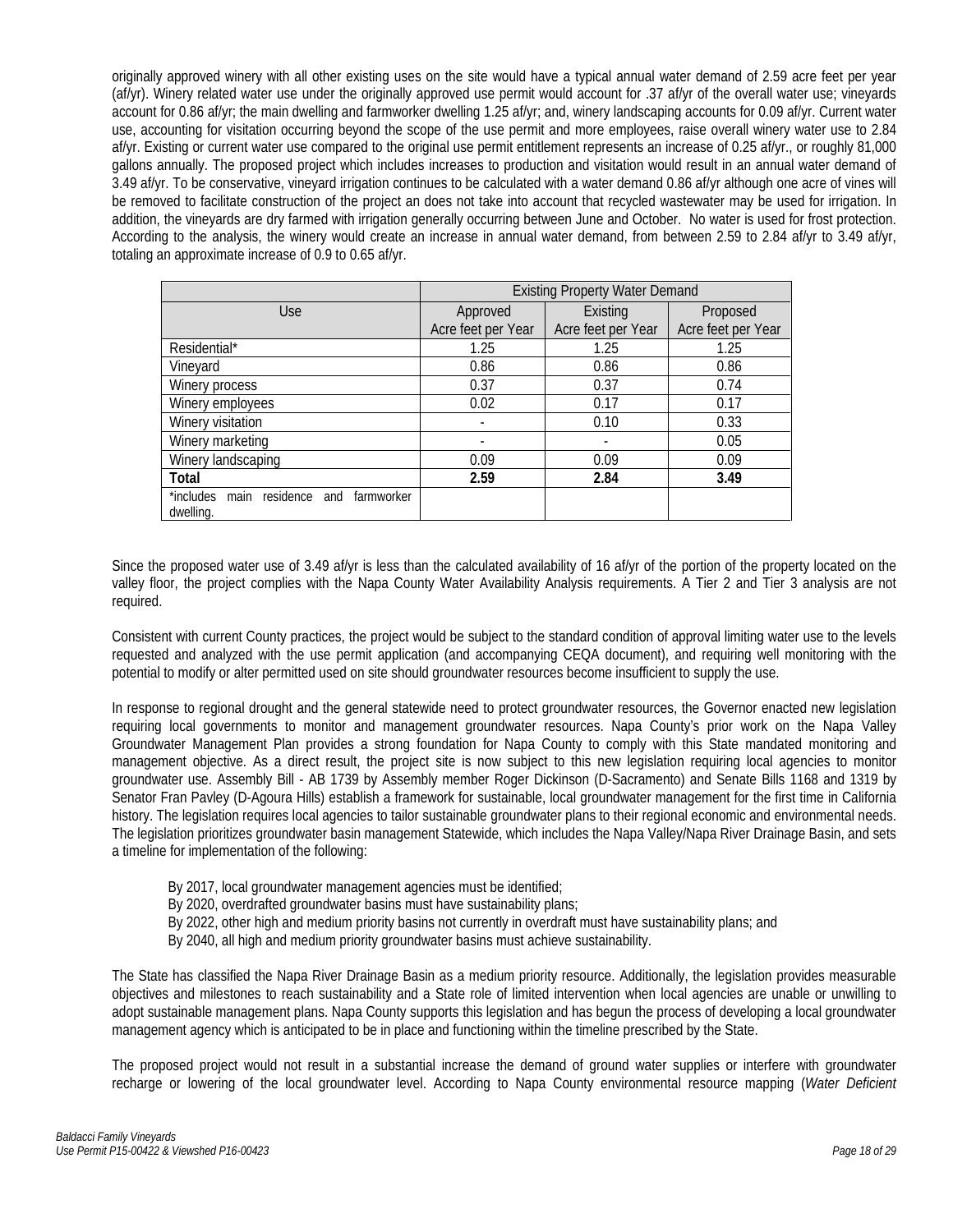*Areas/Storage Areas*), the project site is not located within a water deficient area and the County is not aware of, nor has it received any reports of groundwater deficiencies in the area. Potential impacts from the project would be less than significant.

- c-e. The project proposal will not substantially alter any drainage patterns on site or cause an increase in erosion on or off site. The proposed winery hospitality building would be attached to the existing winery building, which would result in minimal grading for the winery building, with average slopes of 2-5%. All earth disturbing activities will be subject to the County's Stormwater Ordinance which would include measures to prevent erosion, sediment, and waste materials from entering waterways both during and after any construction activities. Given the County's Best Management Practices, which comply with RWQCB requirements, the project does not have the potential to significantly impact water quality and discharge standards. See the Stormwater Control Plan prepared for the Project by Summit Engineering, Inc., dated June 13, 2016 (revised) for BMP's. Potential impacts would be less than significant.
- f. The proposed project would implement standard stormwater quality treatment controls to treat runoff prior to discharge from the project site. The incorporation of these features into the project would ensure that the proposed project would not create substantial sources of polluted runoff. As discussed above, the Division of Environmental Health has reviewed the application and determined that the proposed sanitary wastewater systems are adequate to serve the facility's septic needs. In addition, the proposed project does not have any unusual characteristics that create sources of pollution that would degrade water quality. Impacts would be less than significant.
- g-i. According to the Napa County Environmental Resource Maps (based on the following layer Flood Zones, Dam Levee Inundation) no portion of the project site is within a FEMA-designated 100 year flood plain or dam inundation area. The winery development would not impede or redirect flood flows or expose structures or people to flooding. Potential impacts from the project would be less than significant.
- j. In coming years, higher global temperatures are expected to raise sea level by expanding ocean water, melting mountain glaciers and small ice caps, and causing portions of Greenland and the Antarctic ice sheets to melt. The Intergovernmental panel on Climate change estimates that the global average sea level will rise between 0.6 and 2 feet over the next century (IPCC, 2007).

The lowest portion of the property is situated at approximately 110 feet above mean sea level. There is no known history of landslides or mud flow on the property. The project will not subject people or structures to a significant risk of inundation by tsunamis, seiche, or mudflows.

### **Mitigation Measures:** None.

| Χ. |          | <b>LAND USE AND PLANNING.</b> Would the project:                                                                                                                                                                     | Potentially<br>Significant Impact | Less Than<br>Significant<br><b>With Mitigation</b><br>Incorporation | Less Than<br>Significant<br>Impact | No Impact   |
|----|----------|----------------------------------------------------------------------------------------------------------------------------------------------------------------------------------------------------------------------|-----------------------------------|---------------------------------------------------------------------|------------------------------------|-------------|
|    | a)<br>b) | Physically divide an established community?<br>Conflict with any applicable land use plan, policy, or regulation of an agency<br>with jurisdiction over the project (including, but not limited to the general plan, |                                   |                                                                     |                                    | $\boxtimes$ |
|    |          | specific plan, local coastal program, or zoning ordinance) adopted for the<br>purpose of avoiding or mitigating an environmental effect?                                                                             |                                   |                                                                     |                                    | X           |
|    | C)       | Conflict with any applicable habitat conservation plan or natural community<br>conservation plan?                                                                                                                    |                                   |                                                                     |                                    |             |

### Discussion:

- a. The proposed winery is located in an area dominated by agricultural, rural residences, and wineries. The project is in support of the ongoing agricultural use in the area. This project will not divide an established community. No impacts would occur.
- b/c. The project site is zoned Agricultural Preserve (AP), which allows wineries upon grant of a use permit. The County has adopted the Winery Definition Ordinance (WDO) to protect agriculture and open space and to regulate winery development and expansion in a manner that avoids potential negative environmental effects. The proposed project is compliant with the use limitations of the Napa County Zoning Ordinance.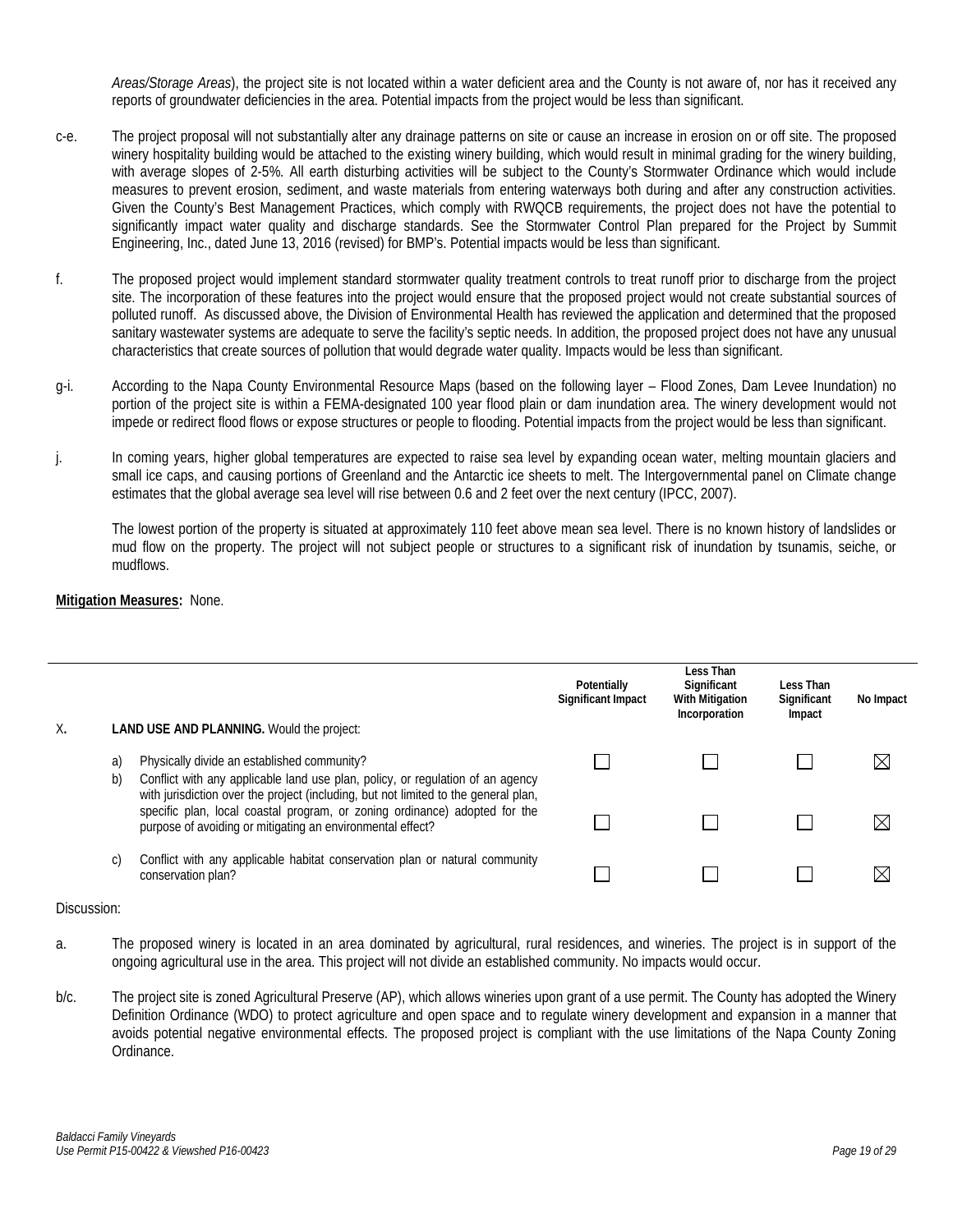The property's General Plan land use designation is AR (Agricultural Resource), which allows "agriculture, processing of agricultural products, and single-family dwellings." Agricultural Preservation and Land Use Goal AG/LU-1 of the 2008 General Plan states that the County shall, "preserve existing agricultural land uses and plan for agriculture and related activities as the primary land uses in Napa County." More specifically, General Plan Agricultural Preservation and Land Use Policy AG/LU-2 recognize wineries and other agricultural processing facilities, and any use clearly accessory to those facilities, as agriculture. The project would allow for the continuation of agriculture as a dominant land use within the county and is fully consistent with the Napa County General Plan.

The proposed use of the property for the "fermenting and processing of grape juice into wine" (NCC §18.08.640) supports the economic viability of agriculture within the county consistent with General Plan Agricultural Preservation and Land Use Policy AG/LU-4 ("The County will reserve agricultural lands for agricultural use including lands used for grazing and watershed/ open space…") and General Plan Economic Development Policy E-1 (The County's economic development will focus on ensuring the continued viability of agriculture…).

The General Plan includes two complimentary policies requiring wineries to be designed generally of a high architectural quality for the site and its surroundings. There are no applicable habitat conservation plans or natural community conservation plans applicable to the property. No impacts would occur.

# **Mitigation Measures:** None required.

| XI. |    | MINERAL RESOURCES. Would the project:                                                                                                                                    | Potentially<br>Significant Impact | Less Than<br>Significant<br><b>With Mitigation</b><br>Incorporation | Less Than<br>Significant<br>Impact | No Impact   |
|-----|----|--------------------------------------------------------------------------------------------------------------------------------------------------------------------------|-----------------------------------|---------------------------------------------------------------------|------------------------------------|-------------|
|     | a) | Result in the loss of availability of a known mineral resource that would be of<br>value to the region and the residents of the state?                                   |                                   |                                                                     |                                    | $\times$    |
|     | b) | Result in the loss of availability of a locally-important mineral resource<br>recovery site delineated on a local general plan, specific plan or other land<br>use plan? |                                   |                                                                     |                                    | $\boxtimes$ |

### Discussion:

a/b. Historically, the two most valuable mineral commodities in Napa County in economic terms have been mercury and mineral water. More recently, building stone and aggregate have become economically valuable. Mines and Mineral Deposits mapping included in the Napa County Baseline Data Report (*Mines and Mineral Deposits*, BDR Figure 2-2) indicates that there are no known mineral resources nor any locally important mineral resource recovery sites located on or near the project site. No impact would occur.

|      |    |                                                                                                                                                                                        | Potentially<br><b>Significant Impact</b> | Less Than<br>Significant<br>With Mitigation<br>Incorporation | Less Than<br>Significant<br>Impact | No Impact |
|------|----|----------------------------------------------------------------------------------------------------------------------------------------------------------------------------------------|------------------------------------------|--------------------------------------------------------------|------------------------------------|-----------|
| XII. |    | NOISE. Would the project result in:                                                                                                                                                    |                                          |                                                              |                                    |           |
|      | a) | Exposure of persons to or generation of noise levels in excess of standards<br>established in the local general plan or noise ordinance, or applicable<br>standards of other agencies? |                                          |                                                              | $\boxtimes$                        |           |
|      | b) | Exposure of persons to or generation of excessive groundborne vibration or<br>groundborne noise levels?                                                                                |                                          |                                                              | $\boxtimes$                        |           |
|      | C) | A substantial permanent increase in ambient noise levels in the project vicinity<br>above levels existing without the project?                                                         |                                          |                                                              | $\bowtie$                          |           |
|      | d) | A substantial temporary or periodic increase in ambient noise levels in the<br>project vicinity above levels existing without the project?                                             |                                          |                                                              | $\bowtie$                          |           |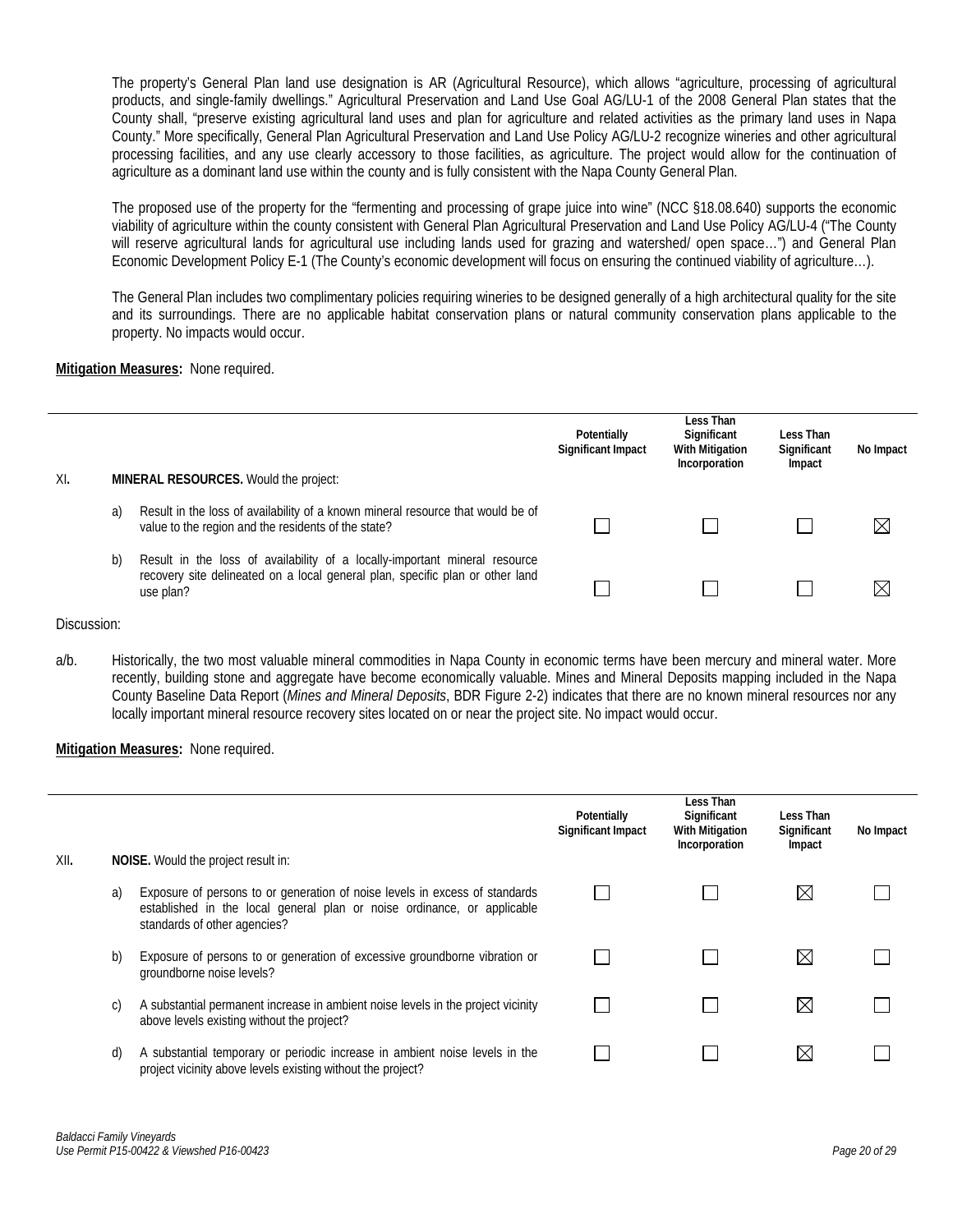| e) | For a project located within an airport land use plan or, where such a plan has<br>not been adopted, within two miles of a public airport or public use airport,<br>would the project expose people residing or working in the project area to<br>excessive noise levels? | Potentially<br><b>Significant Impact</b> | Less Than<br>Significant<br><b>With Mitigation</b><br>Incorporation | Less Than<br>Significant<br>Impact | No Impact |
|----|---------------------------------------------------------------------------------------------------------------------------------------------------------------------------------------------------------------------------------------------------------------------------|------------------------------------------|---------------------------------------------------------------------|------------------------------------|-----------|
|    | For a project within the vicinity of a private airstrip, would the project expose<br>people residing or working in the project area to excessive noise levels?                                                                                                            |                                          |                                                                     |                                    |           |

a/b. The project will result in a temporary increase in noise levels during project construction. Construction activities will be limited to daylight hours using properly muffled vehicles. Noise generated during this time is not anticipated to be significant. The project would not result in potentially significant temporary construction noise impacts or operational impacts. The nearest offsite residence is located on the hillside, approximately 750 feet to the east of the existing winery building, across Silverado Trail. Given the proximity to the residential neighbors, there is a relatively low potential for impacts related to construction noise to result in a significant impact. Furthermore, construction activities would generally occur during the period of 7 AM to 7 PM on weekdays, during normal hours of human activity. All construction activities will be conducted in compliance with the Napa County Noise Ordinance (Napa County Code Chapter 8.16). The proposed project will not result in long-term significant construction noise impacts. The standard noise condition of approval applied to use permits is as follows:

> *"Construction noise shall be minimized to the greatest extent practical and allowable under State and local safety laws. Construction equipment mufflering and hours of operation shall be in compliance with County Code Chapter 8.16. Equipment shall be shut down when not in use. Construction equipment shall normally be staged, loaded, and unloaded on the project site. If project terrain or access road conditions require construction equipment to be staged, loaded, or unloaded off the project site (such as on a neighboring road or at the base of a hill), such activities shall only occur between the hours of 8 AM to 5 PM. Exterior winery equipment shall be enclosed or muffled and maintained so as not to create a noise disturbance in accordance with the County Code. There shall be no amplified sound system or amplified music utilized outside of approved, enclosed, winery buildings."*

The proposed construction and grading should not result in the generation of excessive groundborne vibrations or ground born noise levels greater than those created by general farm plowing activities. The proposed project will not result in long-term significant construction noise impacts.

c/d. Community noise is commonly described in terms of the "ambient" noise level which is defined as the all-encompassing noise level associated with a given noise environment. The Napa County General Plan EIR indicates the average, or equivalent, sound level  $(L_{eq})$  for winery activities is 51dBA in the morning and 41dBA in the afternoon. Audibility of a new noise source and/or increase in noise levels within recognized acceptable limits are not usually considered to be significant noise impacts, but these concerns should be addressed and considered in the planning and environmental review processes.

The area surrounding the subject property primarily features properties containing vineyards, rural residences, and wineries. Wineries are the predominant non-residential land uses within the County. There will be a change in the ambient noise level due to the expansion of the existing winery, although the winery has conducted tours and tastings in the past both indoors and outside the winery building an cave. Noise from winery operations is generally limited and intermittent, meaning the sound level can vary during the day and over the course of the year, depending on the activities at the winery. The primary noise-generating activities are equipment associated with wineries including refrigeration equipment, bottling equipment, barrel washing, de-stemmers and press activities occurring during the harvest crush season, delivery trucks, and other vehicles. The standard noise use permit condition (stated above) requires that any exterior winery equipment be enclosed or mufflered and maintained so as not to create a noise disturbance.

The proposed winery will utilize a mobile bottling truck which will result in a temporary increase in the ambient noise levels during short term bottling activities. The mobile bottling activities would be located within the winery production building reducing potential noise impacts. Recent noise studies of mobile bottling activities identified noise measured 50 feet from the bottling activity itself to be 65 dBA. ("Environmental Noise Impact Report For: Bell Wine Cellars Use Permit Modification, RGD Acoustics, November 16, 2015). The noise study further states that such point source sound levels are reduced with distance in accordance with the "inverse square law", which yields a six (6) dB sound reduction for each doubling of the distance from the source. The measurement of 65 dBA at 50 feet would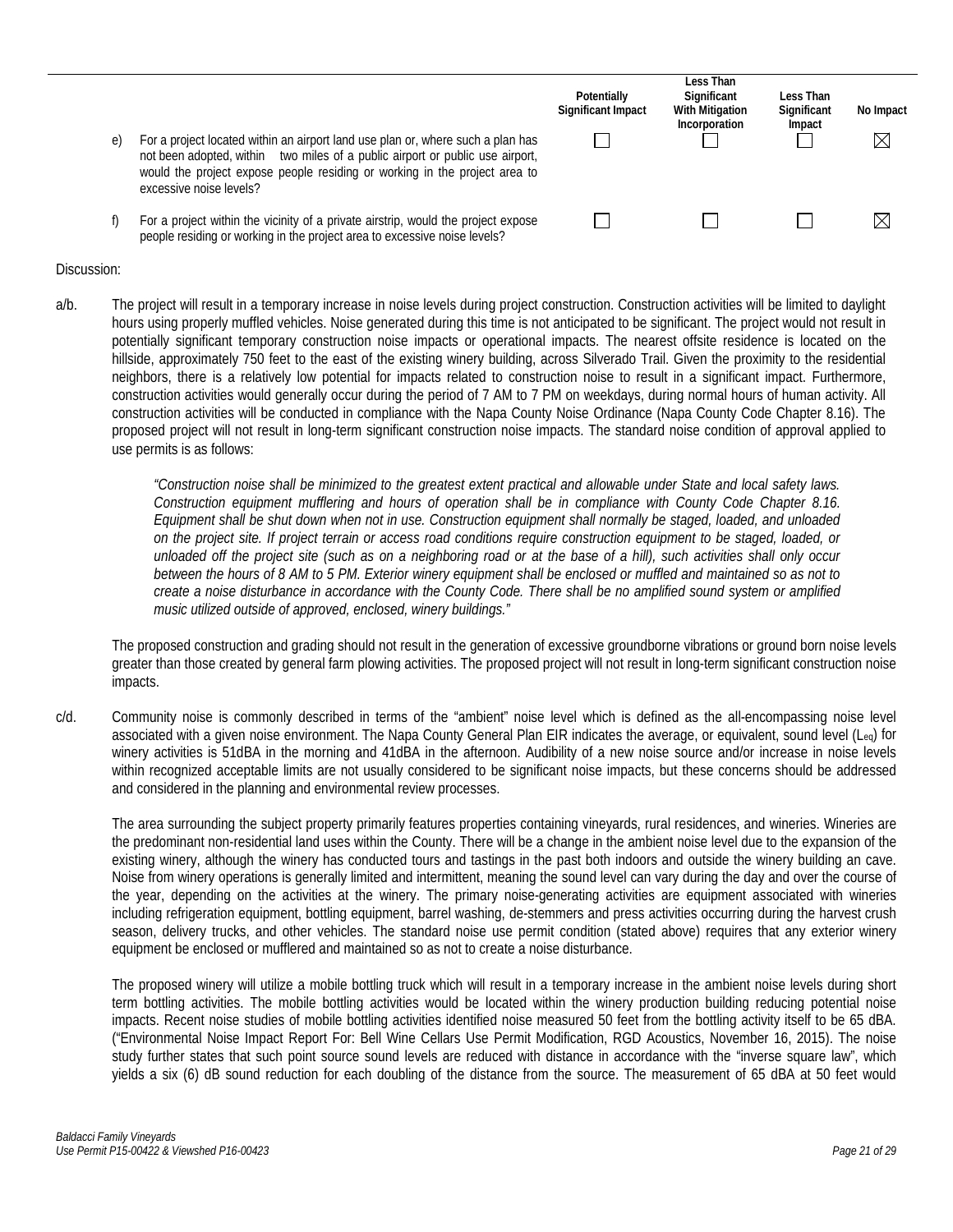measure approximately 24 decibels lower at a distance 70 feet away  $(± 41$  dba). This is in conformance with the acceptable limits identified in the General Plan EIR.

The application requests outdoor consumption of wines produced on-site, in accordance with Business and Professions Code Sections 23358, 23390 and 23396.5 and the PBES Director's July 17, 2008 memo, "Assembly Bill 2004 (Evans) and the Sale of Wine for Consumption On-Premises," to occur within the tasting rooms and the outdoor courtyard area which is located west of the existing winery building and the proposed addition, placing it another 80 feet further away from the nearest residence. The use of said outdoor area is limited to the maximum daily visitation of 100 visitors during visitation hours (10:00 AM to 4:00 PM), and given the location of the outdoor courtyard and the distance to the closest receptor, the generation of significant levels of noise would not be expected.

Marketing events may include up to two events per month for 30 guests, four events per year with 100 guests and six events per year with 50 guests. Events make take place in the winery building or on the outdoor hospitality area. The outdoor area is approximately 830 feet from the closest residence. Events would conclude by 10 PM and be subject to the standard noise condition. No amplified music is allowed. Given the small size of events, the limited time duration, and the distance to the closest receptor, the generation of significant levels of noise would not be expected.

The existing winery building and addition between the winery development and the closest residence will serve as an acoustical buffer, further dissipating the sound between the winery activities and the closest residence. Continuing enforcement of Napa County's Noise Ordinance by the Division of Environmental Health and the Napa County Sheriff would further ensure that winery activities do not create a significant noise impact. The proposed project would not result in long-term significant permanent noise impacts. Potential impacts would be less than significant.

e/f. The project site is not located within an airport land use plan or within two miles of a public airport or within the vicinity of a private airstrip. No impacts would occur.

### **Mitigation Measures:** None required.

| XIII. |    | <b>POPULATION AND HOUSING.</b> Would the project:                                                                                                                                                            | Potentially<br>Significant Impact | Less Than<br>Significant<br><b>With Mitigation</b><br>Incorporation | Less Than<br>Significant<br>Impact | No Impact   |
|-------|----|--------------------------------------------------------------------------------------------------------------------------------------------------------------------------------------------------------------|-----------------------------------|---------------------------------------------------------------------|------------------------------------|-------------|
|       | a) | Induce substantial population growth in an area, either directly (for example,<br>by proposing new homes and businesses) or indirectly (for example, through<br>extension of roads or other infrastructure)? |                                   |                                                                     |                                    | $\boxtimes$ |
|       | b) | Displace substantial numbers of existing housing, necessitating<br>the<br>construction of replacement housing elsewhere?                                                                                     |                                   |                                                                     |                                    | $\boxtimes$ |
|       | C) | Displace substantial numbers of people, necessitating the construction of<br>replacement housing elsewhere?                                                                                                  |                                   |                                                                     |                                    | $\boxtimes$ |

### Discussion:

a. The Association of Bay Area Governments' *Projections 2003* figures indicate that the total population of Napa County is projected to increase some 23 percent by the year 2030 (*Napa County Baseline Data Report,* November 30, 2005). Additionally, the County's *Baseline Data Report* indicates that total housing units currently programmed in county and municipal housing elements exceed ABAG growth projections by approximately 15 percent. The project proposes up to 10 full-time employees. The project will be subject to the County's housing impact mitigation fee, which provides funding to meet local housing needs.

Cumulative impacts related to population and housing balance were identified in the 2008 General Plan EIR. As set forth in Government Code §65580, the County of Napa must facilitate the improvement and development of housing to make adequate provision for the housing needs of all economic segments of the community. Similarly, CEQA recognizes the importance of balancing the prevention of environment damage with the provision of a "decent home and satisfying living environment for every Californian." (See Public Resources Code §21000(g)). The 2008 General Plan sets forth the County's long-range plan for meeting regional housing needs, during the present and future housing cycles, while balancing environmental, economic, and fiscal factors and community goals. The policies and programs identified in the General Plan Housing Element function, in combination with the County's housing impact mitigation fee, to ensure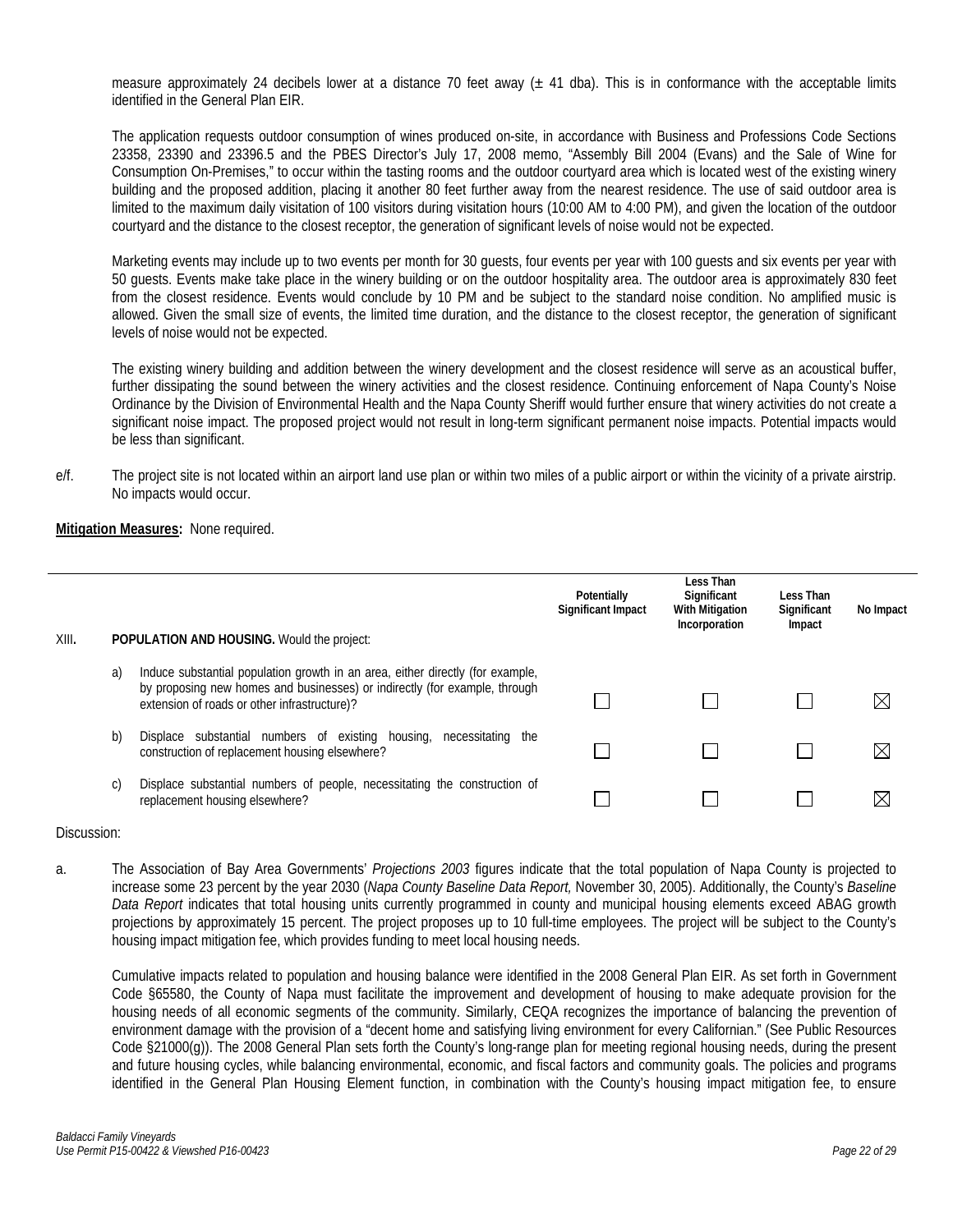adequate cumulative volume and diversity of housing. Cumulative impacts on the local and regional population and housing balance will be less than significant.

b/c. The existing main residence and farmworker dwelling unit onsite will not be impacted by the proposed winery expansion. This project will not displace a substantial volume of existing housing or a substantial number of people and will not necessitate the construction of replacement housing elsewhere. Therefore, no impacts would occur.

### **Mitigation Measures:** None required.

|      |    |                                                                                                                                                                                                                                                                                                                                                                                                          | Potentially<br>Significant Impact | <b>Less Than</b><br>Significant<br><b>With Mitigation</b><br>Incorporation | Less Than<br>Significant<br>Impact | No Impact |
|------|----|----------------------------------------------------------------------------------------------------------------------------------------------------------------------------------------------------------------------------------------------------------------------------------------------------------------------------------------------------------------------------------------------------------|-----------------------------------|----------------------------------------------------------------------------|------------------------------------|-----------|
| XIV. |    | <b>PUBLIC SERVICES.</b> Would the project result in:                                                                                                                                                                                                                                                                                                                                                     |                                   |                                                                            |                                    |           |
|      | a) | Substantial adverse physical impacts associated with the provision of new or<br>physically altered governmental facilities, need for new or physically altered<br>governmental facilities, the construction of which could cause significant<br>environmental impacts, in order to maintain acceptable service ratios,<br>response times or other performance objectives for any of the public services: |                                   |                                                                            |                                    |           |
|      |    | Fire protection?                                                                                                                                                                                                                                                                                                                                                                                         |                                   |                                                                            | $\boxtimes$                        |           |
|      |    | Police protection?                                                                                                                                                                                                                                                                                                                                                                                       |                                   |                                                                            | $\boxtimes$                        |           |
|      |    | Schools?                                                                                                                                                                                                                                                                                                                                                                                                 |                                   |                                                                            | $\boxtimes$                        |           |
|      |    | Parks?                                                                                                                                                                                                                                                                                                                                                                                                   |                                   |                                                                            | $\boxtimes$                        |           |
|      |    | Other public facilities?                                                                                                                                                                                                                                                                                                                                                                                 |                                   |                                                                            | $\boxtimes$                        |           |
|      |    |                                                                                                                                                                                                                                                                                                                                                                                                          |                                   |                                                                            |                                    |           |

### Discussion:

a. Public services are currently provided to the project site and the additional demand placed on existing services would be marginal. Fire protection measures are required as part of the development pursuant to Napa County Fire Marshal conditions and there will be no foreseeable impact to emergency response times with the adoption of standard conditions of approval. The Fire Department and Engineering Services Division have reviewed the application and recommend approval, as conditioned. School impact mitigation fees, which assist local school districts with capacity building measures, will be levied pursuant to building permit submittal. The proposed project will have little to no impact on public parks. County revenue resulting from any building permit fees, property tax increases, and taxes from the sale of wine will help meet the costs of providing public services to the property. The proposed project will have a less than significant impact on public services.

### **Mitigation Measures:** None required.

| XV. |    | <b>RECREATION.</b> Would the project:                                                                                                                                                           | Potentially<br>Significant Impact | Less Than<br>Significant<br><b>With Mitigation</b><br>Incorporation | Less Than<br>Significant<br>Impact | No Impact |
|-----|----|-------------------------------------------------------------------------------------------------------------------------------------------------------------------------------------------------|-----------------------------------|---------------------------------------------------------------------|------------------------------------|-----------|
|     | a) | Increase the use of existing neighborhood and regional parks or other<br>recreational facilities such that substantial physical deterioration of the facility<br>would occur or be accelerated? |                                   |                                                                     |                                    | ⊠         |
|     | b) | Does the project include recreational facilities or require the construction or<br>expansion of recreational facilities which might have an adverse physical<br>effect on the environment?      |                                   |                                                                     |                                    | X         |
|     |    |                                                                                                                                                                                                 |                                   |                                                                     |                                    |           |

### Discussion: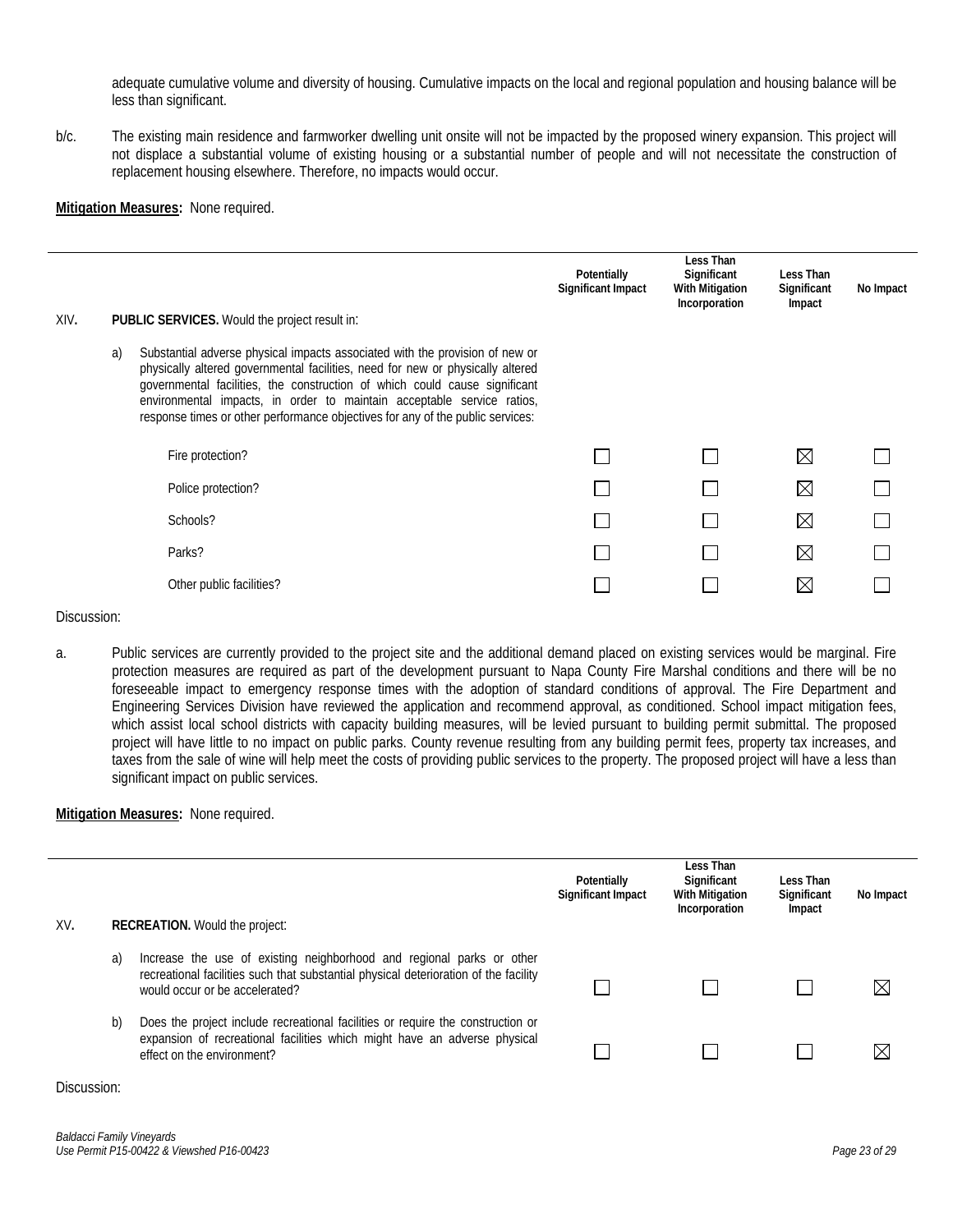a/b. The project would not significantly increase the use of recreational facilities, nor does the project include recreational facilities that may have a significant adverse effect on the environment. No impact would occur.

**Mitigation Measures:** None required.

|      |    |                                                                                                                                                                                                                                                                                                                                                                                               | Potentially<br><b>Significant Impact</b> | Less Than<br>Significant<br><b>With Mitigation</b><br>Incorporation | Less Than<br>Significant<br>Impact | No Impact   |
|------|----|-----------------------------------------------------------------------------------------------------------------------------------------------------------------------------------------------------------------------------------------------------------------------------------------------------------------------------------------------------------------------------------------------|------------------------------------------|---------------------------------------------------------------------|------------------------------------|-------------|
| XVI. |    | TRANSPORTATION/TRAFFIC. Would the project:                                                                                                                                                                                                                                                                                                                                                    |                                          |                                                                     |                                    |             |
|      | a) | Cause an increase in traffic which is substantial in relation to the existing<br>traffic load and capacity of the street system and/or conflict with General Plan<br>Policy CIR-16, which seeks to maintain an adequate Level of Service (LOS) at<br>signalized and unsignalized intersections, or reduce the effectiveness of<br>existing transit services or pedestrian/bicycle facilities? |                                          |                                                                     | $\boxtimes$                        |             |
|      | b) | Conflict with an applicable congestion management program, including, but<br>not limited to level of service standards and travel demand measures, or other<br>standards established by the Napa County Transportation and Planning<br>Agency for designated roads or highways?                                                                                                               |                                          |                                                                     | $\boxtimes$                        |             |
|      | C) | Result in a change in air traffic patterns, including either an increase in traffic<br>levels or a change in location that results in substantial safety risks?                                                                                                                                                                                                                               |                                          |                                                                     |                                    | $\boxtimes$ |
|      | d) | Substantially increase hazards due to a design feature, (e.g., sharp curves or<br>dangerous intersections) or incompatible uses (e.g., farm equipment)?                                                                                                                                                                                                                                       |                                          |                                                                     | $\boxtimes$                        |             |
|      | e) | Result in inadequate emergency access?                                                                                                                                                                                                                                                                                                                                                        |                                          |                                                                     |                                    |             |
|      | f) | Conflict with General Plan Policy CIR-23, which requires new uses to meet                                                                                                                                                                                                                                                                                                                     |                                          |                                                                     |                                    | $\boxtimes$ |
|      |    | their anticipated parking demand, but to avoid providing excess parking which<br>could stimulate unnecessary vehicle trips or activity exceeding the site's<br>capacity?                                                                                                                                                                                                                      |                                          |                                                                     |                                    | $\boxtimes$ |
|      | g) | Conflict with adopted policies, plans, or programs regarding public transit,<br>bicycle, or pedestrian facilities, or otherwise decrease the performance or<br>safety of such facilities?                                                                                                                                                                                                     |                                          |                                                                     |                                    | $\boxtimes$ |

### Discussion:

a/b. The project site is located at 6236 Silverado Trail, approximately ¼-mile south of the Yountville Cross Road/Silverado Trail intersection. A Traffic Analysis, dated November 7, 2016, was prepared by Abrams Associates Traffic Engineering, Inc., to analyze existing, proposed, and cumulative traffic conditions and provides the basis for this analysis.

The project would increase the production capacity of an existing winery from 20,000 gallons to 40,000 gallons per year. In addition to the existing winery, development on-site includes a main residence, farmworker dwelling and vineyards. The proposal includes constructing a new 2,619 sq. ft. production building, converting the existing 1,345 sq. ft. winery building to an administrative building and constructing a 3,510 sq. ft. addition for hospitality use; constructing an 11,031 sq. ft. addition to the existing 7,613 sq. ft. cave area; up to 10 full-time employees, 16 parking spaces, establishing tours and tastings by prior appointment for a maximum of 100 people a day and a Marketing Plan to allow two events per month for up to 30 persons, four events per year for up to 100 persons, and six events per year for up to 50 persons. Marketing activities would occur outside the weekday and Saturday peak traffic periods (7-10 AM and 4-6 PM). The property is currently accessed from two private driveways that only serve the property. A new driveway is proposed on an adjoining 2.0 acre parcel south of the winery under the same ownership. The existing driveway located south of the existing winery building and farmworker dwelling will be used for only right-in, right-out access. The existing driveway located north of the existing winery and farmworker dwelling will primarily provide access to the farmworker dwelling and main residence.

Traffic conditions on roads and at intersections are generally characterized by their "level of service" or LOS. LOS is a convenient way to express the ratio between volume and capacity on a given link or at a given intersection, and is expressed as a letter grade ranging from LOS A through LOS F. Each level of service is generally described as follows: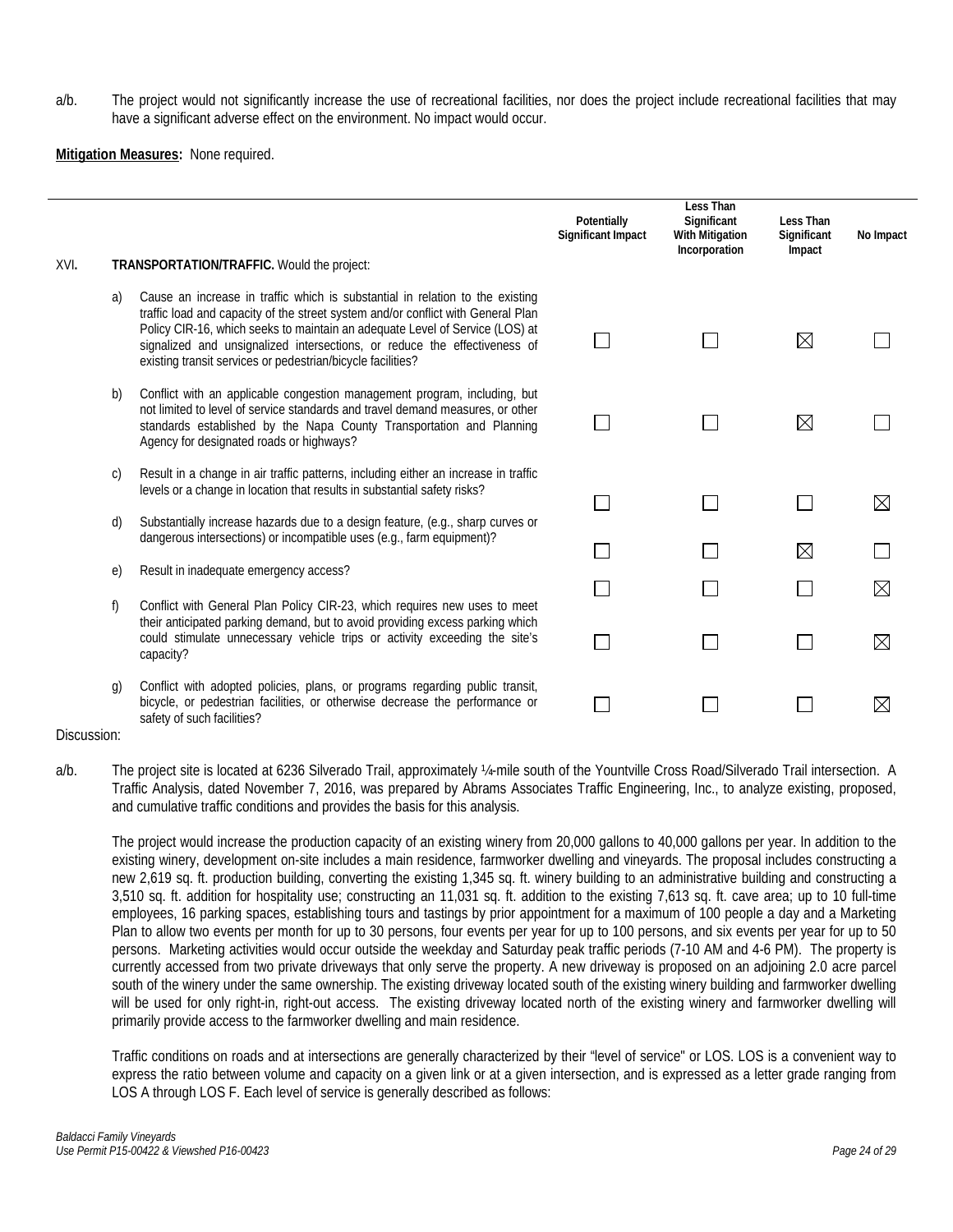**LOS A-** Free-flowing travel with an excellent level of comfort and convenience and freedom to maneuver.

LOS B- Stable operating conditions, but the presence of other road users causes a noticeable, though slight, reduction in comfort, convenience, and maneuvering freedom.

**LOS C-** Stable operating conditions, but the operation of individual users is substantially affected by the interaction with others in the traffic stream.

**LOS D-** High-density, but stable flow. Users experience severe restrictions in speed and freedom to maneuver, with poor levels of comfort and convenience.

**LOS E-** Operating conditions at or near capacity. Speeds are reduced to a low but relatively uniform value. Freedom to maneuver is difficult with users experiencing frustration and poor comfort and convenience. Unstable operation is frequent, and minor disturbances in traffic flow can cause breakdown conditions.

**LOS F-** Forced or breakdown conditions. This condition exists wherever the volume of traffic exceeds the capacity of the roadway. Long queues can form behind these bottleneck points with queued traffic traveling in a stop-and-go fashion. (2000 Highway Capacity Manual, Transportation Research Board)

The traffic study analyzed the potential impacts of the project on four intersections in the vicinity: Silverado Trail/Yountville Cross Road; Silverado Trail/Secondary winery service & Farmworker housing driveway (northerly most driveway); Silverado Trail/Existing winery driveway; and, Silverado Trail/Proposed new winery driveway (on the adjoining property to the south, currently serving a residence under the same ownership as the winery). There is an existing two-way left turn lane on Silverado Trail at the proposed project entrance on the adjoining property. Silverado Trail is a major north-south roadway and is improved with two 12-foot wide travel lanes, and eight foot wide shoulders that are signed and striped as Class II bicycle lanes. The primary basis of the analysis is the peak hour level of service for the key intersections. The period identified as the "peak" hour is generally between 4:15 PM and 5:15 PM on weekdays and 3:45 PM to 4:45 PM on weekends. The weekday traffic counts were conducted from 4:00 PM to 6:00 PM and weekend traffic counts were conducted from 2:00 PM to 5:00 PM on Saturday. The peak hour used in the analysis was the highest one-hour volumes recorded during these count periods (traffic analysis, page 2).

The proposed project is expected to generate approximately 111 daily trips on a typical weekday and 105 daily trips on a Saturday. Trips during the PM peak hour would be 40 on a weekday and 52 on a Saturday. The traffic study evaluated the four intersections under existing conditions, year 2021 conditions, and cumulative conditions (year 2030) during the PM peak hour, both with and without the project.

Three of the four study intersections operate at acceptable levels (LOS D or better) during the weekday PM peak hour under existing conditions, year 2021 conditions, and cumulative conditions (year 2030) both with and without the project. All four of the study intersections currently operate at acceptable LOS during the weekend PM peak hour. The Silverado Trail/Yountville Cross Road intersection operates at an unacceptable level of service (LOS) "E" during the weekday PM peak hour and year 2021 conditions, both with and without the project. The Silverado Trail/Yountville Cross Road intersection also operates at an unacceptable level of service (LOS) "E" during the Saturday PM peak hour under 2021 conditions, both with and without the project. Under cumulative conditions, the Silverado Trail/Yountville Cross Road is projected to operate at LOS F, both with and without the project. None of the four intersections would have traffic volumes increased such that traffic signals would be required.

At unsignalized intersections where all legs have stop signs (all-way or four-way stop controlled), a project would cause a significant impact requiring mitigation if an all-way stop controlled intersection operates at unacceptable LOS without the project and the project contributes one percent or more of the total traffic entering the intersection from all directions. The Silverado Trail/Yountville Cross Road intersection is a side-street stop-controlled intersection so the one percent increase is not applicable. A project would cause a significant impact requiring mitigation on a side-street approach for side-street stop-controlled intersections, as is the case here, which operates at unacceptable LOS without the project and the project contributes ten percent or more of the total traffic entering the intersection(s) from the side streets. According to the traffic study the project would account for approximately 2% of the total traffic entering the intersection from the side street, which is less than the ten percent threshold and therefore would not cause a significant impact and no mitigation is required.

- c. No air traffic is proposed and there are no new structures proposed for this project that would interfere with or require alteration of air traffic patterns. No impact would occur.
- d-e. The winery is currently accessed via a driveway off of Silverado Trail. A secondary driveway, to the north of the winery entrance provides access to the service areas of the winery, main residence and farmworker dwelling. A new driveway designed to meet county requirements is proposed on the adjoining property to the south in order to utilize an existing two-way left turn lane. The project will not result in any increased hazards or in inadequate emergency access. The Fire Department, Engineering Services Division and Public Works have reviewed the application and recommend approval, as conditioned.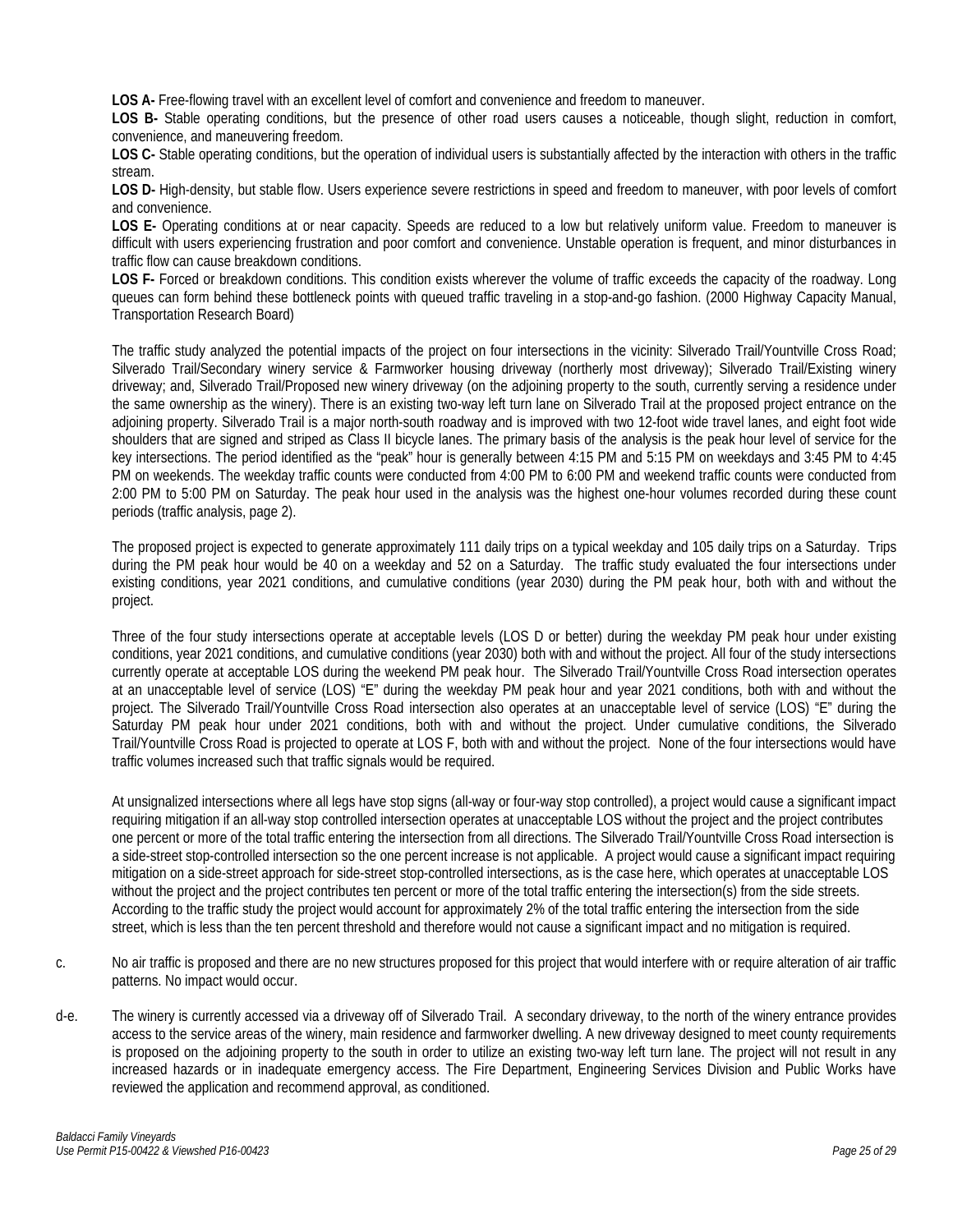- f. The project is proposing a total of 16 parking spaces. Staff believes this number of parking spaces is commensurate with the proposed number of employees and visitation. Additional unmarked parking spaces are provided near the existing driveway for marketing events. The applicant has sufficient space to accommodate additional parking throughout the remainder of the property or will provide a shuttle service from nearby legally established parking areas. No parking will be permitted within the right-of-way of Silverado Trail. The proposed parking will meet the anticipated parking demand and will avoid providing excess parking, and will therefore have no impact.
- g. There is no aspect of this proposed project that would conflict with any adopted policies, plans, or programs supporting alternative transportation. The applicant has indicated that the project will incorporate a vehicle miles traveled reduction plan including priority parking for carpools, hybrids, etc., and bicycle incentives as part of their voluntary best management practices.

**Mitigation Measures:** None required.

|       |    |                                                                                                                                                                                                                                                                                                                                                                                                                                           | Potentially<br>Significant Impact | Less Than<br>Significant<br><b>With Mitigation</b><br>Incorporation | Less Than<br>Significant<br>Impact | No Impact   |
|-------|----|-------------------------------------------------------------------------------------------------------------------------------------------------------------------------------------------------------------------------------------------------------------------------------------------------------------------------------------------------------------------------------------------------------------------------------------------|-----------------------------------|---------------------------------------------------------------------|------------------------------------|-------------|
| XVII. |    | <b>TRIBAL CULTURAL RESOURCES.</b> Would the project cause a substantial adverse<br>change in the significance of a tribal cultural resource, defined in Public Resources<br>Code section 21074 as either a site, feature, place, cultural landscape that is<br>geographically defined in terms of the size and scope of the landscape, sacred place,<br>or object with cultural value to a California Native American tribe, and that is: |                                   |                                                                     |                                    |             |
|       | a) | Listed or eligible for listing in the California Register of Historical Resources,<br>or in a local register of historical resources as defined in Public Resources<br>Code section $5020.1(k)$ , or                                                                                                                                                                                                                                      |                                   |                                                                     |                                    | $\boxtimes$ |
|       | b) | A resource determined by the lead agency, in its discretion and supported<br>by substantial evidence, to be significant pursuant to criteria set forth in<br>subdivision (c) of Public Resources Code section 5024.1. In applying the<br>criteria set forth in subdivision (c) of Public Resources Code section 5024.1,<br>the lead agency shall consider the significance of the resource to a<br>California Native American tribe.      |                                   |                                                                     |                                    | $\bowtie$   |

### Discussion:

a-b. According to the Napa County Environmental Resource Maps (based on the following layers – Cultural Resources: Historical sites, Historical Sites – Lines, Arch sensitive areas, Arch sites, Arch surveys) no archaeologic or tribal resources have been identified on the property. Invitation for tribal consultation was completed pursuant to AB 52 and one response was received from the Yocha Dehe Wintun Nation dated August 21, 2016, indicating that the project site is located within the aboriginal territories of the Yocha Dehe Wintun Nation. The letter indicates that while the Yocha Dehe Wintun Nation is not aware of any known cultural resources, they would like to be notified should any resources be found. If any resources are found during earth disturbing activities, construction of the project would be required to cease and the appropriate individuals contacted in accordance with standard conditions of approval, as noted above in **Section V. Cultural Resources.**

| XVII. |    | UTILITIES AND SERVICE SYSTEMS. Would the project:                                                                                                                                                           | Potentially<br>Significant Impact | Less Than<br>Significant<br><b>With Mitigation</b><br>Incorporation | Less Than<br>Significant<br>Impact | No Impact |
|-------|----|-------------------------------------------------------------------------------------------------------------------------------------------------------------------------------------------------------------|-----------------------------------|---------------------------------------------------------------------|------------------------------------|-----------|
|       | a) | Exceed wastewater treatment requirements of the applicable Regional Water<br><b>Quality Control Board?</b>                                                                                                  |                                   |                                                                     | $\bowtie$                          |           |
|       | b) | Require or result in the construction of a new water or wastewater treatment<br>facilities or expansion of existing facilities, the construction of which could<br>cause significant environmental effects? |                                   |                                                                     | M                                  |           |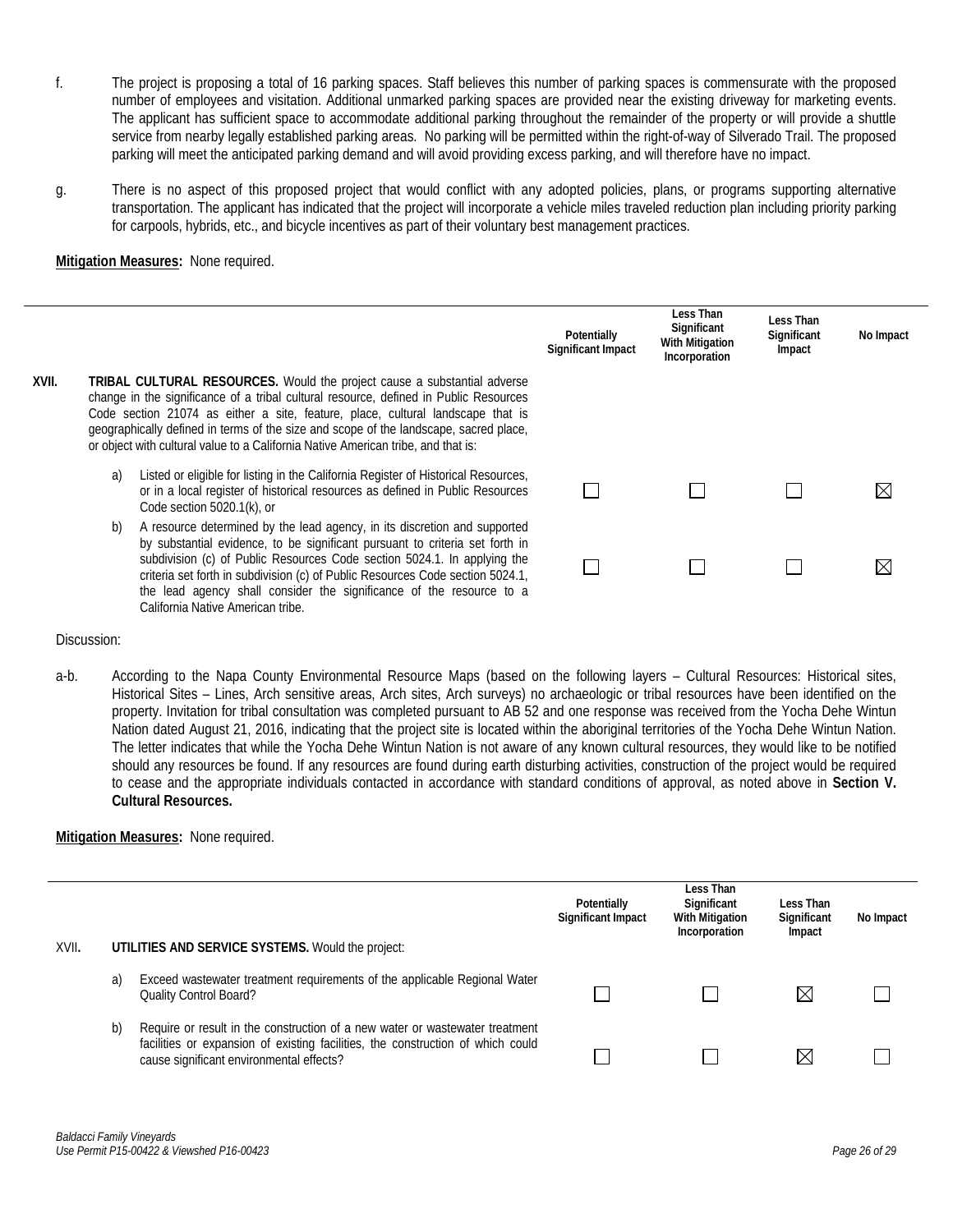|    |                                                                                                                                                                                                                                      | Potentially<br>Significant Impact | Less Than<br>Significant<br><b>With Mitigation</b><br>Incorporation | Less Than<br>Significant<br>Impact | No Impact |
|----|--------------------------------------------------------------------------------------------------------------------------------------------------------------------------------------------------------------------------------------|-----------------------------------|---------------------------------------------------------------------|------------------------------------|-----------|
| C) | Require or result in the construction of a new storm water drainage facilities or<br>expansion of existing facilities, the construction of which could cause significant<br>environmental effects?                                   |                                   |                                                                     | ⋉                                  |           |
| d) | Have sufficient water supplies available to serve the project from existing<br>entitlements and resources, or are new or expanded entitlements needed?                                                                               |                                   |                                                                     | $\boxtimes$                        |           |
| e) | Result in a determination by the wastewater treatment provider which serves<br>or may serve the project that it has adequate capacity to serve the project's<br>projected demand in addition to the provider's existing commitments? |                                   |                                                                     | $\boxtimes$                        |           |
|    |                                                                                                                                                                                                                                      |                                   |                                                                     |                                    |           |
| f) | Be served by a landfill with sufficient permitted capacity to accommodate the<br>project's solid waste disposal needs?                                                                                                               |                                   |                                                                     | $\boxtimes$                        |           |
| g) | Comply with federal, state, and local statutes and regulations related to solid<br>waste?                                                                                                                                            |                                   |                                                                     |                                    |           |
|    |                                                                                                                                                                                                                                      |                                   |                                                                     |                                    |           |

- a-b. Wastewater disposal would be accommodated on-site in compliance with State and County regulations. The project will not exceed wastewater treatment requirements of the Regional Water Quality Control Board and will not result in a significant impact. The project will not require construction of any new water treatment facilities that will result in a significant impact to the environment. Water will be provided by existing on-site wells. Potential impacts would be less than significant.
- c. The project will not require or result in the construction of new storm water drainage facilities or expansion of existing facilities, which would cause a significant impact to the environment. The preliminary grading and drainage plan and storm water control plan have been reviewed by the Engineering Division. As conditioned, impacts would be less than significant.
- d. As discussed in the Hydrology and Water Quality section, according to the water analysis, the proposed water use (inclusive of the residential use, landscaping, vineyard irrigation, and winery uses) is approximately 3.49 acre feet per year. Utilizing the Valley Floor screening criteria of 1 acre-foot of water per acre of land, the 16 acres the project site located on the valley floor would have a water use availability of 16 acre-feet per year. Since the proposed water use of 3.49 acre-feet per year is less than the calculated availability of 16 acre-feet per year, the project would not require new or expanded entitlements and the project will have a less than significant impact on groundwater supply and recharge rates.
- e. Wastewater will be treated on-site and will not require a wastewater treatment provider. As such, impacts would be less than significant.
- f. According to the Napa County Baseline Data Report, all of the solid waste landfills where Napa County's waste is disposed have more than sufficient capacity related to the current waste generation. Therefore, impacts would be less than significant.
- g. The project would comply with federal, state, and local statutes and regulations related to solid waste. Impacts would be less than significant.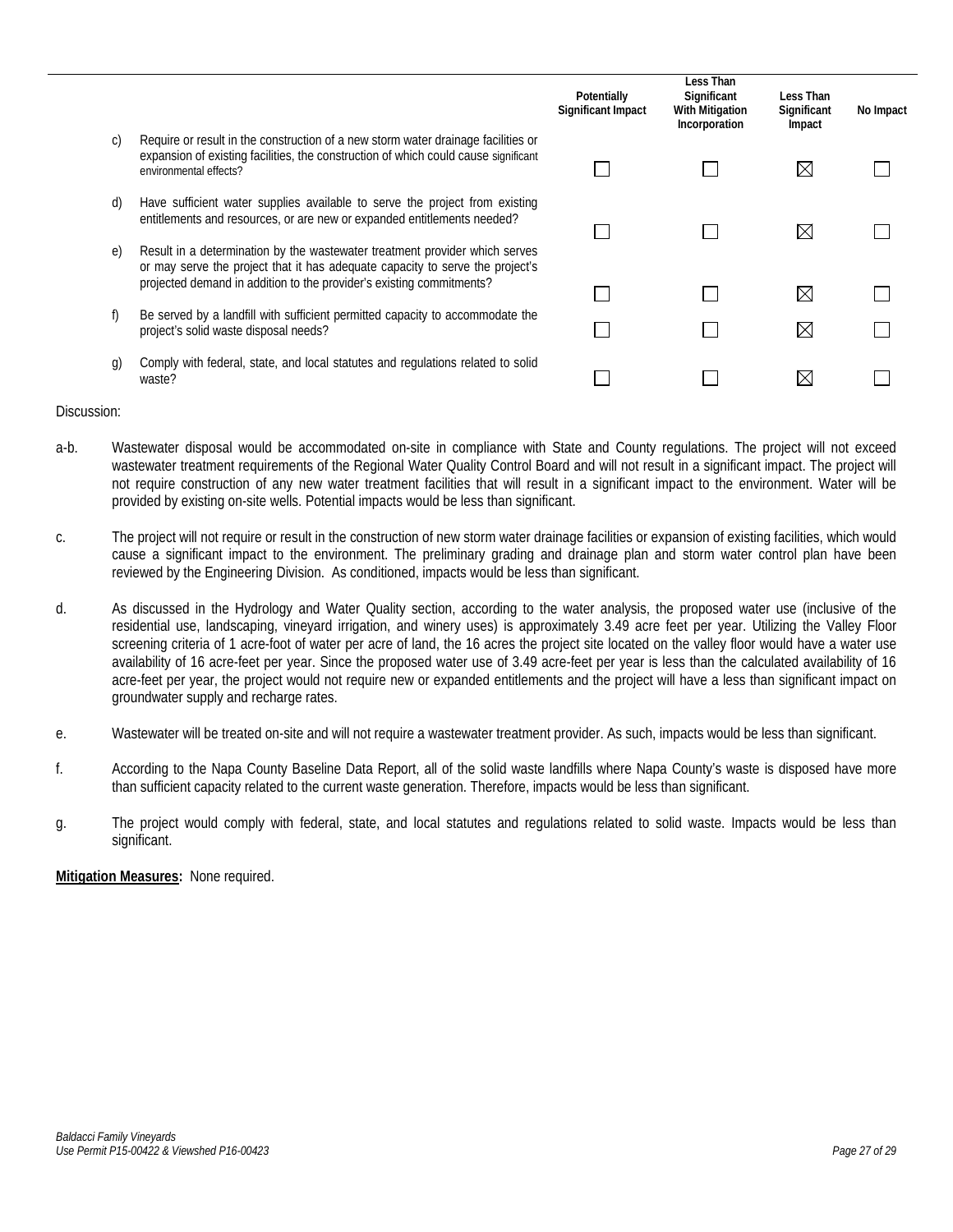| XIX. |    | <b>MANDATORY FINDINGS OF SIGNIFICANCE</b>                                                                                                                                                                                                                                                                                                                                                                                                                            | Potentially<br>Significant Impact | Less Than<br>Significant<br><b>With Mitigation</b><br>Incorporation | Less Than<br>Significant<br>Impact | No Impact |
|------|----|----------------------------------------------------------------------------------------------------------------------------------------------------------------------------------------------------------------------------------------------------------------------------------------------------------------------------------------------------------------------------------------------------------------------------------------------------------------------|-----------------------------------|---------------------------------------------------------------------|------------------------------------|-----------|
|      | a) | Does the project have the potential to degrade the quality of the environment,<br>substantially reduce the habitat of a fish or wildlife species, cause a fish or<br>wildlife population to drop below self-sustaining levels, threaten to eliminate a<br>plant or animal community, reduce the number or restrict the range of a rare<br>or endangered plant or animal or eliminate important examples of the major<br>periods of California history or prehistory? |                                   |                                                                     | ⊠                                  |           |
|      | b) | Does the project have impacts that are individually limited, but cumulatively<br>considerable? ("Cumulatively considerable" means that the incremental<br>effects of a project are considerable when viewed in connection with the<br>effects of past projects, the effects of other current projects, and the effects of<br>probable future projects)?                                                                                                              |                                   |                                                                     | ⊠                                  |           |
|      | C) | Does the project have environmental effects that will cause substantial<br>adverse effects on human beings, either directly or indirectly?                                                                                                                                                                                                                                                                                                                           |                                   |                                                                     |                                    |           |

- a. As discussed in Section IV above, all potential biological related impacts would be less than significant. As identified in Section V above, a no known historically sensitive sites or structures, archaeological or paleontological resources, sites of unique geological features have been identified within the project site. No historic or prehistoric resources are anticipated to be affected by the proposed project nor will the proposed project eliminate important examples of the major periods of California history or prehistory. In the event archaeological artifacts are found, a standard condition of approval would be incorporated into the project. Impacts would be less than significant.
- b. The project does not have impacts that are individually limited, but cumulatively considerable. Potential air quality, greenhouse gas emissions, and traffic impacts are discussed in the respective sections above. The analysis determined that all potential impacts were less than significant and would not contribute significantly to cumulative impacts.

The potential impact from an increase in air pollution and greenhouse gases are being addressed as discussed in the project's Greenhouse Gas Voluntary Best Management Practices including but not limited to generation of on-site renewable energy; vehicle miles traveled reduction plan including priority parking for carpools, hybrids, etc., employee housing; building to CALGREEN Tier 1 standards; energy conserving lighting; installation of an energy star roof/living roof/cool roof; bicycle incentives; installation of water efficient fixtures; low impact development; water efficient landscaping; recycle 75% of all waste; compost 75% of food and garden material; electric vehicle charging station; optimize natural heating and cooling through site design and building orientation; and design the buildings to LEED standards. Additional items are included in the Voluntary Best Management Practices Checklist for Development Projects form included with the Use Permit Application.

Traffic generation was calculated from winery operations, where the calculated trips reflect on-site employees, visitation, and wine production. Under the Napa County General Plan, traffic volumes are projected to increase and will be caused by a combination of locally generated traffic as well as general regional growth. The General Plan EIR indicates that much of the forecasted increase in traffic on the arterial roadway network will result from traffic generated outside of the County; however the project will contribute a small amount toward the general overall increase. General Plan Policy CIR-16 states that "The County will seek to maintain an arterial Level of Service D or better on all County roadways, except where the level of Service already exceeds this standard and where increased intersection capacity is not feasible without substantial additional right of way." A Traffic Analysis, dated November 7, 2016, was prepared by Abrams Associates. The study included an analysis of cumulative conditions and concluded that the intersection of Silverado Trail and Yountville will operate at unacceptable levels with or without the project during both peak periods upon the addition of traffic associated with the project as well as other approved and pending projects. However, the additional trips at the at intersection does exceed the County threshold and is therefore not considered a significant impact.

The project does not propose new development that would have a significant impact on the environment or substantially change the existing conditions. With the imposition of standard and project specific conditions of approval, the project does not have impacts that are individually limited, but cumulatively considerable.